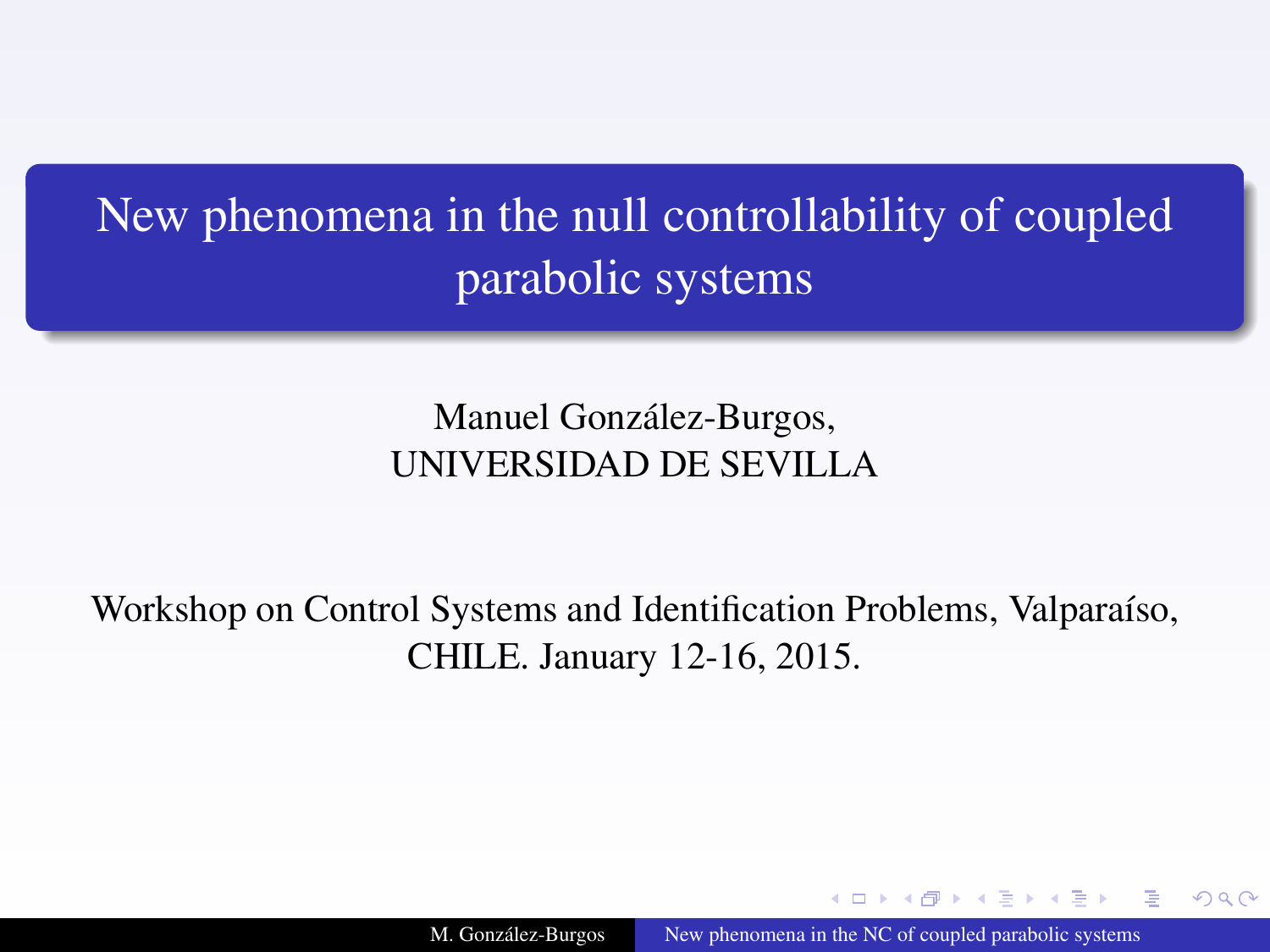### GOAL:

The general aim of this talk is to show some phenomenona which arise when we deal with the null controllability properties of **coupled parabolic** systems:

- **1 First phenomenon: Boundary controllability** is not equivalent to distributed controllability for coupled parabolic systems.
- **2** Second phenomenon: The null controllability properties are not equivalent to the **approximated controllability** of these problems.
- **3** Third phenomenon: Minimal time of controllability. The null controllability only holds if is *T* is large enough.
- **Fourth phenomenon:** The null controllability of parabolic system depends on the position of the control open set (de Teresa's talk).

 $QQ$ 

**NATION**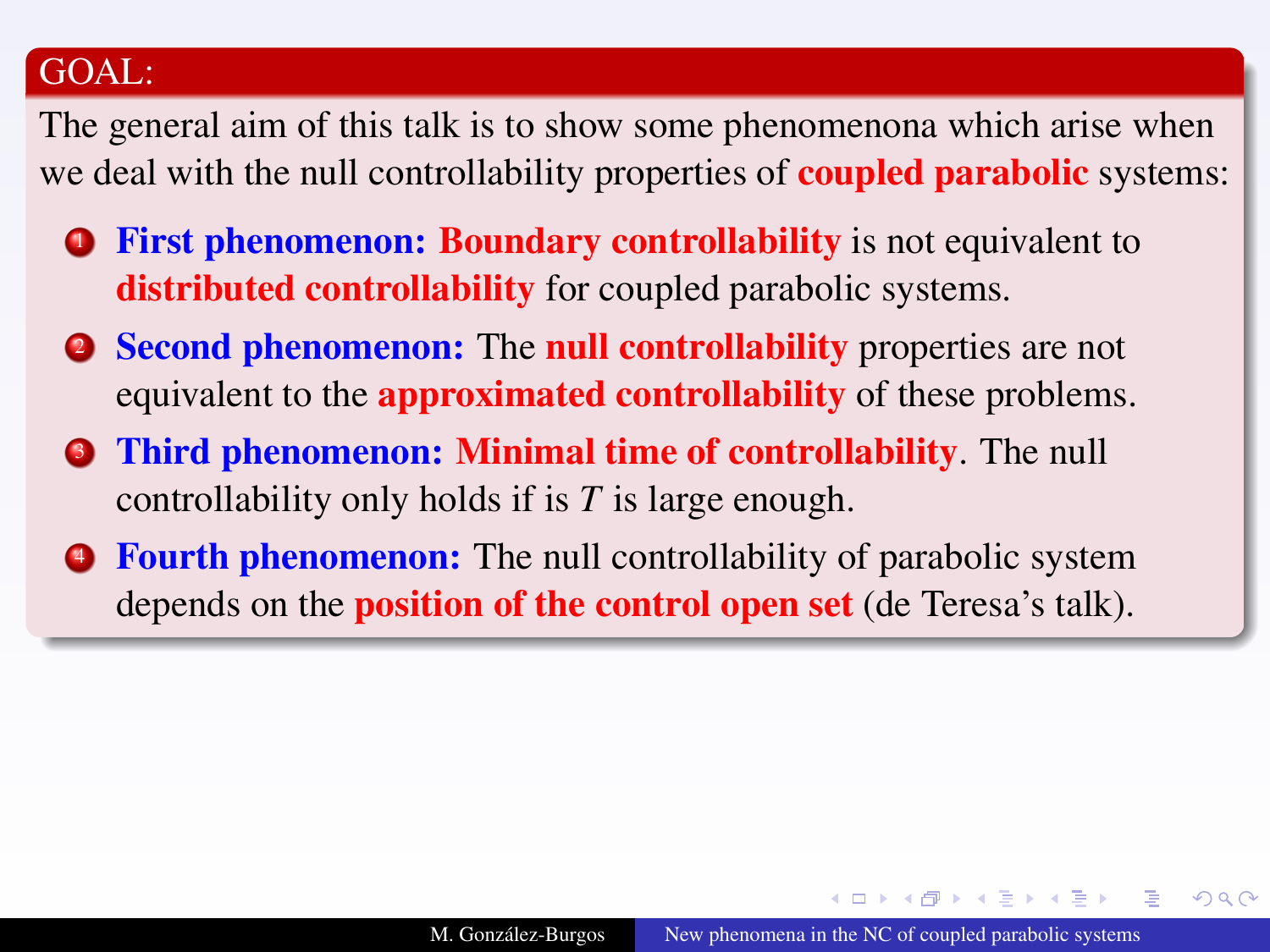<span id="page-2-0"></span>

[First phenomenon: Boundary and distributed controllability](#page-7-0)

3 [Second phenomenon: Approximate and null controllability](#page-24-0)

[Third phenomenon: Minimal time of controllability](#page-29-0)

 $QQ$ 

**NATION**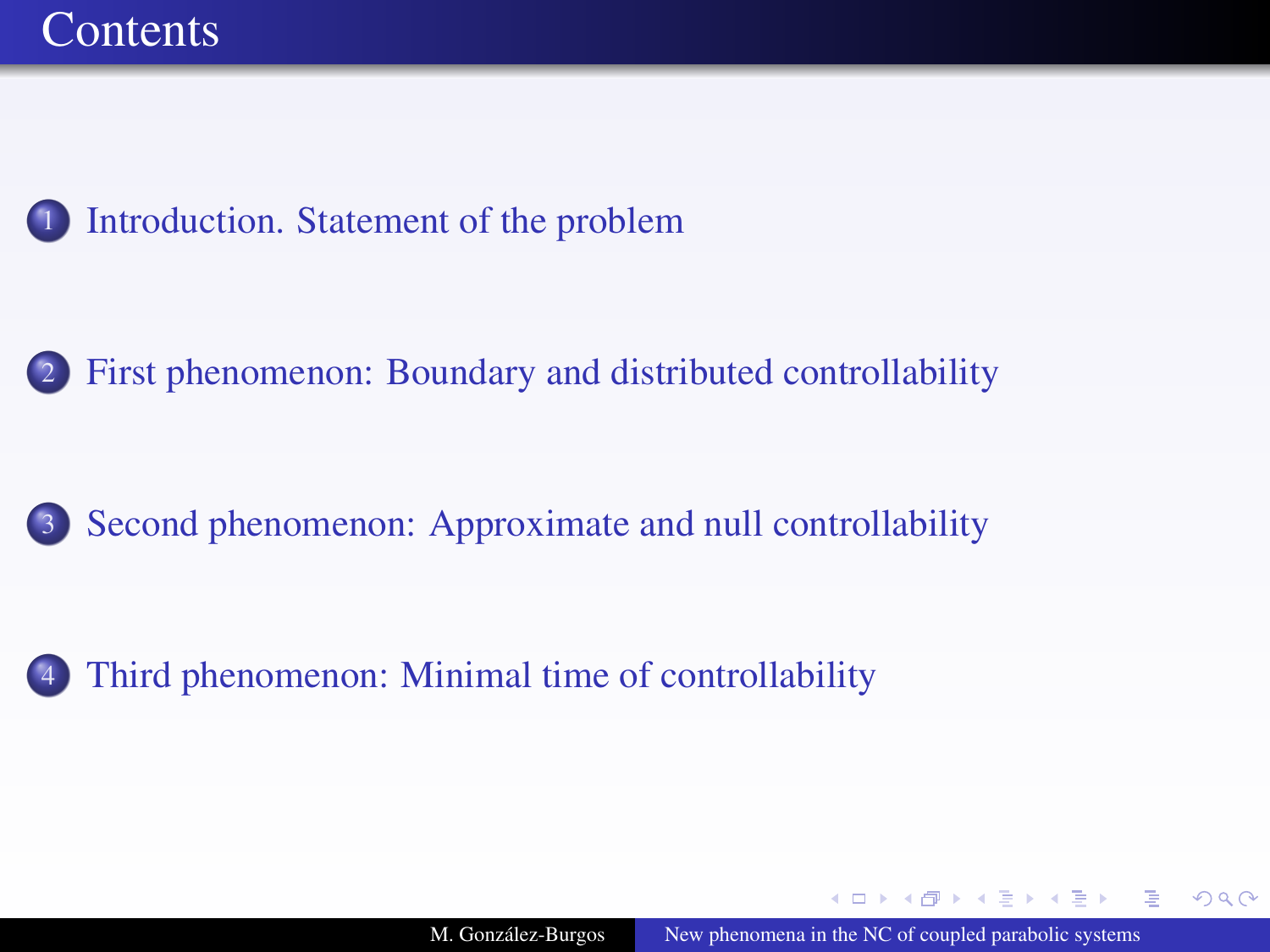# <span id="page-3-1"></span><span id="page-3-0"></span>[1.](#page-3-1) Introduction. Statement of the problem

M. González-Burgos [New phenomena in the NC of coupled parabolic systems](#page-0-0)

4 17 18

**NATION** 

 $2Q$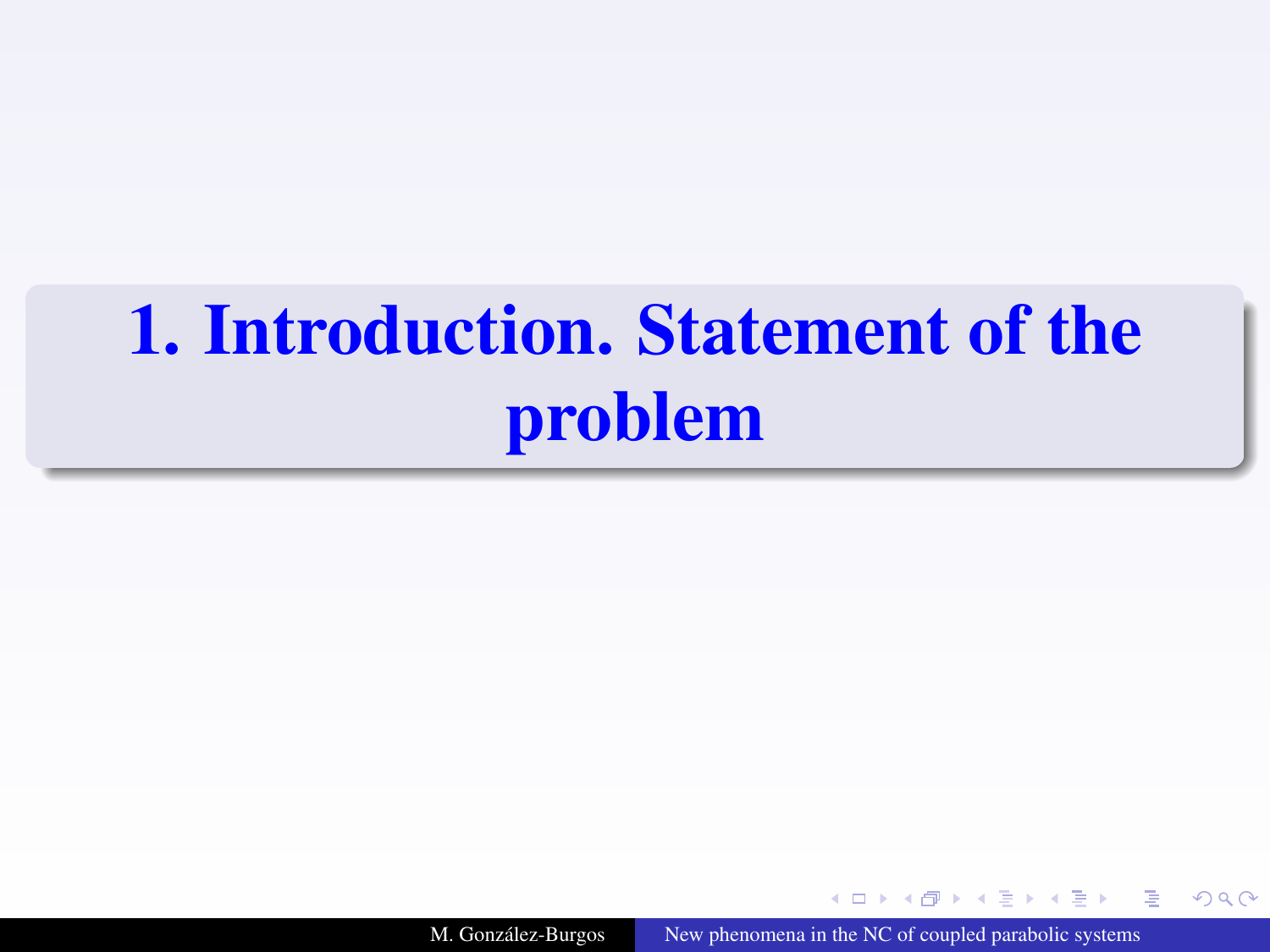# <span id="page-4-0"></span>[1](#page-3-1) Introduction. Statement of the problem

Let us fix  $T > 0$  and  $\omega = (a, b) \subset (0, \pi)$ . We consider the coupled parabolic systems:

<span id="page-4-1"></span>(1)  
\n
$$
\begin{cases}\ny_t - Dy_{xx} + A_0 y = Bu1_\omega & \text{in } Q := (0, \pi) \times (0, T), \\
y(0, \cdot) = 0, \quad y(\pi, \cdot) = 0 \quad \text{on } (0, T), \\
y(\cdot, 0) = y_0, \quad \text{in } (0, \pi),\n\end{cases}
$$
\n(2)  
\n
$$
\begin{cases}\ny_t - Dy_{xx} + A_0 y = 0 & \text{in } Q, \\
y(0, \cdot) = Bv, \quad y(\pi, \cdot) = 0 \quad \text{on } (0, T), \\
y(\cdot, 0) = y_0 & \text{in } (0, \pi),\n\end{cases}
$$

<span id="page-4-2"></span>In [\(1\)](#page-4-1) and [\(2\)](#page-4-2),  $1_{\omega}$  is the characteristic function of the set  $\omega$ ,  $y(x, t)$  is the state,  $y_0 \in L^2(0, \pi; \mathbb{R}^2)$  (or  $y_0 \in H^{-1}(0, \pi; \mathbb{R}^2)$ ) is the initial datum and 2 2

• 
$$
D = \text{diag}(d_1, d_2) \in \mathcal{L}(\mathbb{R}^2)
$$
, with  $d_i > 0$ , and  $A_0 \in \mathcal{L}(\mathbb{R}^2)$  constant matrices;  $B = \begin{pmatrix} 0 \\ 1 \end{pmatrix}$  constant vector of  $\mathbb{R}^2$ ;

 $\nu \in L^2(0,T)$  and  $u \in L^2(Q)$  are scalar control [fu](#page-3-0)[nc](#page-5-0)[ti](#page-3-0)[on](#page-4-0)[s](#page-5-0)[.](#page-2-0)

つくい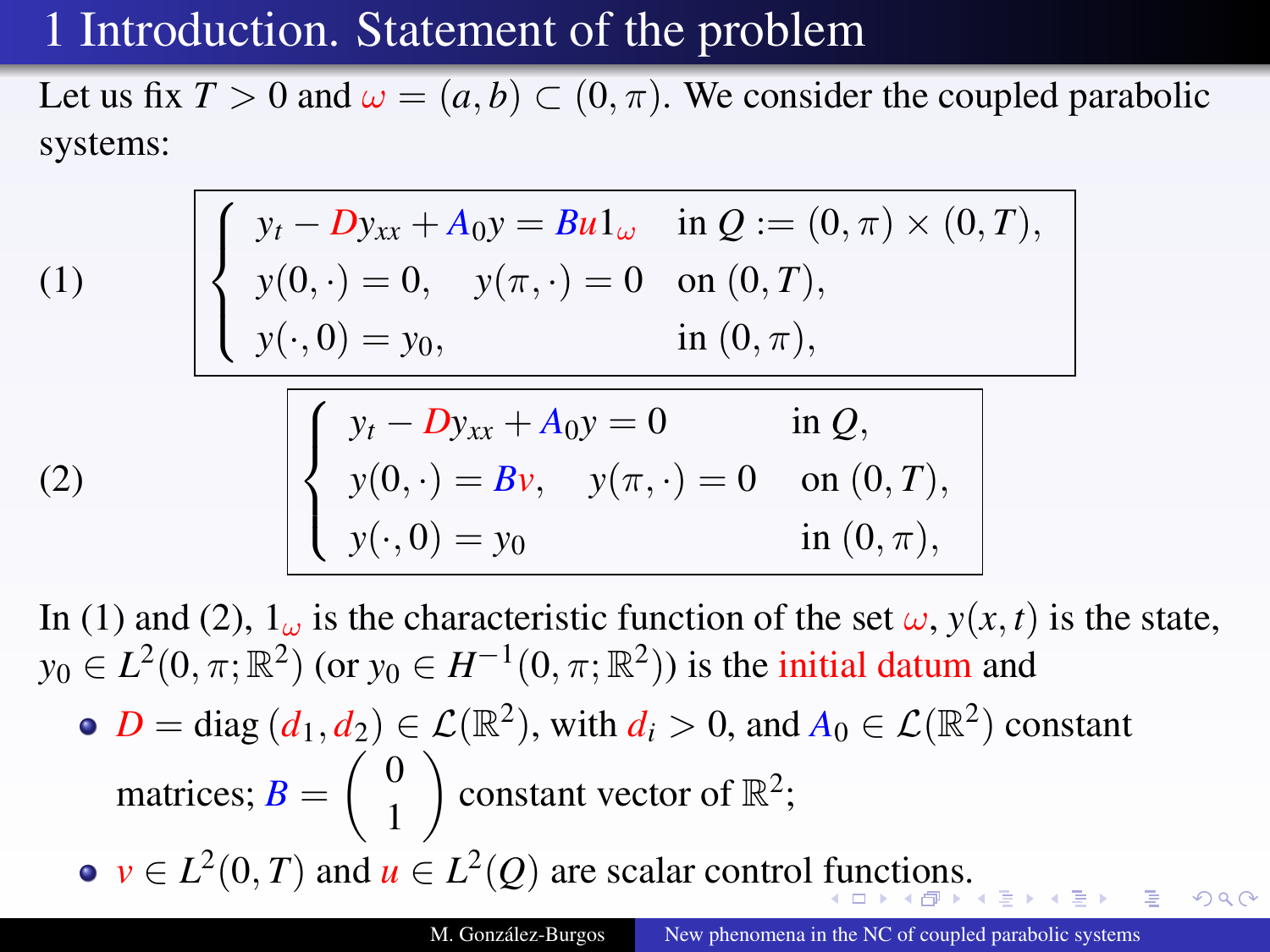### <span id="page-5-0"></span>Remark

In this talk we are interested in studying the controllability properties of systems [\(2\)](#page-4-2) and [\(1\)](#page-4-1). Boundary and distributed control problems.

### IMPORTANT

We have systems of two coupled heat equations and we want to control these systems (two states) only acting on the second equation.

A + + = + + =

 $\Omega$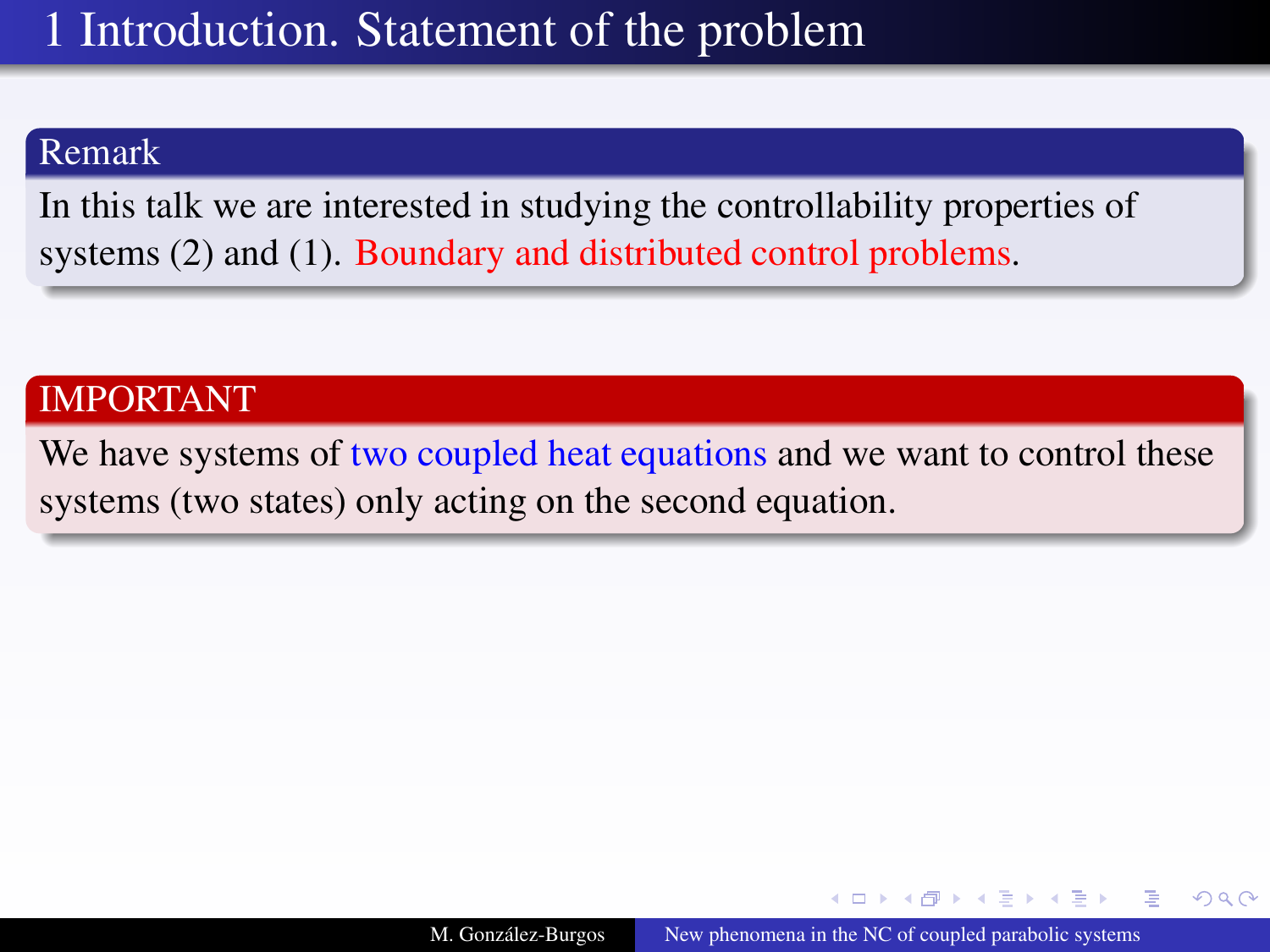# [1](#page-3-1) Introduction. Statement of the problem

### **Objective**

We want to study the controllability properties of systems [\(1\)](#page-4-1) and [\(2\)](#page-4-2):

$$
\begin{cases}\ny_t - Dy_{xx} + A_0 y = Bu1_\omega & \text{in } Q, \\
y(0, \cdot) = 0, \quad y(\pi, \cdot) = 0 \quad \text{on } (0, T), \\
y(\cdot, 0) = y_0, & \text{in } (0, \pi),\n\end{cases}
$$
\n
$$
\begin{cases}\ny_t - Dy_{xx} + A_0 y = 0 & \text{in } Q, \\
y(0, \cdot) = Bv, \quad y(\pi, \cdot) = 0 & \text{on } (0, T), \\
y(\cdot, 0) = y_0 & \text{in } (0, \pi),\n\end{cases}
$$

under the assumption:

$$
D = \text{diag}(d_1, d_2).
$$

We will consider the "simplest" case:  $1 - d$ , two equations and

$$
A_0 = \left(\begin{array}{cc} 0 & 1 \\ 0 & 0 \end{array}\right), \quad B = \left(\begin{array}{c} 0 \\ 1 \end{array}\right)
$$

 $\overline{a}$ 

 $*$ ) Q (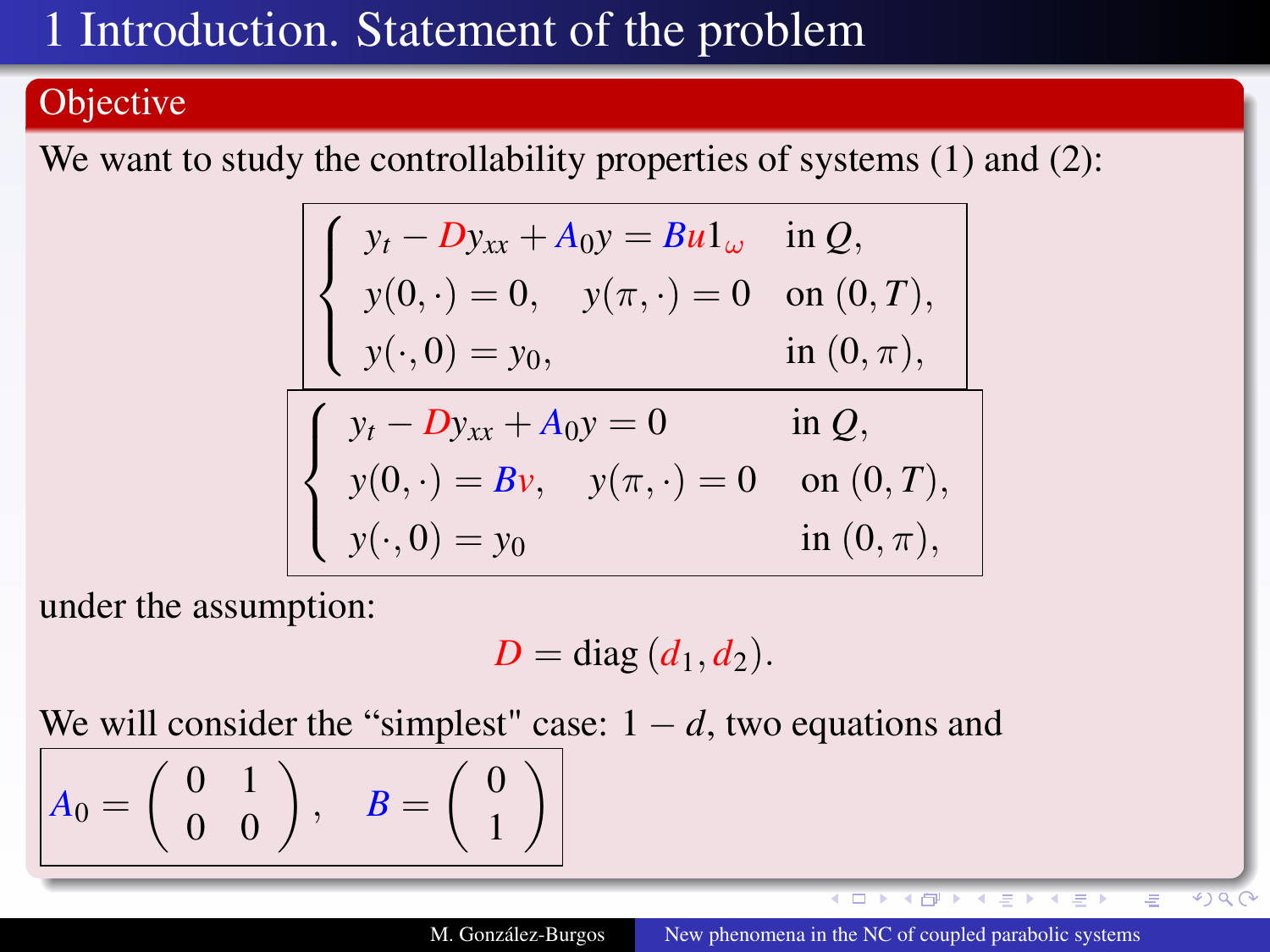# <span id="page-7-1"></span><span id="page-7-0"></span>[2.](#page-7-1) First phenomenon: Boundary and distributed controllability

M. González-Burgos [New phenomena in the NC of coupled parabolic systems](#page-0-0)

 $\Omega$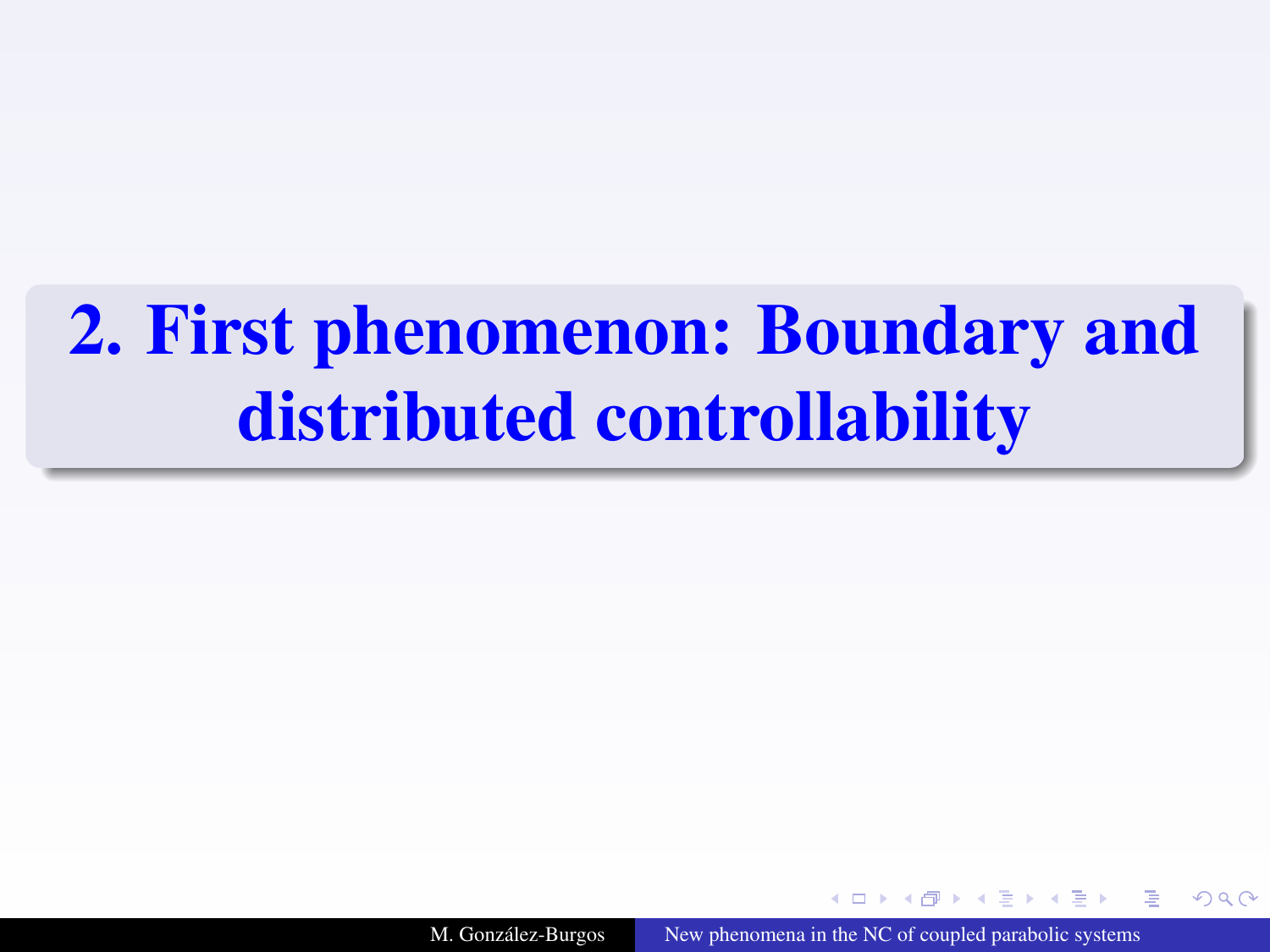(3)

[2.](#page-7-1)1 Distributed null controllability of a linear reaction-diffusion system

Let us consider the  $2 \times 2$  linear reaction-diffusion system

<span id="page-8-0"></span>
$$
\begin{cases}\ny_t - Dy_{xx} + A_1y = Bu1_\omega & \text{in } Q, \\
y(0, \cdot) = 0, \quad y(\pi, \cdot) = 0 \quad \text{on } (0, T), \\
y(\cdot, 0) = y_0, \quad \text{in } (0, \pi),\n\end{cases}
$$

Here  $\omega$  and *T* are as before,  $y_0 \in L^2((0, \pi); \mathbb{R}^2)$  and

$$
D = \left(\begin{array}{cc} d_1 & 0 \\ 0 & d_2 \end{array}\right), \quad d_1, d_2 > 0, \quad A_1 = \left(\begin{array}{cc} a_{11} & a_{12} \\ a_{21} & a_{22} \end{array}\right), \ B = \left(\begin{array}{c} 0 \\ 1 \end{array}\right).
$$

 $QQ$ 

**NATION**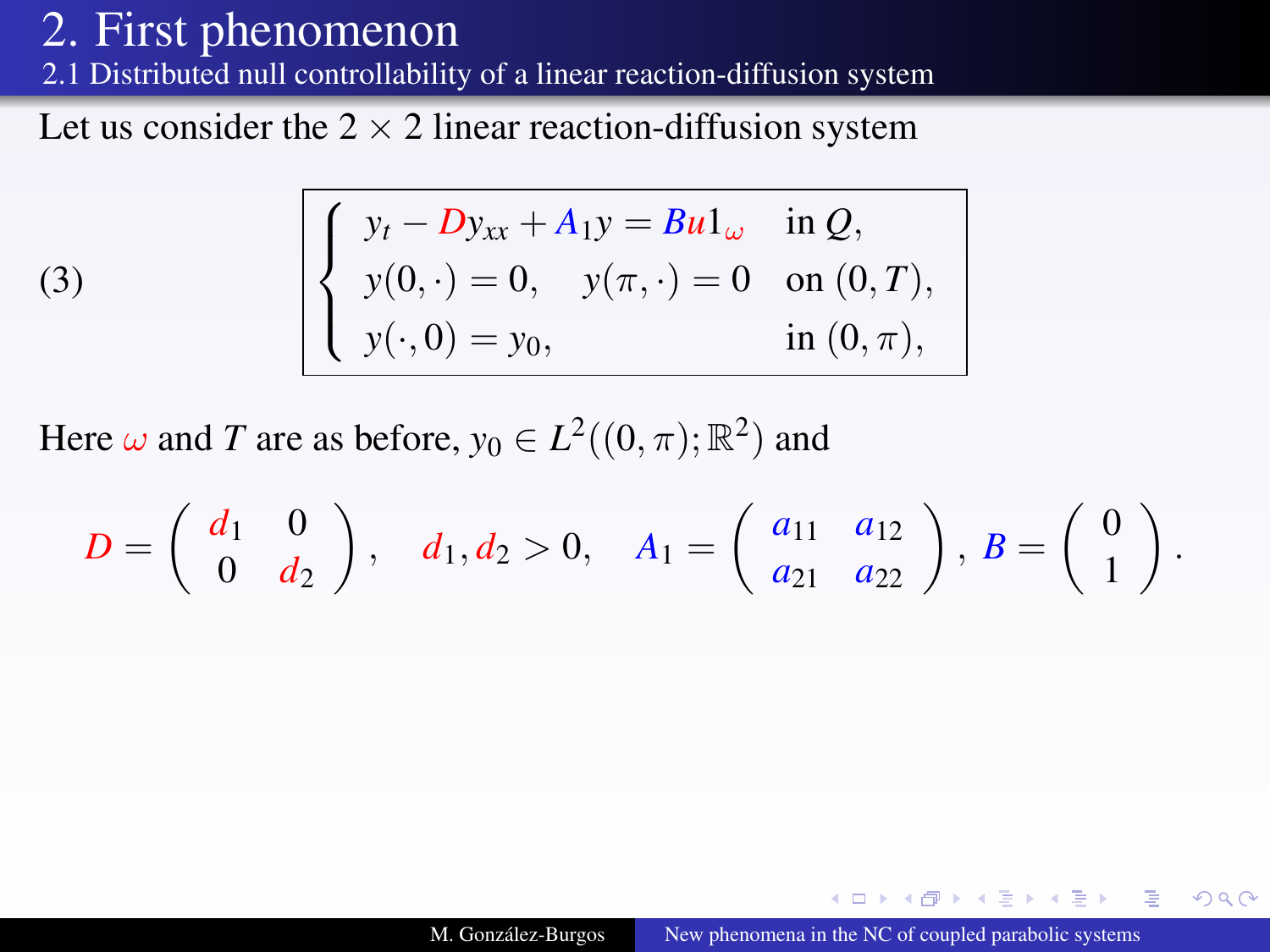[2.](#page-7-1)1 Distributed null controllability of a linear reaction-diffusion system

Let us consider the  $2 \times 2$  linear reaction-diffusion system

$$
\begin{cases}\ny_t - Dy_{xx} + A_1y = Bu1_\omega & \text{in } Q, \\
y(0, \cdot) = 0, \quad y(\pi, \cdot) = 0 \quad \text{on } (0, T), \\
y(\cdot, 0) = y_0, \quad \text{in } (0, \pi),\n\end{cases}
$$

Here  $\omega$  and *T* are as before,  $y_0 \in L^2((0, \pi); \mathbb{R}^2)$  and

$$
D = \left(\begin{array}{cc} d_1 & 0 \\ 0 & d_2 \end{array}\right), \quad d_1, d_2 > 0, \quad A_1 = \left(\begin{array}{cc} a_{11} & a_{12} \\ a_{21} & a_{22} \end{array}\right), \ B = \left(\begin{array}{c} 0 \\ 1 \end{array}\right).
$$

One has

(3)

#### Theorem

*System* [\(3\)](#page-8-0) *is exactly controllable to trajectories at time T if and only if*

$$
\det [B, A_1B] \neq 0 \Longleftrightarrow a_{12} \neq 0.
$$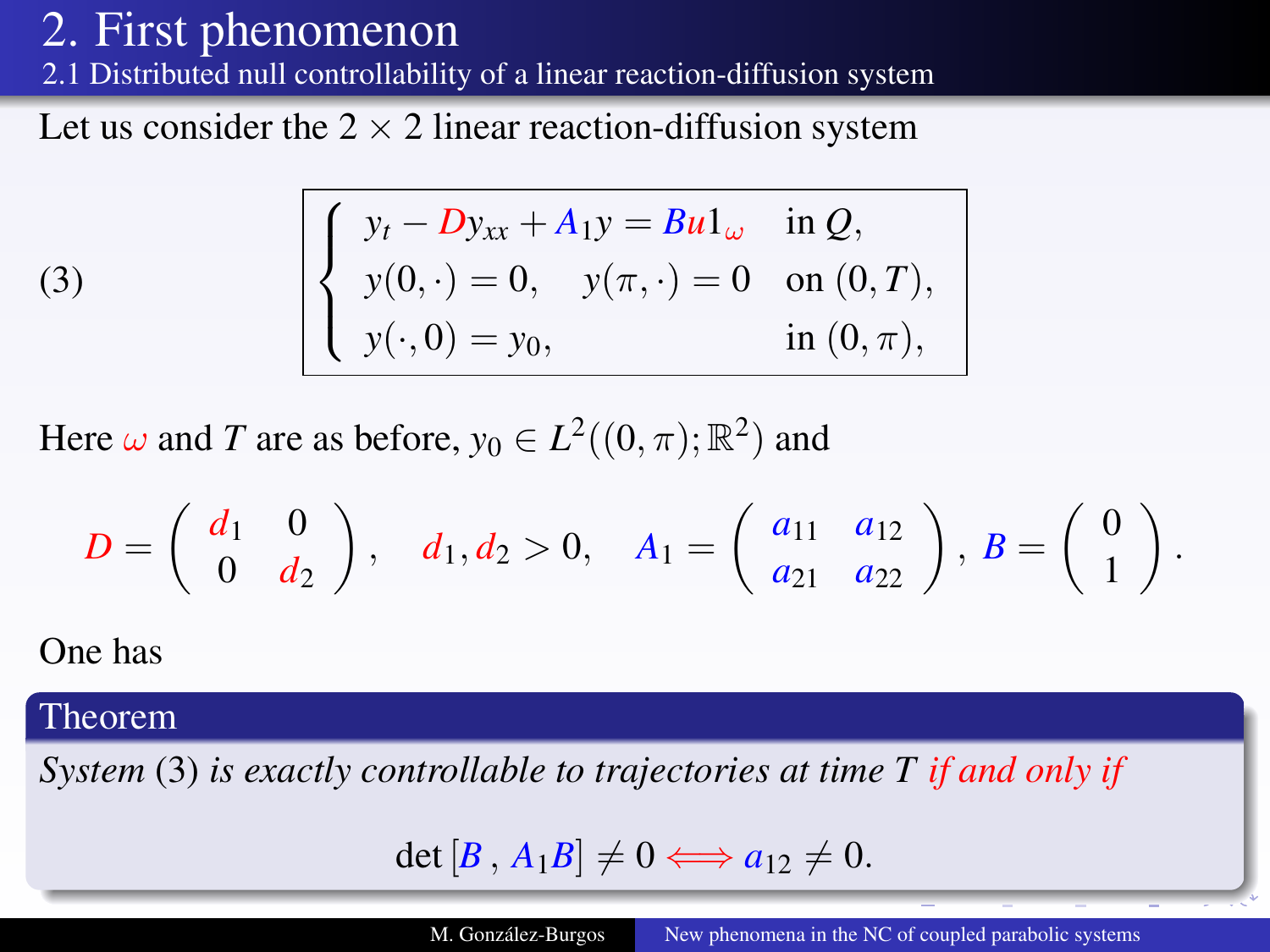[2.](#page-7-1)1 Distributed null controllability of a linear reaction-diffusion system

**Proof:**  $\implies$  : If  $a_{12} = 0$ , then  $y_1$  is independent of *u*.

The controllability result for system  $(3)$  is equivalent to the observability inequality:  $\exists C > 0$  such that

$$
\|\varphi_1(\cdot,0)\|_{L^2}^2 + \|\varphi_2(\cdot,0)\|_{L^2}^2 \le C \iint_{\omega \times (0,T)} |\varphi_2(x,t)|^2 dx dt,
$$

where  $\varphi$  is the solution associated to  $\varphi_0 \in L^2(\Omega;\mathbb{R}^2)$  of the adjoint problem:

<span id="page-10-0"></span>(4) 
$$
\begin{cases} -\varphi_t - D\varphi_{xx} + A_1^* \varphi = 0 & \text{in } Q, \\ \varphi = 0 \text{ on } \Sigma, & \varphi(\cdot, T) = \varphi_0 & \text{in } \Omega. \end{cases}
$$

It is a consequence of well known global Carleman estimates for parabolic equations.

イロト イ押 トイヨ トイヨ ト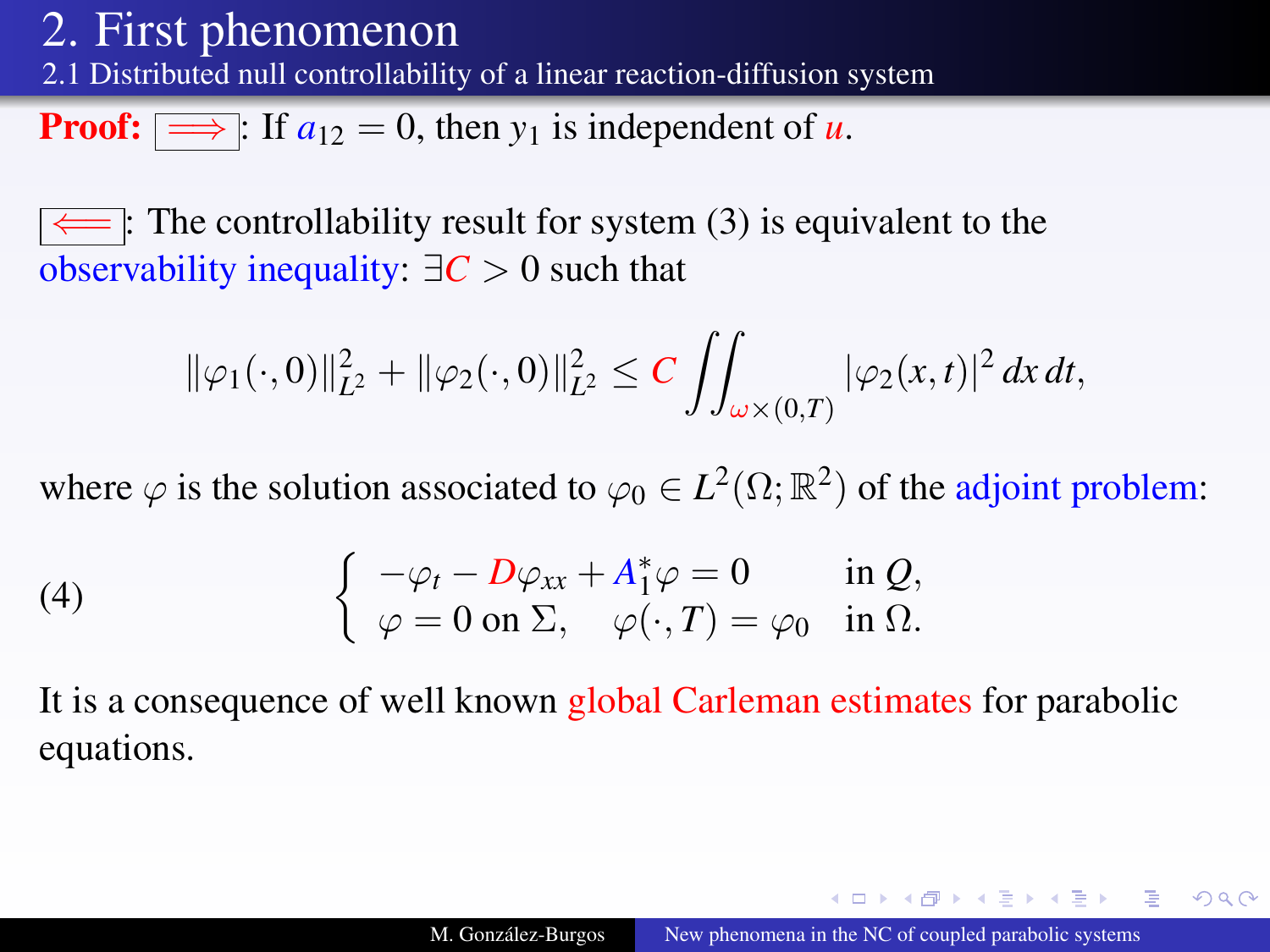[2.](#page-7-1)1 Distributed null controllability of a linear reaction-diffusion system

#### Lemma

*There exist a positive regular function,*  $\alpha_0$ *, and two positive constants*  $C_0$  *and*  $\sigma_0$  *(only depending on*  $\omega$ *) s.t.* 

$$
\begin{cases}\n\mathcal{I}(\phi) \equiv \iint_{Q} e^{-2s\alpha} \left[ s\rho(t) \right]^{-1} \left( |\phi_{t}|^{2} + |\phi_{xx}|^{2} \right) \\
+ \iint_{Q} e^{-2s\alpha} \left[ s\rho(t) \right] |\nabla \phi|^{2} + \iint_{Q} e^{-2s\alpha} \left[ s\rho(t) \right]^{3} |\phi|^{2} \\
\leq C_{0} \left( \iint_{\omega \times (0,T)} e^{-2s\alpha} \left[ s\rho(t) \right]^{3} |\phi|^{2} + \iint_{Q} e^{-2s\alpha} |\phi_{t} \pm \phi_{xx}|^{2} \right),\n\end{cases}
$$

 $\forall s \geq s_0 = \sigma_0(\Omega, \omega)(T + T^2)$  and  $\phi \in L^2(0, T; H_0^1(\Omega))$  *s.t.*  $\phi_t \pm \phi_{xx} \in L^2(Q)$ . *The functions*  $\rho(t)$  *and*  $\alpha = \alpha(x, t)$  *are given by* 

$$
\rho(t) = [t(T - t)]^{-1}, \quad \alpha(x, t) = \alpha_0(x)/t(T - t).
$$

∢ ロ ▶ ∢ 伊 ▶ ∢ ヨ ▶ ∢ ヨ ▶

 $2Q$ 

Э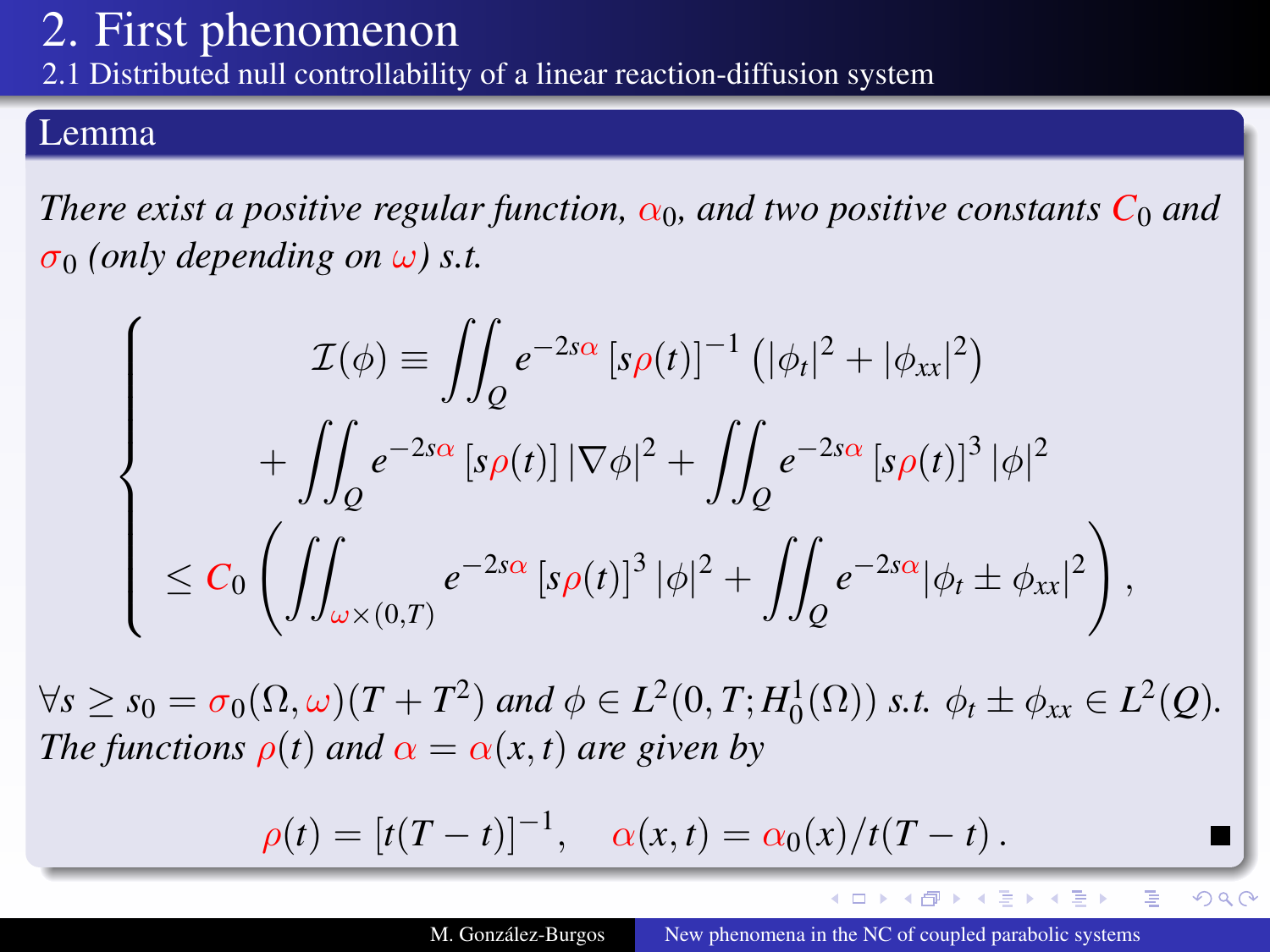[2.](#page-7-1)1 Distributed null controllability of a linear reaction-diffusion system

Coming back to the adjoint problem for system [\(4\)](#page-10-0), if we apply to  $\phi = \varphi_1$  and  $\phi = \varphi_2$  the previous inequality in  $\omega_0 \subset \mathcal{C}$   $\omega$ . After some computations we get

$$
\mathcal{I}(\varphi_1)+\mathcal{I}(\varphi_2)\leq C_1s^3\iint_{\omega_0\times(0,T)}e^{-2s\alpha}[t(T-t)]^{-3}\left(|\varphi_1|^2+|\varphi_2|^2\right),
$$

 $\forall s \geq s_1 = \sigma_1(\Omega, \omega_0)(T + T^2).$ 

 $QQ$ 

伊 ▶ 4 ヨ ▶ 4 ヨ ▶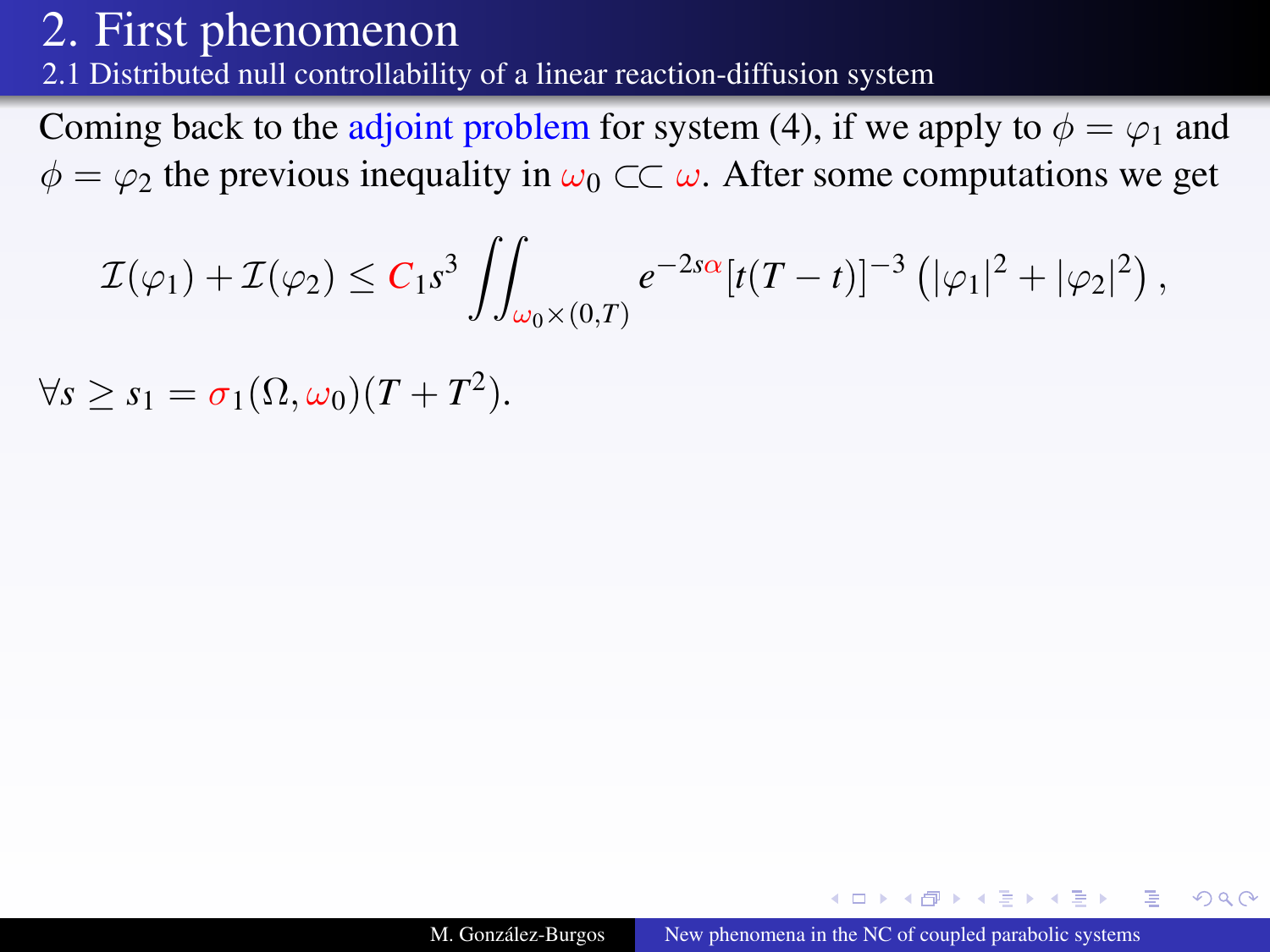[2.](#page-7-1)1 Distributed null controllability of a linear reaction-diffusion system

Coming back to the adjoint problem for system [\(4\)](#page-10-0), if we apply to  $\phi = \varphi_1$  and  $\phi = \varphi_2$  the previous inequality in  $\omega_0 \subset \mathcal{C}$   $\omega$ . After some computations we get

$$
\mathcal{I}(\varphi_1)+\mathcal{I}(\varphi_2)\leq C_1s^3\iint_{\omega_0\times(0,T)}e^{-2s\alpha}[t(T-t)]^{-3}\left(|\varphi_1|^2+|\varphi_2|^2\right),
$$

 $\forall s \geq s_1 = \sigma_1(\Omega, \omega_0)(T + T^2).$ We now use the second equation in [\(4\)](#page-10-0),  $a_{12}\varphi_1 = \varphi_{2,t} + d_2\varphi_{2,xx} - a_{22}\varphi_2$ , to prove  $(\varepsilon > 0)$ :

$$
s^3 \iint_{\omega_0 \times (0,T)} e^{-2s\alpha} [t(T-t)]^{-3} |\varphi_1|^2 \leq \varepsilon \mathcal{I}(\varphi_1) + \frac{C_2}{\varepsilon} s^7 \iint_{\omega \times (0,T)} e^{-2s\alpha} [t(T-t)]^{-7} |\varphi_2|^2.
$$

 $\forall s \geq s_1 = \sigma_1(\Omega, \omega_0)(T + T^2).$ 

 $2Q$ 

伊 ▶ イヨ ▶ イヨ ▶ ○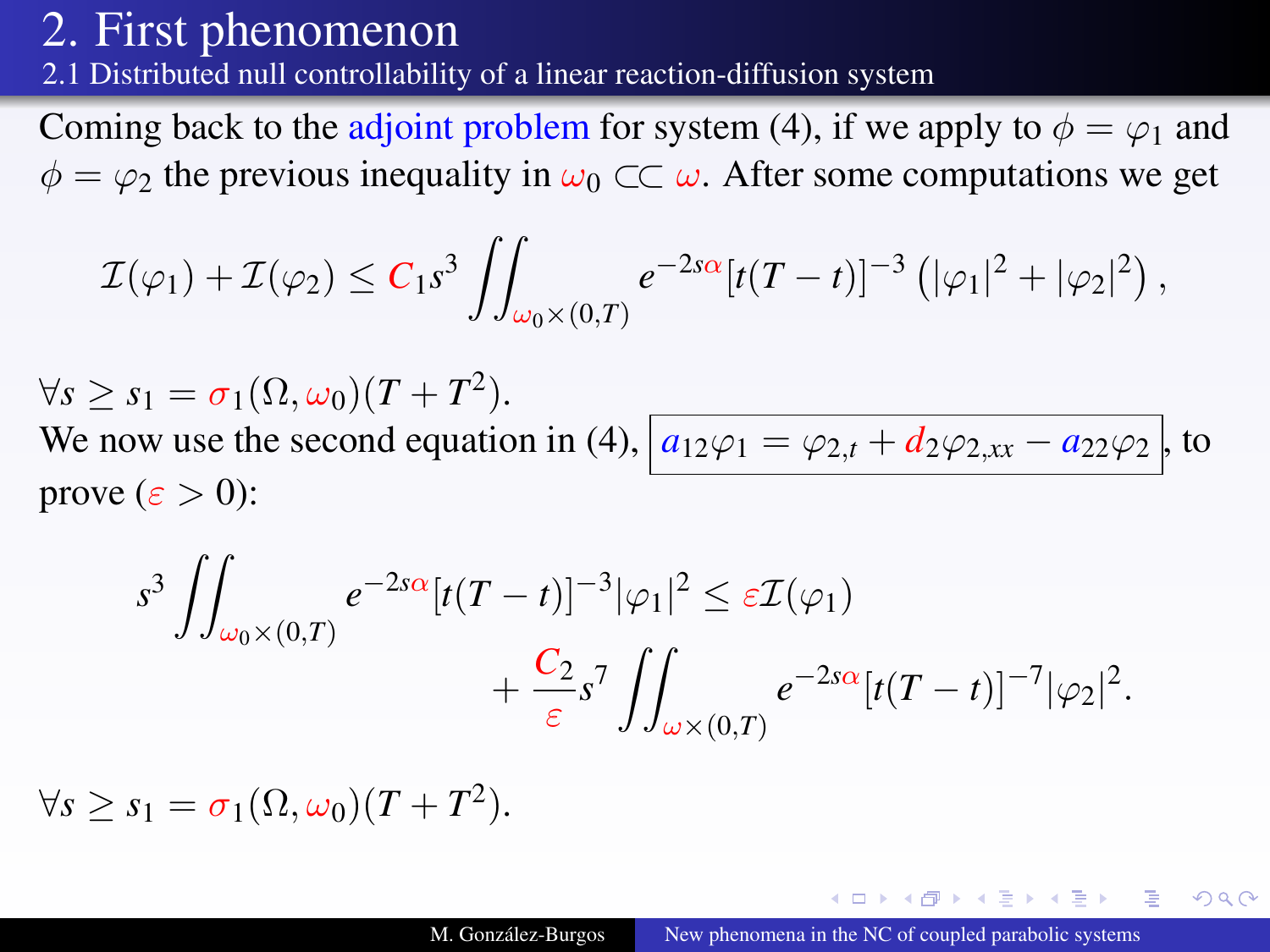[2.](#page-7-1)1 Distributed null controllability of a linear reaction-diffusion system

From the two previous inequalities (global Carleman estimate)

$$
\mathcal{I}(\varphi_1) + \mathcal{I}(\varphi_2) \leq C_2 s^7 \iint_{\omega \times (0,T)} e^{-2s\alpha} [t(T-t)]^{-7} |\varphi_2|^2,
$$

 $\forall s \geq s_1 = \sigma_1(\Omega, \omega_0)(T + T^2)$ . Combining this inequality and energy estimates for system [\(4\)](#page-10-0) we deduce the desired observability inequality.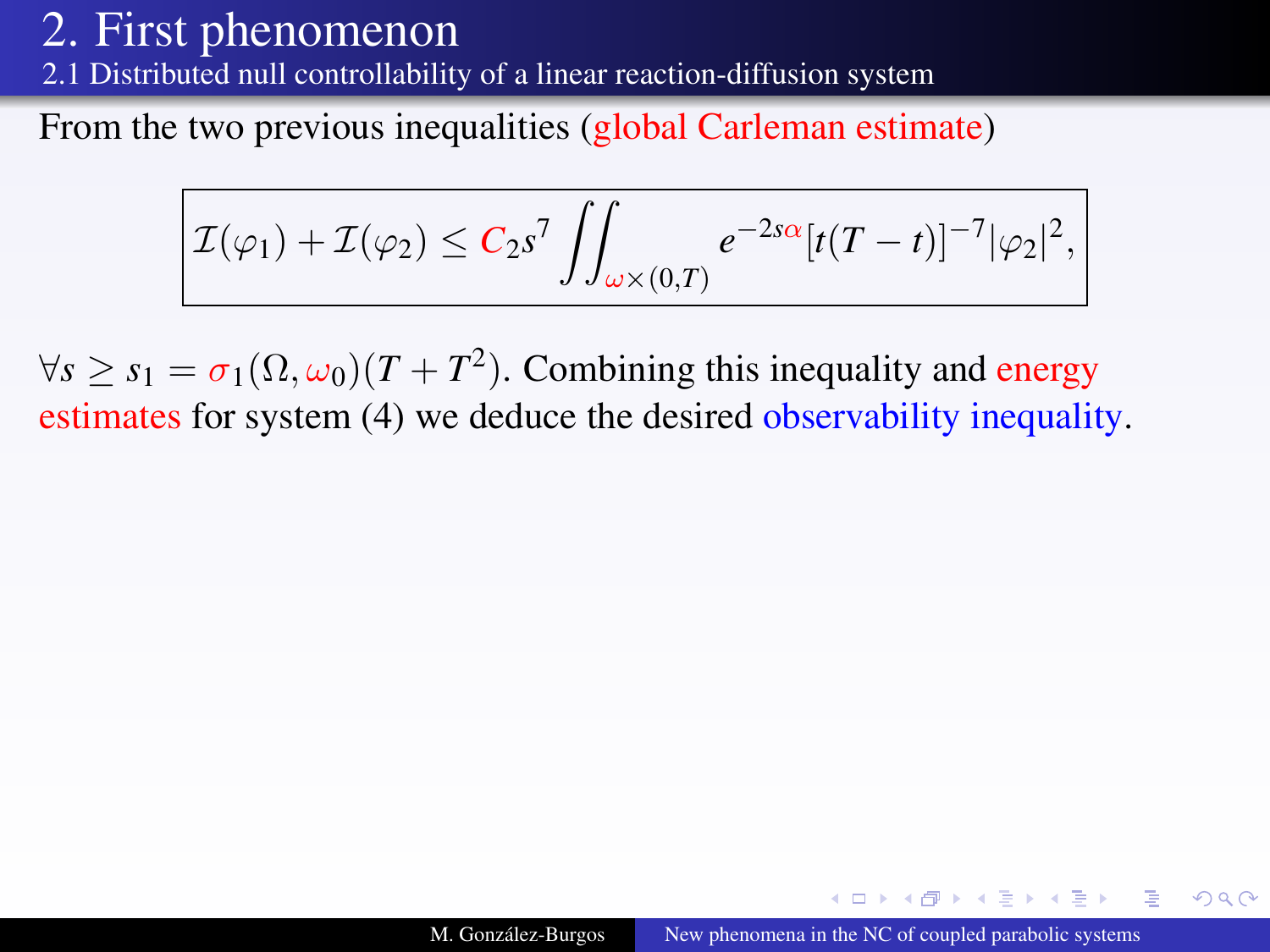[2.](#page-7-1)1 Distributed null controllability of a linear reaction-diffusion system

$$
(3)
$$

$$
\begin{cases}\ny_t - Dy_{xx} + A_1 y = Bu1_\omega & \text{in } Q, \\
y(0, \cdot) = 0, \quad y(\pi, \cdot) = 0 \quad \text{on } (0, T), \\
y(\cdot, 0) = y_0, \quad \text{in } (0, \pi),\n\end{cases}
$$

### Remark

- *System* [\(3\)](#page-8-0) *is always controllable if we exert a control in each equation (two controls). Important: D is a diagonal matrix.*
- *The controllability result for system* [\(3\)](#page-8-0) *is independent of the diffusion matrix D. This positive controllability result is also valid in the N-dimensional case.*
- *The same result can be obtained for the approximate controllability at time T. Therefore, approximate and null controllability are equivalent concepts.*

 $\lambda$  . The  $\lambda$ 

 $\Omega$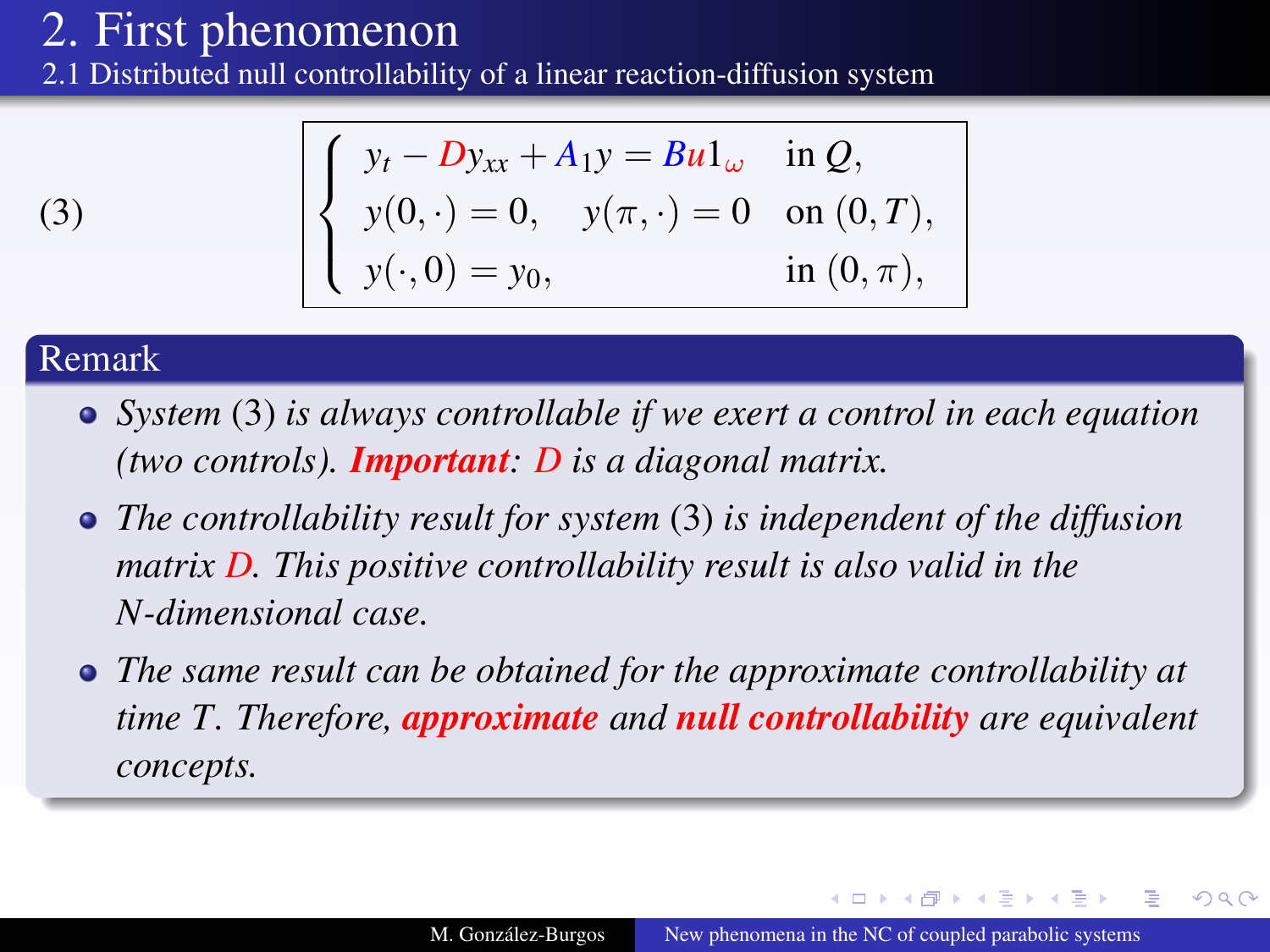[2.](#page-7-1)1 Distributed null controllability of a linear reaction-diffusion system

### References

- DE TERESA, *Insensitizing controls for a semilinear heat equation*, Comm. Partial Differential Equations 25 (2000).
- AMMAR KHODJA, BENABDALLAH, DUPAIX, KOSTIN, *Controllability to the trajectories of phase-field models by one control force*, SIAM J. Control Optim. 42 (2003).
- G.-B., PÉREZ-GARCÍA, *Controllability results for some nonlinear coupled parabolic systems by one control force*, Asymptot. Anal. 46 (2006).
- G.-B., DE TERESA, *Controllability results for cascade systems of m coupled parabolic PDEs by one control force*, Port. Math. 67 (2010).

∢ ロ ▶ ∢ 何 ▶ ∢ 后 ▶ ∢ 后 ▶

 $\Omega$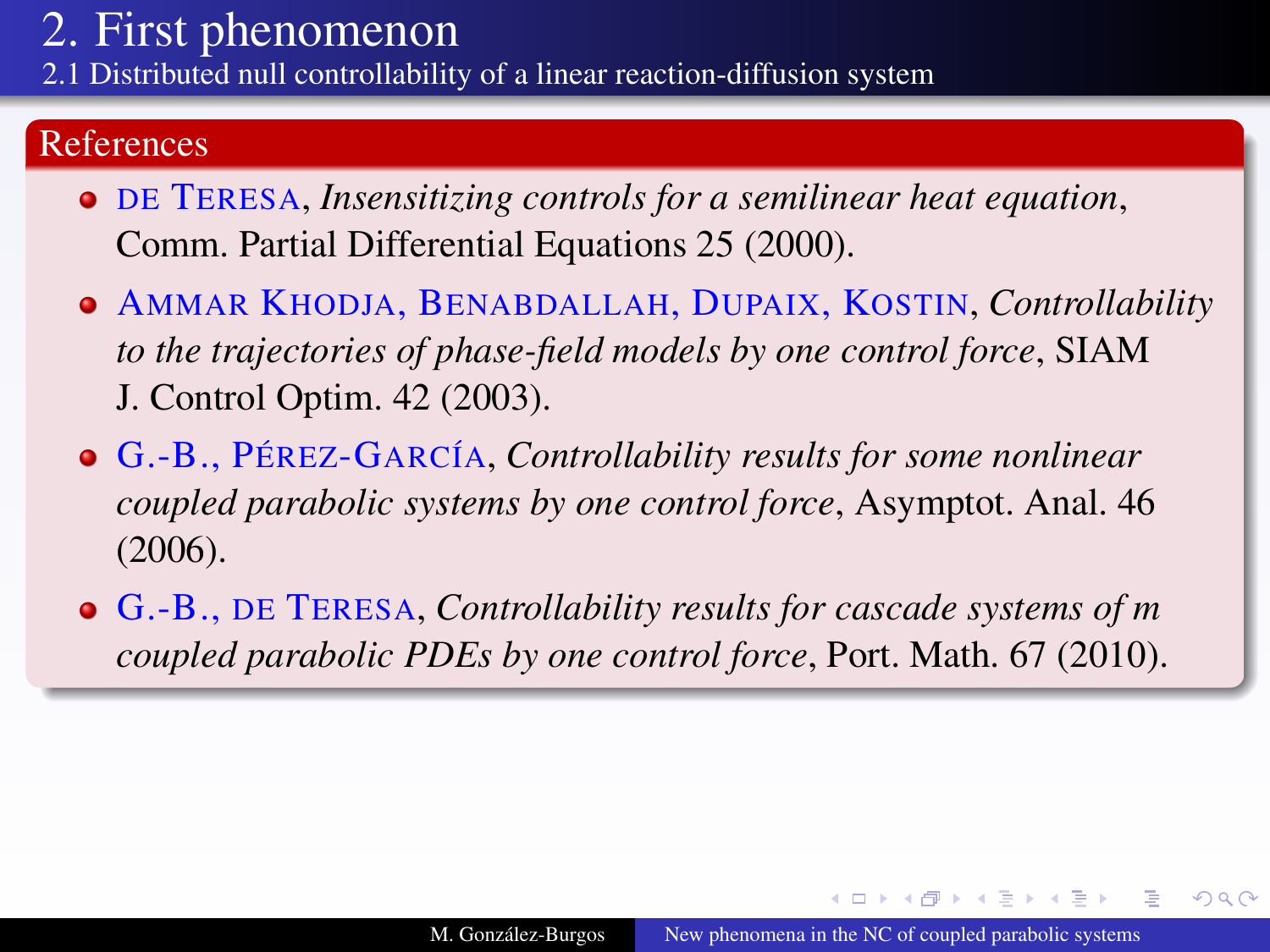[2.](#page-7-1)1 Distributed null controllability of a linear reaction-diffusion system

Let us consider the problem

<span id="page-17-0"></span>(5) 
$$
\begin{cases} y_t - D\Delta y + Ay = Bv1_\omega & \text{in } Q = \Omega \times (0, T), \\ y = 0 \text{ on } \Sigma = \partial\Omega \times (0, T), \quad y(\cdot, 0) = y_0 \text{ in } \Omega, \end{cases}
$$

where  $\Omega \subset \mathbb{R}^N$  is a nonempty smooth bounded connected open set,  $\omega \subset \Omega$  a nonempty open subset,  $A \in \mathcal{L}(\mathbb{R}^n)$ ,  $B \in \mathcal{L}(\mathbb{R}^m, \mathbb{R}^n)$  and  $D \in \mathcal{L}(\mathbb{R}^n)$  (positive definite). The control  $v \in L^2(Q; \mathbb{R}^m)$ : *m*-controls.

 $QQ$ 

**NATION**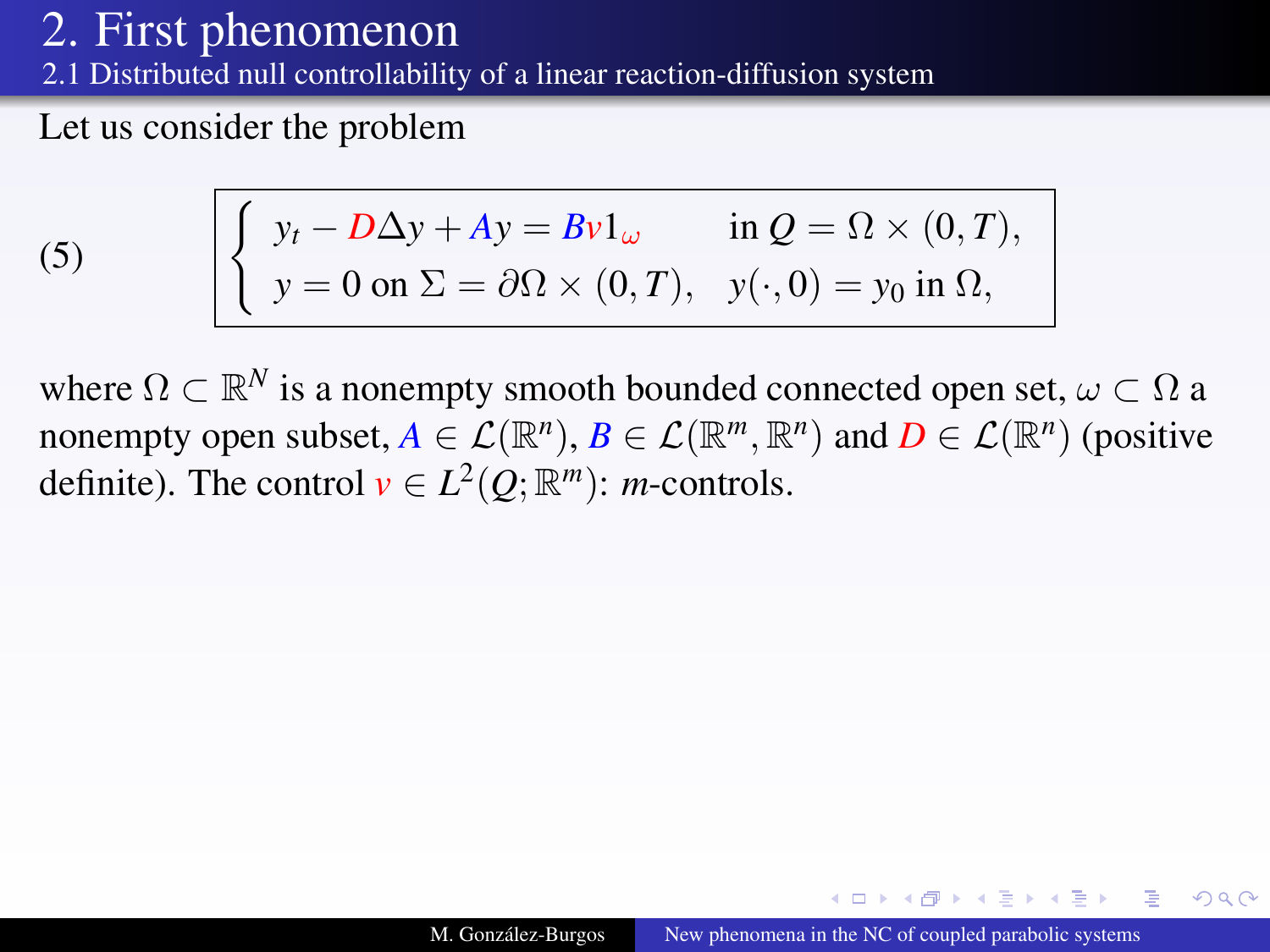[2.](#page-7-1)1 Distributed null controllability of a linear reaction-diffusion system

 $(5)$   $\left| \right\rangle$ 

$$
\begin{cases}\ny_t - D\Delta y + Ay = Bv1_\omega & \text{in } Q = \Omega \times (0, T), \\
y = 0 \text{ on } \Sigma = \partial\Omega \times (0, T), \quad y(\cdot, 0) = y_0 \text{ in } \Omega,\n\end{cases}
$$

The dimensions of the Jordan blocks of the canonical form of  $D$  are  $\leq 4$ .

Theorem (Distributed control)

*System* [\(5\)](#page-17-0) *is null controllable at time T if and only if*

$$
rank [\lambda_k D + A | B] = n, \quad \forall k \ge 1.
$$

*where*  $\{\lambda_k\}_{k>1}$  *is the sequence of eigenvalues for*  $-\Delta$  *with homogeneous Dirichlet boundary conditions and*

$$
[\lambda_k D + A | B] = [B, (\lambda_k D + A)B, (\lambda_k D + A)^2 B, \cdots, (\lambda_k D + A)^{n-1}B].
$$

4 000 100

伊 ▶ 4 ヨ ▶ 4 ヨ

 $2Q$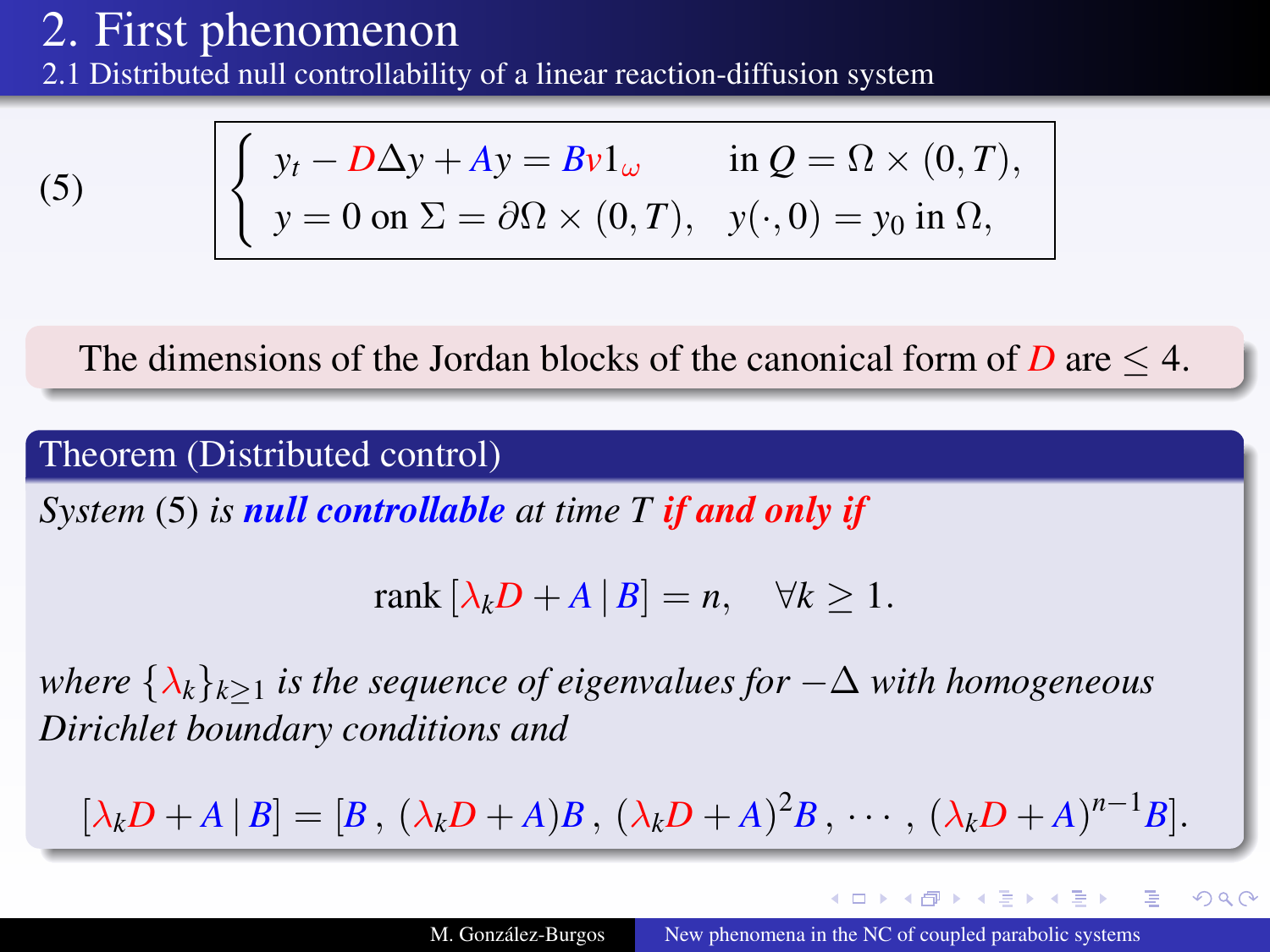[2.](#page-7-1)1 Distributed null controllability of a linear reaction-diffusion system

 $(5)$   $\left| \right\rangle$ 

$$
\begin{cases}\ny_t - D\Delta y + Ay = Bv1_\omega & \text{in } Q = \Omega \times (0, T), \\
y = 0 \text{ on } \Sigma = \partial\Omega \times (0, T), \quad y(\cdot, 0) = y_0 \text{ in } \Omega,\n\end{cases}
$$

#### References

- AMMAR KHODJA, BENABDALLAH, DUPAIX, G.-B., *A Kalman rank condition for the localized distributed controllability of a class of linear parabolic systems*, J. Evol. Equ. 9 (2009).
- FERNÁNDEZ-CARA,G.-B., DE TERESA, *Controllability of linear and semilinear non-diagonalizable parabolic systems*, to appear in ESAIM Control Optim. Calc. Var. (2015).

 $2Q$ 

伊 ▶ 4 ヨ ▶ 4 ヨ ▶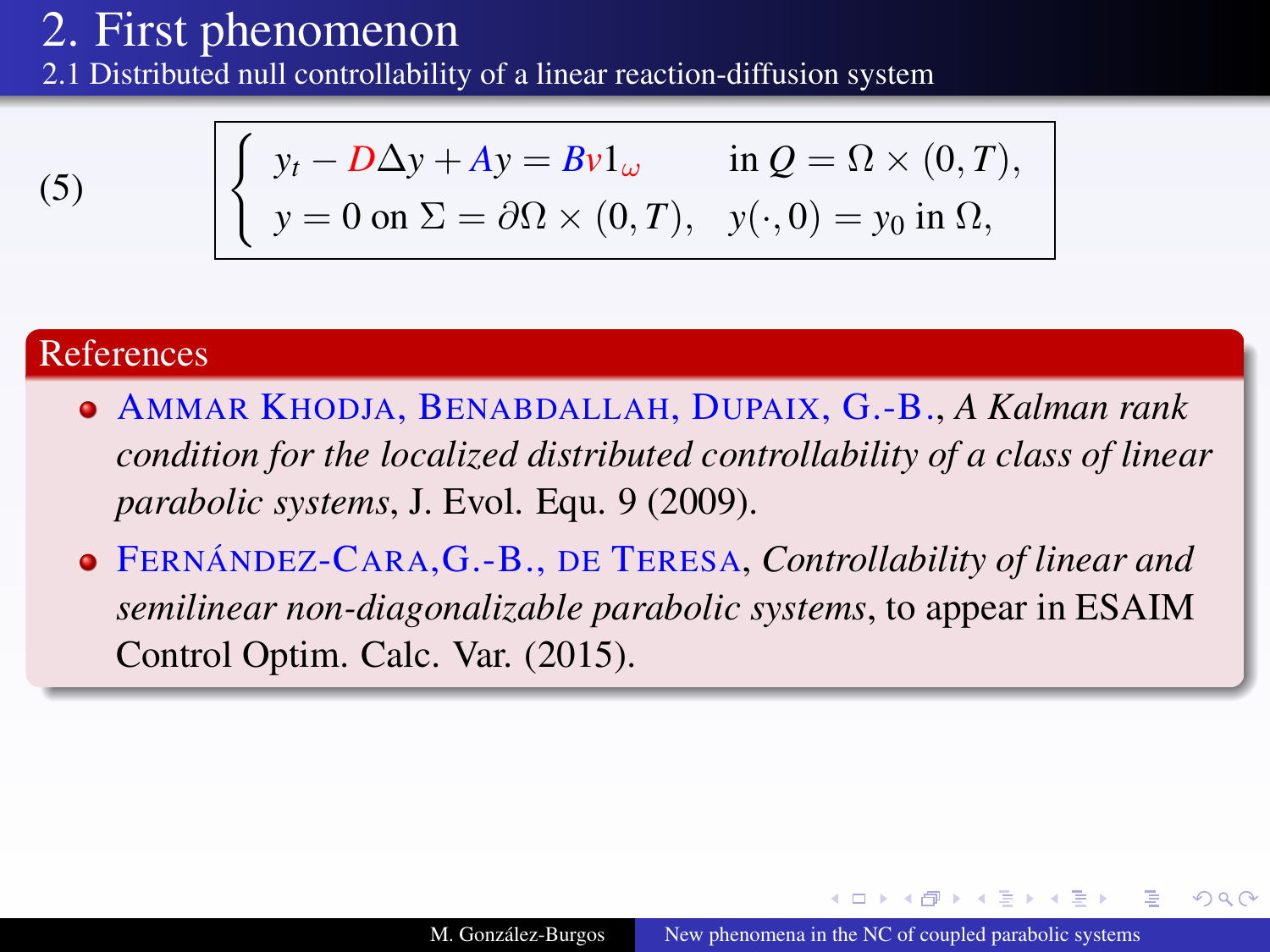[2.](#page-7-1)2 Boundary null controllability of a linear reaction-diffusion system

(6) 
$$
\begin{cases} y_t - Dy_{xx} + A_1 y = 0 & \text{in } Q, \\ y(0, \cdot) = Bv, \quad y(\pi, \cdot) = 0 & \text{on } (0, T), \\ y(\cdot, 0) = y_0 & \text{in } (0, \pi), \end{cases}
$$

<span id="page-20-0"></span>where 
$$
A_1 = \begin{pmatrix} a_{11} & a_{12} \\ a_{21} & a_{22} \end{pmatrix}
$$
,  $B = \begin{pmatrix} 0 \\ 1 \end{pmatrix}$   $v \in L^2(0, T)$ : scalar control.

 $\leftarrow$   $\Box$ 

× 母

 $\mathbb{R}^n \times \mathbb{R}^n \rightarrow \mathbb{R}^n \times \mathbb{R}^n$ 

 $2Q$ 

э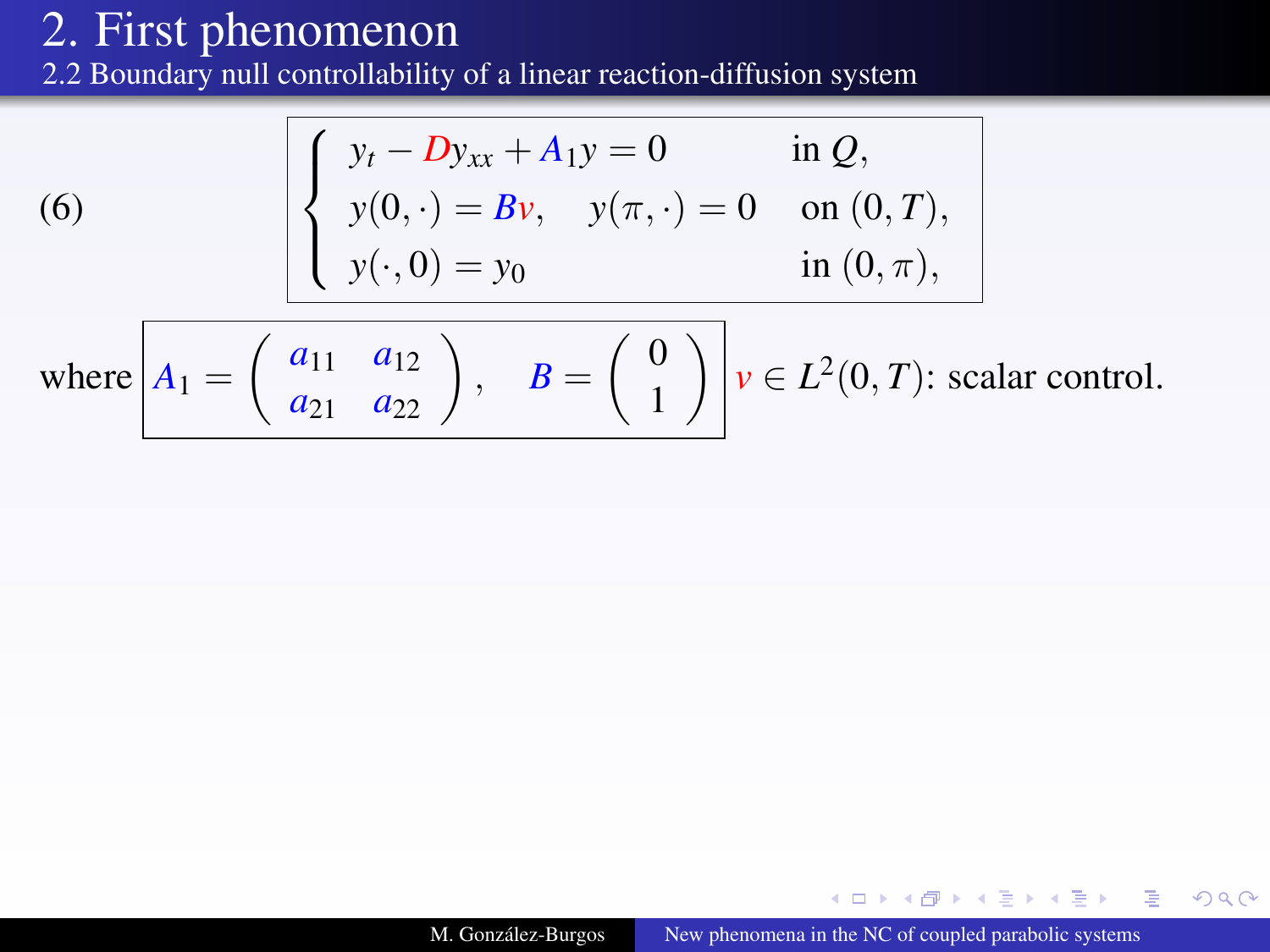[2.](#page-7-1)2 Boundary null controllability of a linear reaction-diffusion system

(6) 
$$
\begin{cases} y_t - Dy_{xx} + A_1 y = 0 & \text{in } Q, \\ y(0, \cdot) = Bv, & y(\pi, \cdot) = 0 & \text{on } (0, T), \\ y(\cdot, 0) = y_0 & \text{in } (0, \pi), \end{cases}
$$

where 
$$
A_1 = \begin{pmatrix} a_{11} & a_{12} \\ a_{21} & a_{22} \end{pmatrix}
$$
,  $B = \begin{pmatrix} 0 \\ 1 \end{pmatrix}$   $v \in L^2(0, T)$ : scalar control.

#### Theorem (Fernández-Cara, M.G.-B., de Teresa, (2010))

*Assume*  $d_1 = d_2 > 0$ *. Assume*  $\mu_1, \mu_2$  *are the eigenvalues of*  $A_1$ *. Then system* [\(6\)](#page-20-0) *is null controllable at time T if and only*  $\left|\det(B, A_1B\right] = a_{12} \neq 0$ *and*

$$
\pi^{-2}(\mu_1 - \mu_2) \neq j^2 - k^2 \quad \forall k, j \in \mathbb{N} \text{ with } k \neq j.
$$

FERNÁNDEZ-CARA,G.-B., DE TERESA, *Boundary controllability of parabolic coupled equations*, J. Funct. Anal. 259 (2010).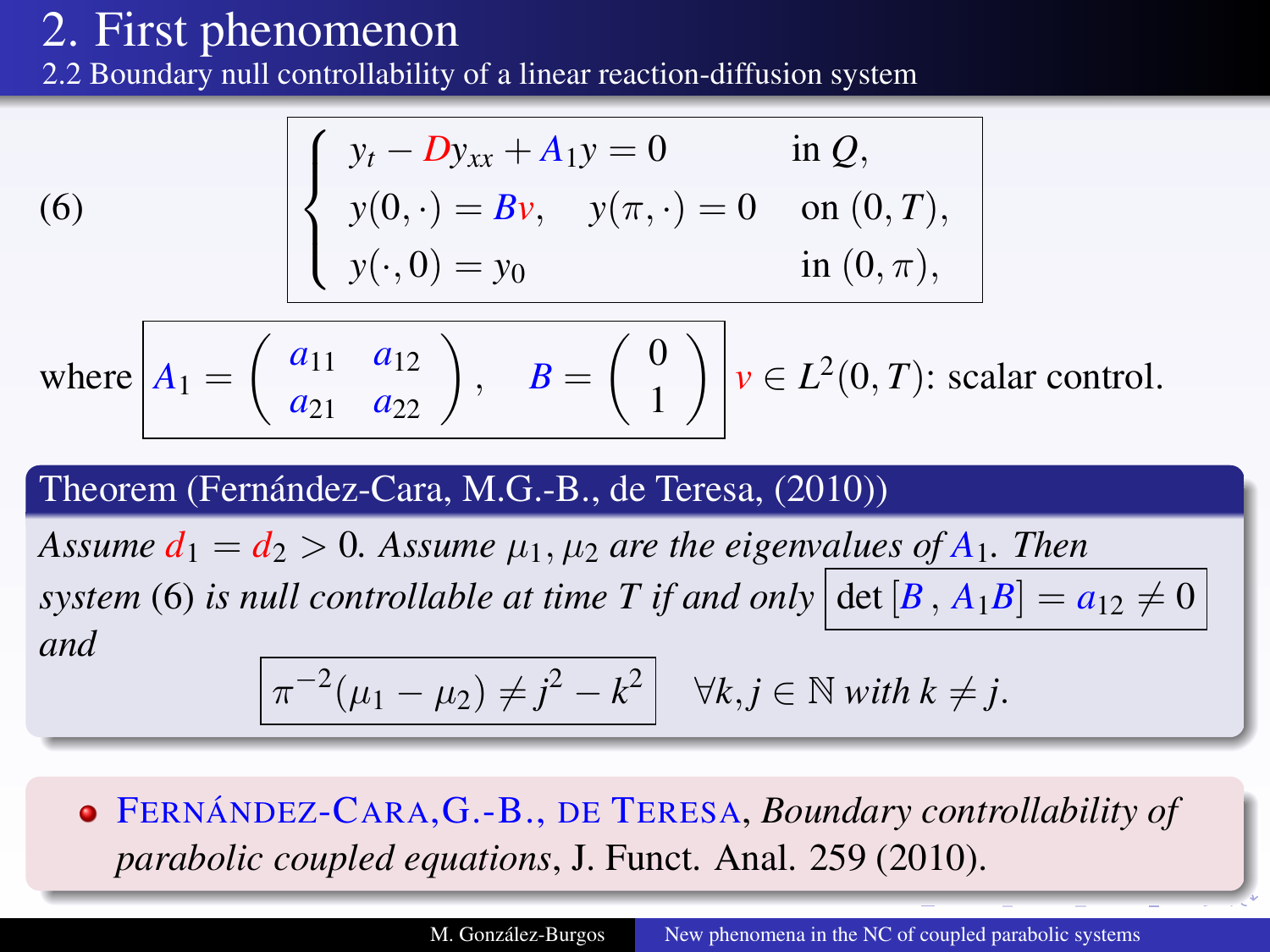[2.](#page-7-1)2 Boundary null controllability of a linear reaction-diffusion system

$$
\left(6\right)
$$

$$
\begin{cases}\ny_t - Dy_{xx} + A_1 y = 0 & \text{in } Q, \\
y(0, \cdot) = Bv, \quad y(\pi, \cdot) = 0 & \text{on } (0, T), \\
y(\cdot, 0) = y_0 & \text{in } (0, \pi),\n\end{cases}
$$

### First phenomenon

The boundary and distributed controllability properties of the system

$$
y_t - D y_{xx} + A_1 y
$$

are different and not equivalent.

AMMAR KHODJA, BENABDALLAH, G.-B., DE TERESA, *The Kalman condition for the boundary controllability of coupled parabolic systems. Bounds on biorthogonal families to complex matrix exponentials*, J. Math. Pures Appl. (2011).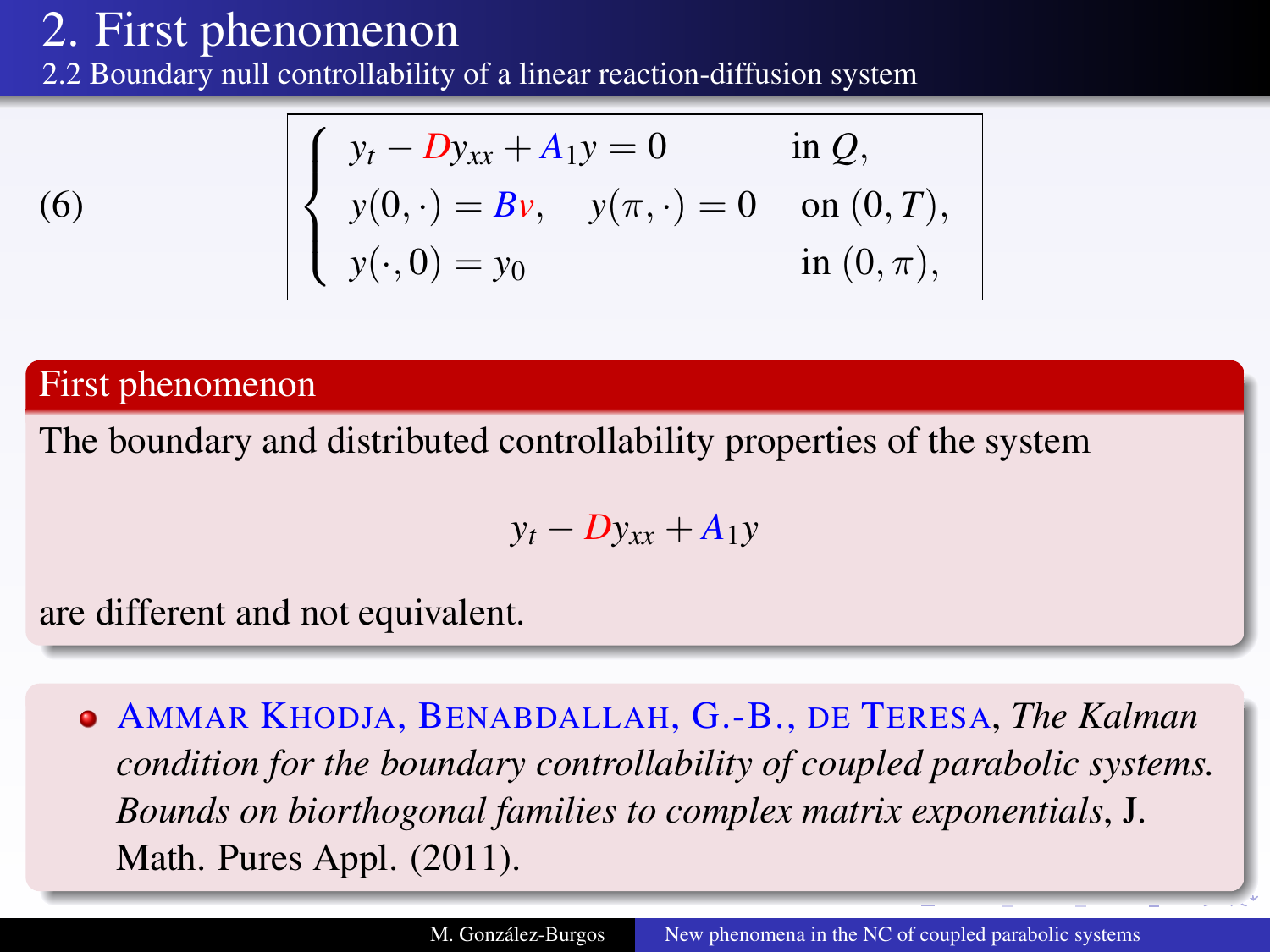[2.](#page-7-1)2 Boundary null controllability of a linear reaction-diffusion system

$$
^{(6)}
$$

$$
\begin{cases}\ny_t - Dy_{xx} + A_1 y = 0 & \text{in } Q, \\
y(0, \cdot) = Bv, \quad y(\pi, \cdot) = 0 & \text{on } (0, T), \\
y(\cdot, 0) = y_0 & \text{in } (0, \pi),\n\end{cases}
$$

#### Remark

*The same result can be obtained for the approximate controllability at time T. Therefore, approximate and null controllability are equivalent concepts.*

4 17 18

**ALCOHOL:**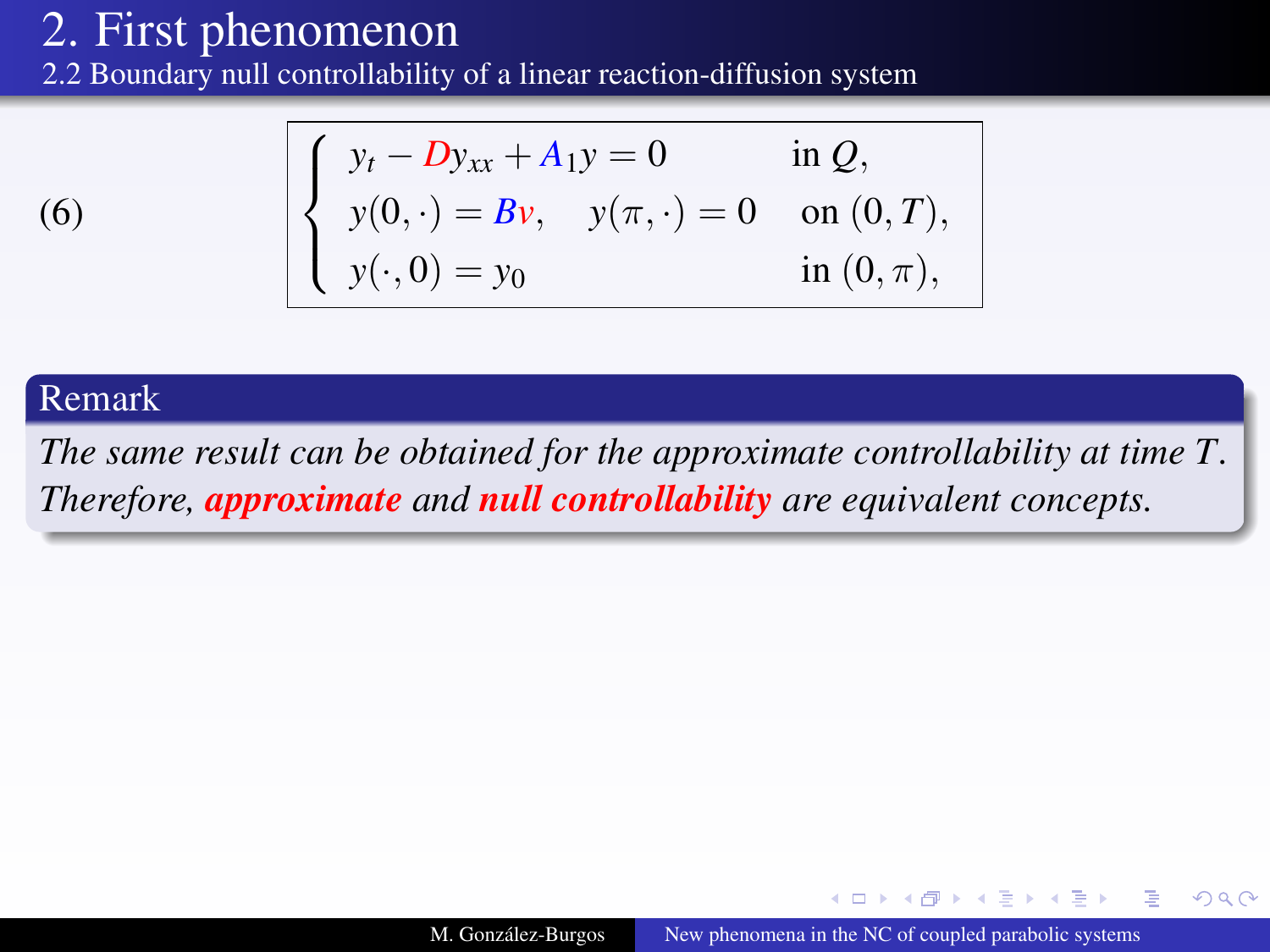# <span id="page-24-1"></span><span id="page-24-0"></span>[3.](#page-24-1) Second phenomenon: Approximate and null controllability

M. González-Burgos [New phenomena in the NC of coupled parabolic systems](#page-0-0)

 $\Omega$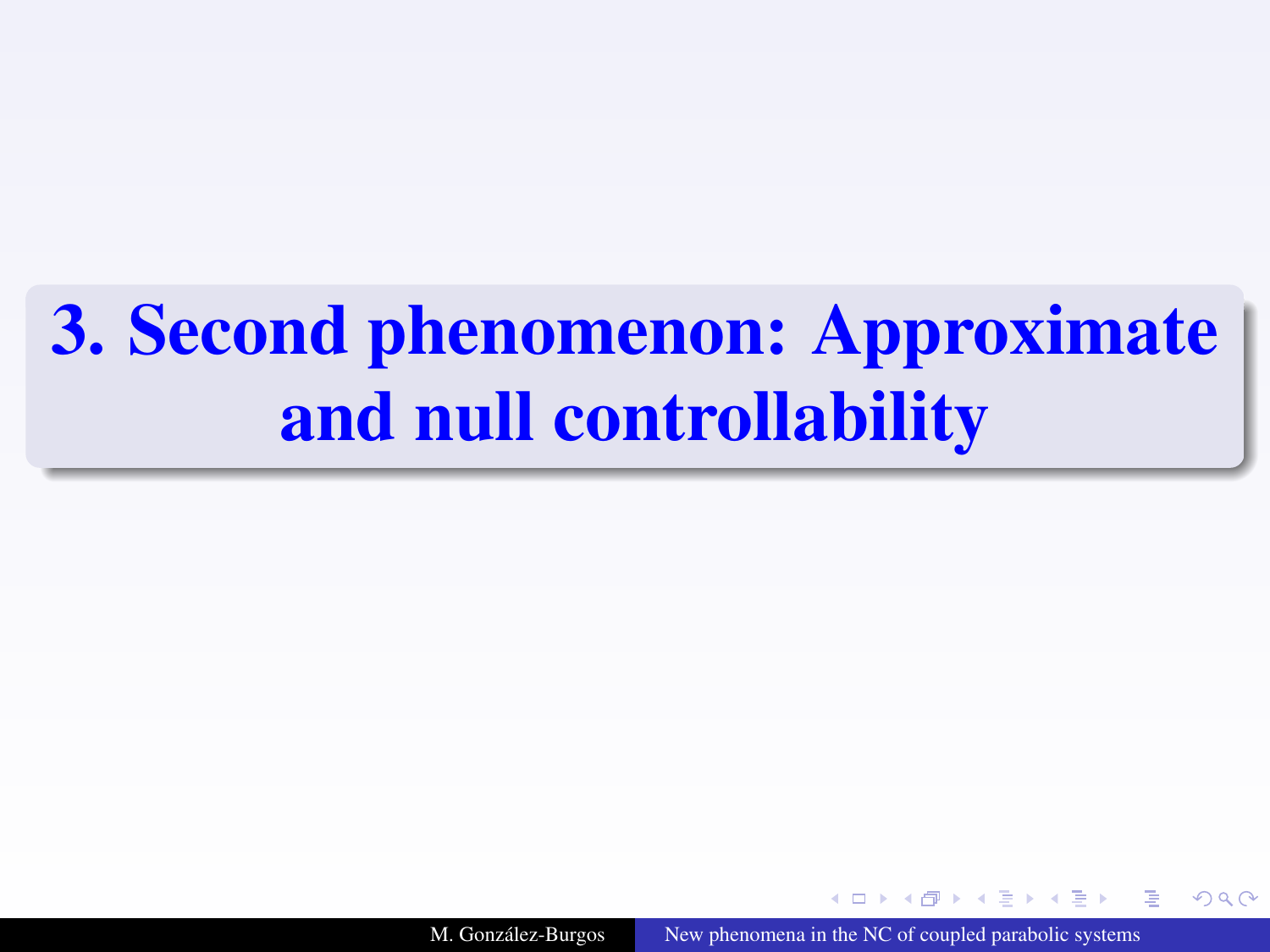$$
\begin{cases}\ny_t - Dy_{xx} + A_0 y = 0 & \text{in } Q, \\
y(0, \cdot) = Bv, \quad y(\pi, \cdot) = 0 & \text{on } (0, T), \\
y(\cdot, 0) = y_0 & \text{in } (0, \pi),\n\end{cases}
$$

where 
$$
D = \text{diag}(d_1, d_2),
$$
  $A_0 = \begin{pmatrix} 0 & 1 \\ 0 & 0 \end{pmatrix}, B = \begin{pmatrix} 0 \\ 1 \end{pmatrix}$ 

We will assume that  $d_1 \neq d_2$  and, for instance,  $d_1 = 1, d_2 = d \neq 1$ .

### **GOAL**

[\(2\)](#page-4-2)

Given 
$$
T > 0
$$
, does there exist  $v \in L^2(0, T)$  s.t.  $y(T) = 0$ ?

### Remark

*Recall that the parabolic system*  $y_t - Dy_{xx} + A_0y = u1_\omega$  *is approximate and null controllable at time T for any T*  $> 0$ *.*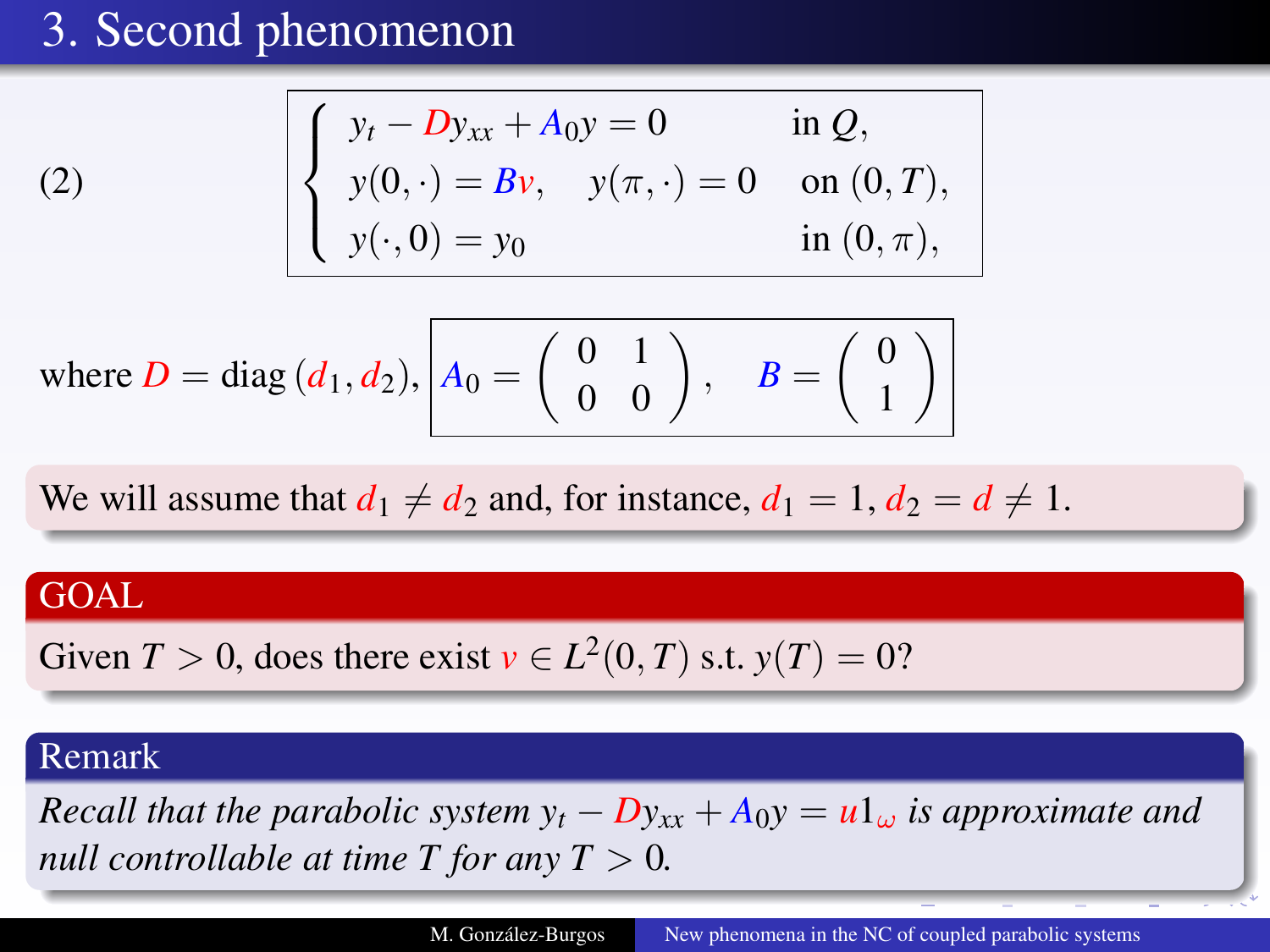$$
\begin{cases}\ny_t - Dy_{xx} + A_0 y = 0 & \text{in } Q, \\
y(0, \cdot) = Bv, \quad y(\pi, \cdot) = 0 & \text{on } (0, T), \\
y(\cdot, 0) = y_0 & \text{in } (0, \pi),\n\end{cases}
$$

### Approximate controllability:

[\(2\)](#page-4-2)

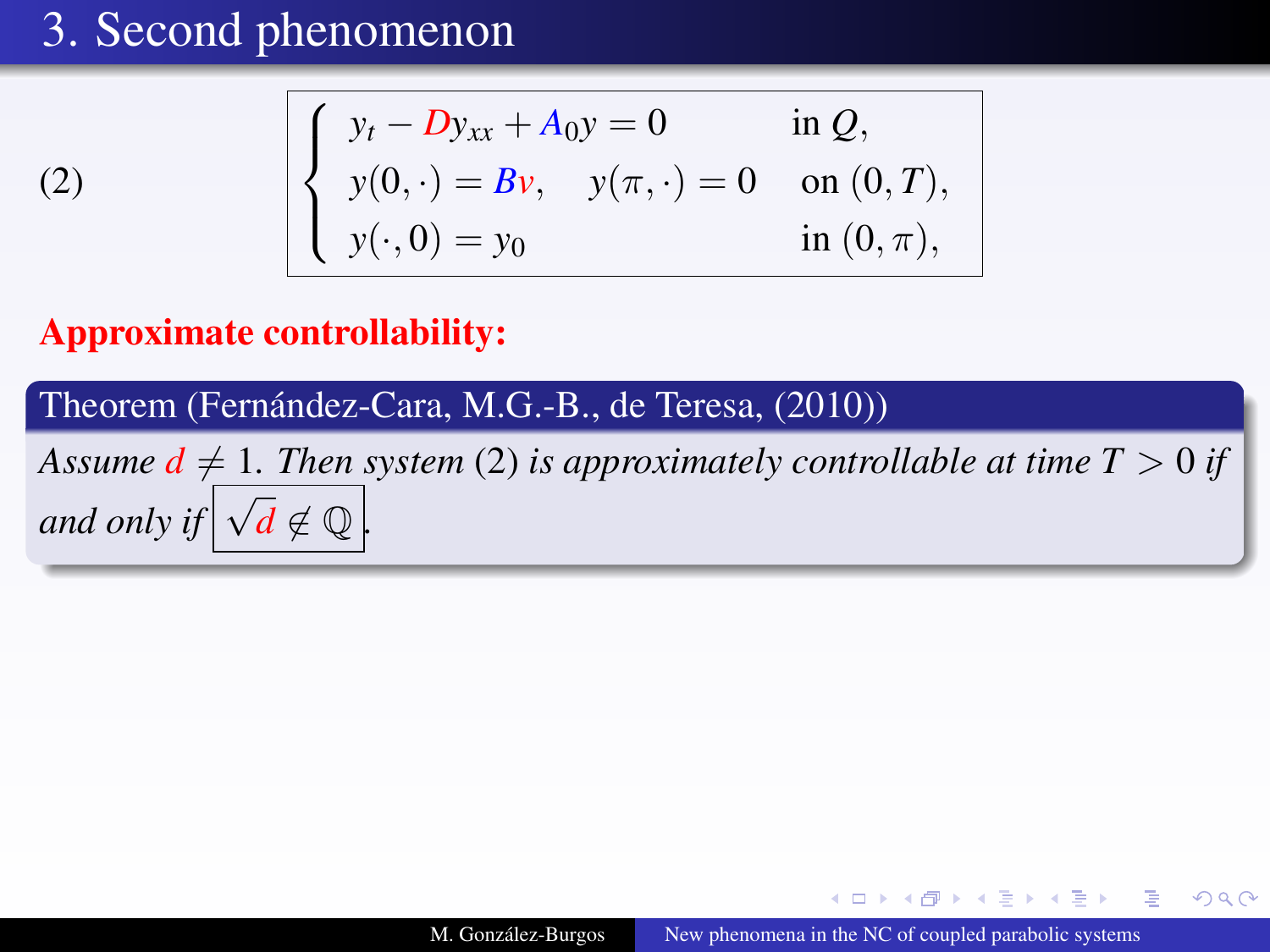$$
\begin{cases}\ny_t - Dy_{xx} + A_0 y = 0 & \text{in } Q, \\
y(0, \cdot) = Bv, \quad y(\pi, \cdot) = 0 & \text{on } (0, T), \\
y(\cdot, 0) = y_0 & \text{in } (0, \pi),\n\end{cases}
$$

### Approximate controllability:

[\(2\)](#page-4-2)



Is this problem null controllable when  $\boxed{\sqrt{d} \notin \mathbb{Q}}$  ??? No:

 $2Q$ 

**NATION**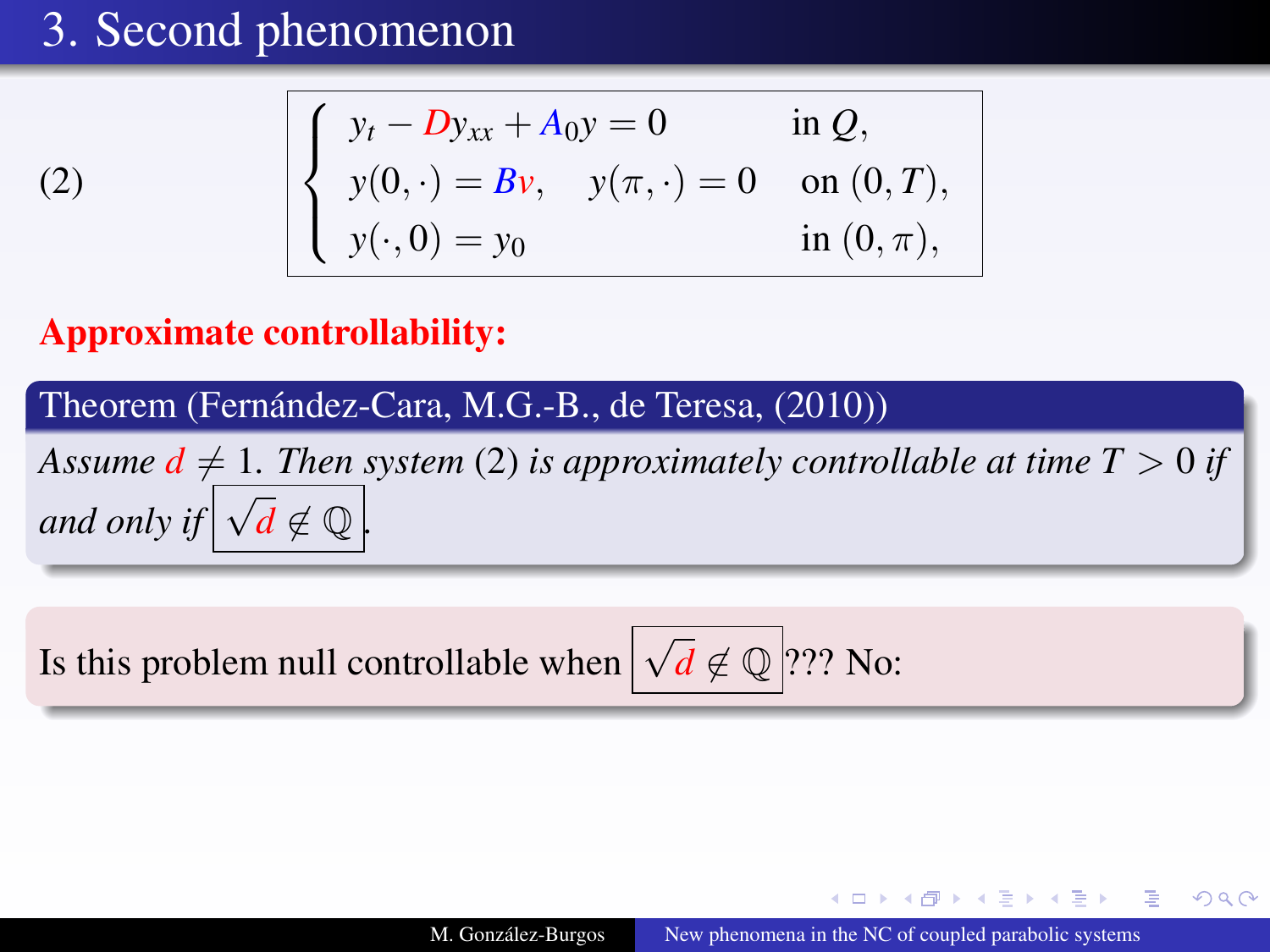[\(2\)](#page-4-2)

$$
\begin{cases}\ny_t - Dy_{xx} + A_0 y = 0 & \text{in } Q, \\
y(0, \cdot) = Bv, \quad y(\pi, \cdot) = 0 & \text{on } (0, T), \\
y(\cdot, 0) = y_0 & \text{in } (0, \pi),\n\end{cases}
$$

Theorem (Luca, de Teresa, (2012))

*There exists*  $d > 0$  with  $\boxed{\sqrt{d} \notin \mathbb{Q}}$  such that system [\(2\)](#page-4-2) is not null controllable *at any time*  $T > 0$ *.* 

LUCA, DE TERESA, *Control of coupled parabolic systems and Diophantine approximations*, SeMA J. 61 (2013).

Second phenomenon

For system [\(2\)](#page-4-2): Approximate controllability  $\boxed{\Leftrightarrow}$  null controllability.

イロト (何) (ほ) (日)

 $2Q$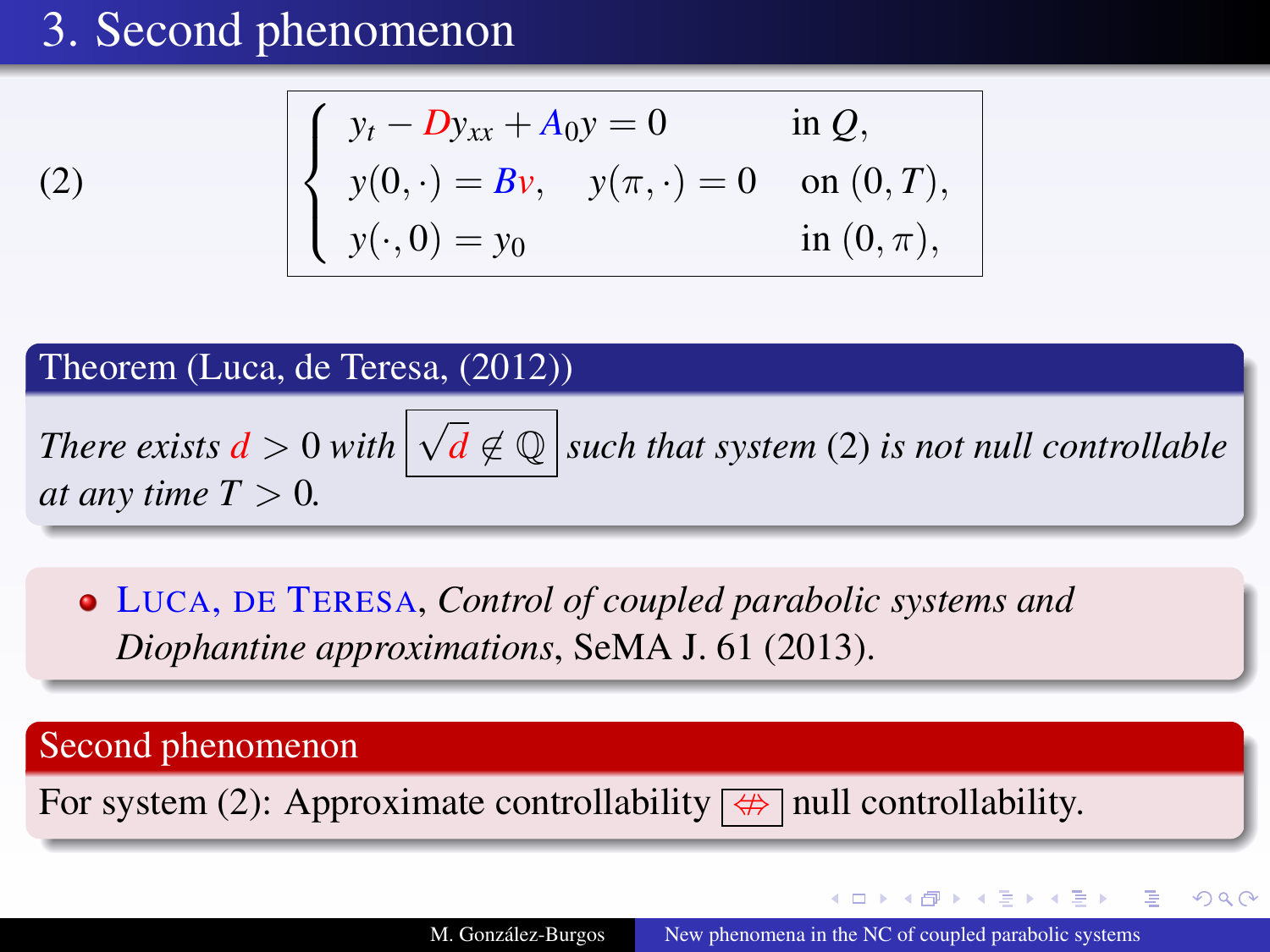# <span id="page-29-1"></span><span id="page-29-0"></span>[4.](#page-29-1) Third phenomenon: Minimal time of controllability

M. González-Burgos [New phenomena in the NC of coupled parabolic systems](#page-0-0)

 $\Omega$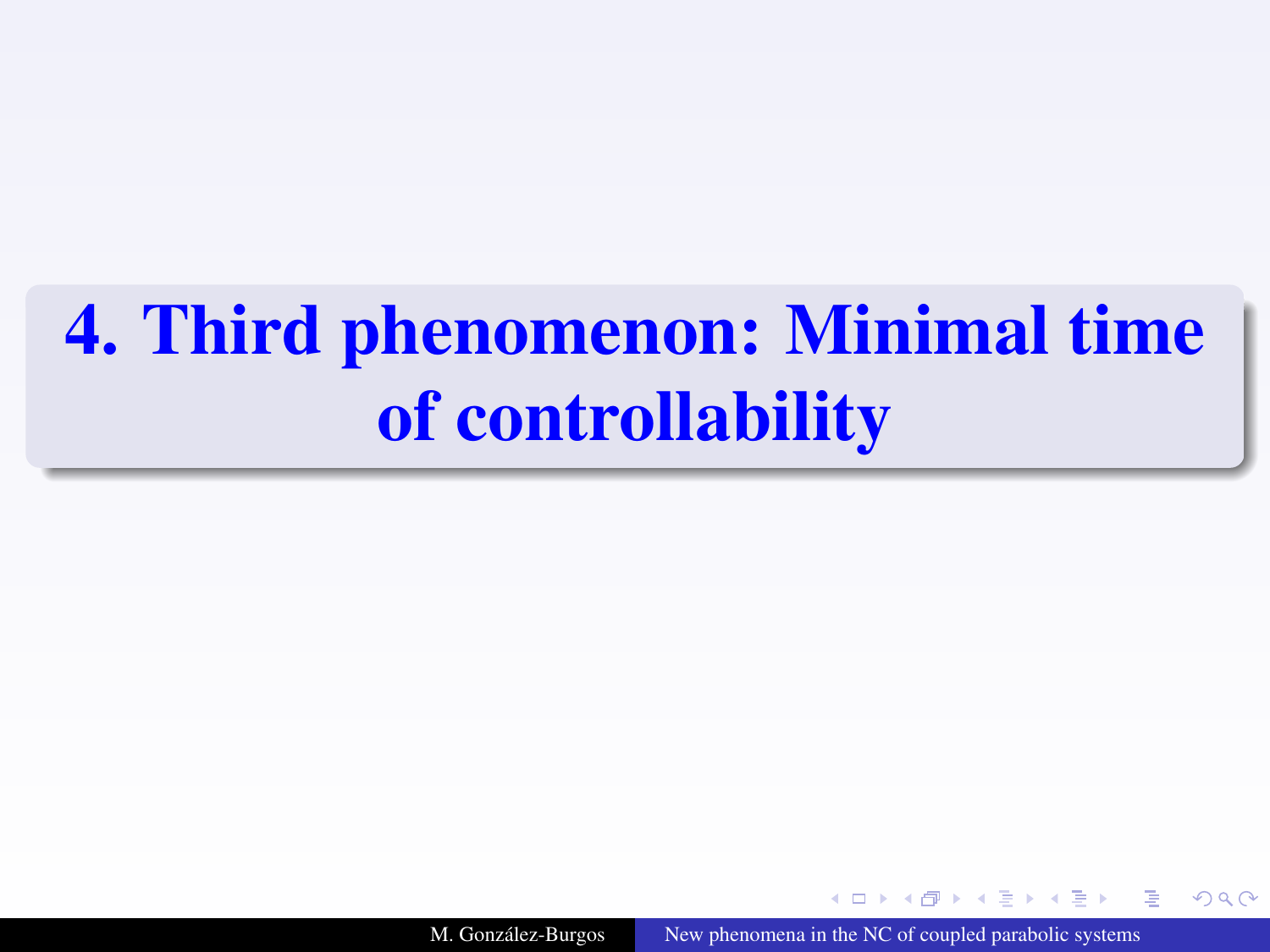$$
\begin{cases}\ny_t - Dy_{xx} + A_0 y = 0 & \text{in } Q, \\
y(0, \cdot) = Bv, \quad y(\pi, \cdot) = 0 & \text{on } (0, T), \\
y(\cdot, 0) = y_0 & \text{in } (0, \pi),\n\end{cases}
$$

where 
$$
D = \text{diag}(d_1, d_2),
$$
  $A_0 = \begin{pmatrix} 0 & 1 \\ 0 & 0 \end{pmatrix}, B = \begin{pmatrix} 0 \\ 1 \end{pmatrix}$ 

### Assumption

In the sequel, 
$$
\boxed{D = \text{diag}(1, d)}
$$
 with  $\boxed{d \neq 1}$  and  $\boxed{\sqrt{d} \not\in \mathbb{Q}}$ .

### Goal

[\(2\)](#page-4-2)

Analyze the null controllability properties at time  $T > 0$  of system [\(2\)](#page-4-2).

イロトス 伊 トス ミトス 手

つへへ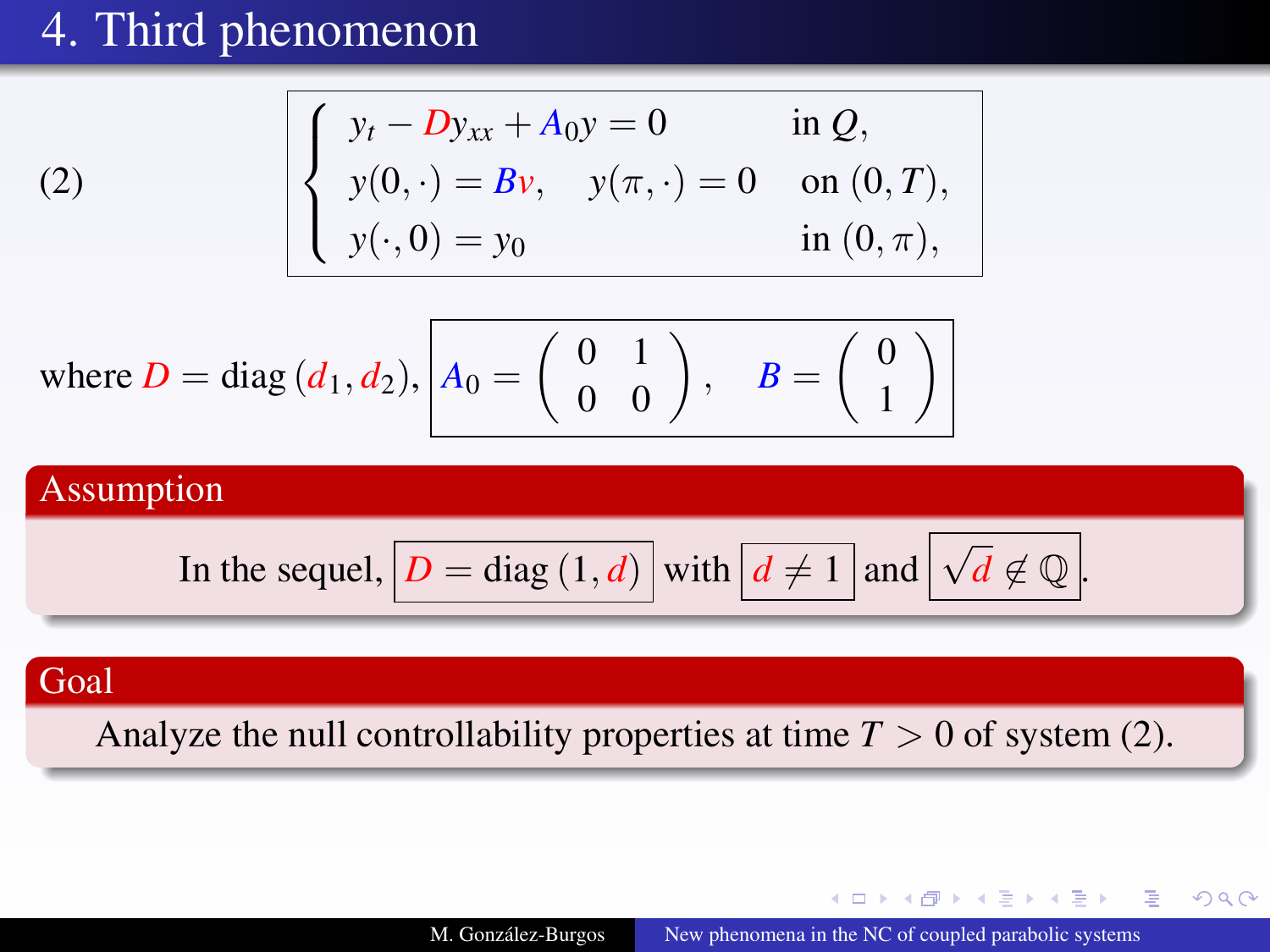[\(2\)](#page-4-2)

$$
\begin{cases}\ny_t - Dy_{xx} + A_0 y = 0 & \text{in } Q, \\
y(0, \cdot) = Bv, \quad y(\pi, \cdot) = 0 & \text{on } (0, T), \\
y(\cdot, 0) = y_0 & \text{in } (0, \pi),\n\end{cases}
$$

Let  $\varphi$  be a solution of the adjoint problem:

$$
\begin{cases}\n-\varphi_t - D\varphi_{xx} + A_0^*\varphi = 0 & \text{in } Q, \\
\varphi(0, \cdot) = \varphi(\pi, \cdot) = 0 & \text{on } (0, T), \\
\varphi(\cdot, T) = \varphi_0 \in H_0^1(0, \pi)^2 & \text{in } (0, \pi).\n\end{cases}
$$

If *y* is a solution of the direct problem, then

$$
\langle y(T), \varphi_0 \rangle - \langle y_0, \varphi(0) \rangle = \int_0^T v(t) B^* D \varphi_x(0, t) dt
$$

 $4.171$ 

つへへ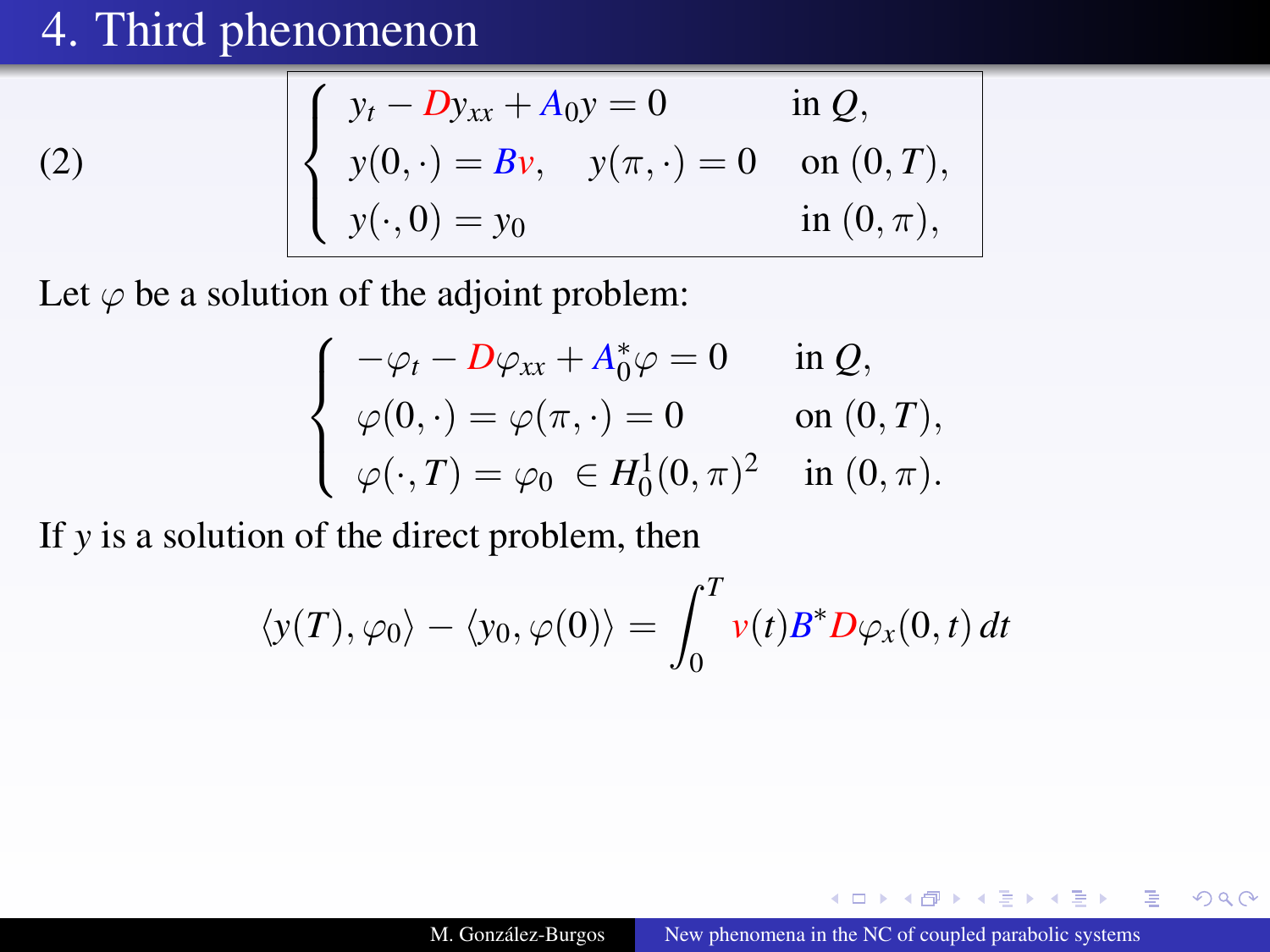[\(2\)](#page-4-2)

$$
\begin{cases}\ny_t - Dy_{xx} + A_0 y = 0 & \text{in } Q, \\
y(0, \cdot) = Bv, \quad y(\pi, \cdot) = 0 & \text{on } (0, T), \\
y(\cdot, 0) = y_0 & \text{in } (0, \pi),\n\end{cases}
$$

Let  $\varphi$  be a solution of the adjoint problem:

$$
\begin{cases}\n-\varphi_t - D\varphi_{xx} + A_0^*\varphi = 0 & \text{in } Q, \\
\varphi(0, \cdot) = \varphi(\pi, \cdot) = 0 & \text{on } (0, T), \\
\varphi(\cdot, T) = \varphi_0 \in H_0^1(0, \pi)^2 & \text{in } (0, \pi).\n\end{cases}
$$

If *y* is a solution of the direct problem, then

$$
\langle y(T), \varphi_0 \rangle - \langle y_0, \varphi(0) \rangle = \int_0^T v(t) B^* D \varphi_x(0, t) dt
$$

Thus 
$$
y(T) = 0
$$
  $\iff \exists v \in L^2(0, T)$  such that  

$$
\int_0^T v(t)B^* D\varphi_x(0, t) dt = -\langle y_0, \varphi(0) \rangle, \quad \forall \varphi_0 \in H_0^1(0, \pi)^2
$$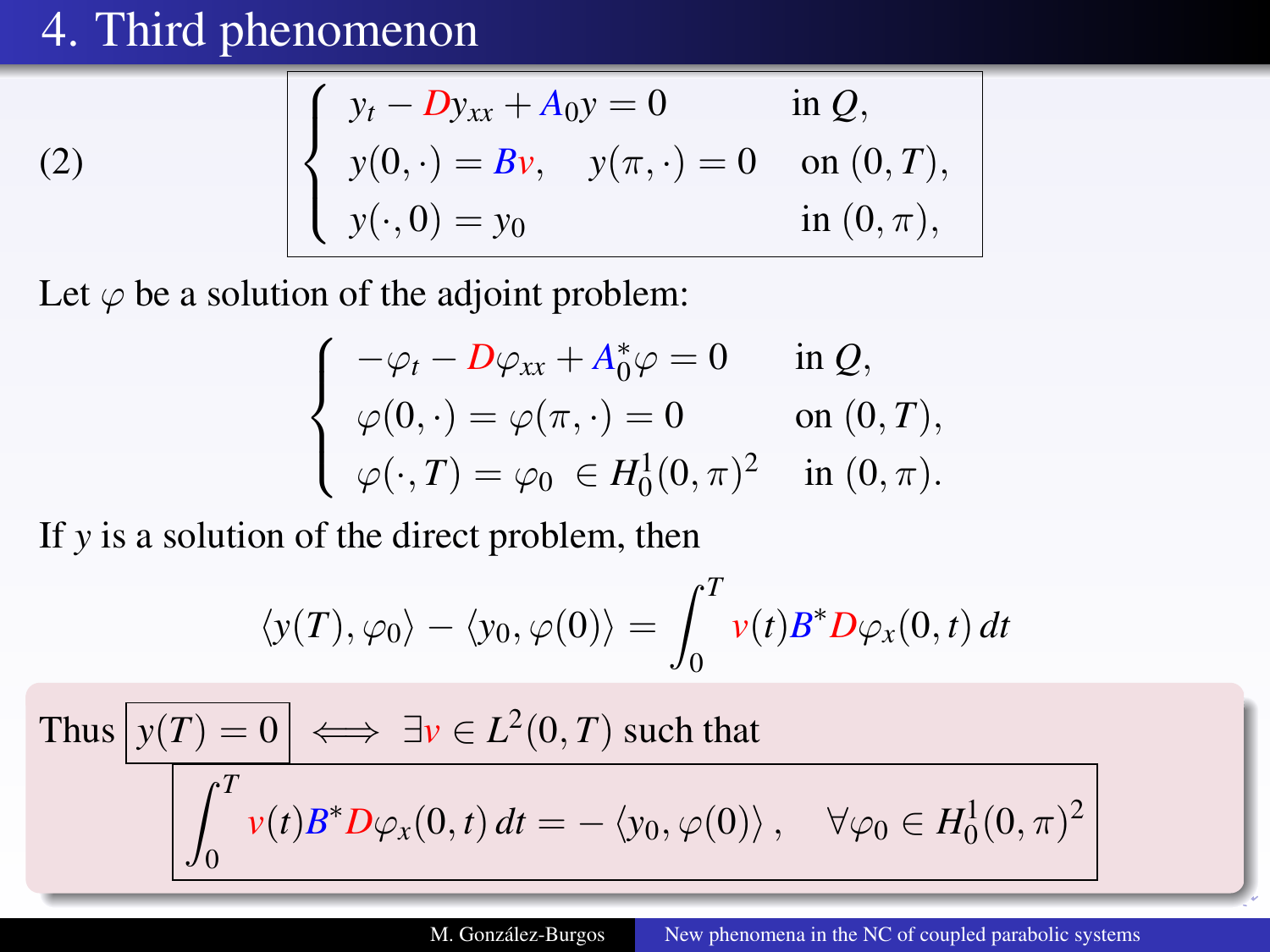### Fattorini-Russell Method

Material at our disposal

- $\sigma(-D\partial_{xx}^2 + A_0^*) = \bigcup_{k \ge 1} \{k^2, dk^2\} := \bigcup_{k \ge 1} \{\lambda_{k,1}, \lambda_{k,2}\}\$
- *V*<sub>*k*</sub>,1 and *V*<sub>*k*</sub>,2: eigenvectors of the matrix  $(k^2D + A_0^*)$  associated to the eigenvalues  $k^2$ ,  $dk^2$ .
- $\Phi_{k,i} = V_{k,i} \sin kx, i = 1, 2$ : eigenfunctions of  $(-D\partial_{xx}^2 + A_0^*)$ .
- $\{\Phi_{k,i}\}\$ is a (Riesz) basis of  $H_0^1(0,\pi)^2$ . Let  $\{\Psi_{k,i}\}\$ be the associated biorthogonal family (for the duality  $\langle \cdot, \cdot \rangle_{((H_0^1)^2, (H^{-1})^2})$

$$
f \in H_0^1(0, \pi)^2 \Longleftrightarrow f = \sum_{k \ge 1, i=1,2} \langle f, \Psi_{k,i} \rangle \Phi_{k,i}
$$

$$
||f||_{(H_0^1)^2}^2 \sim \sum_{k \ge 1, i=1,2} |\langle f, \Psi_{k,i} \rangle|^2
$$

∢ ロ ▶ ④ 伊 ▶ ④ ヨ ▶ ④ ヨ ▶ ○

 $2Q$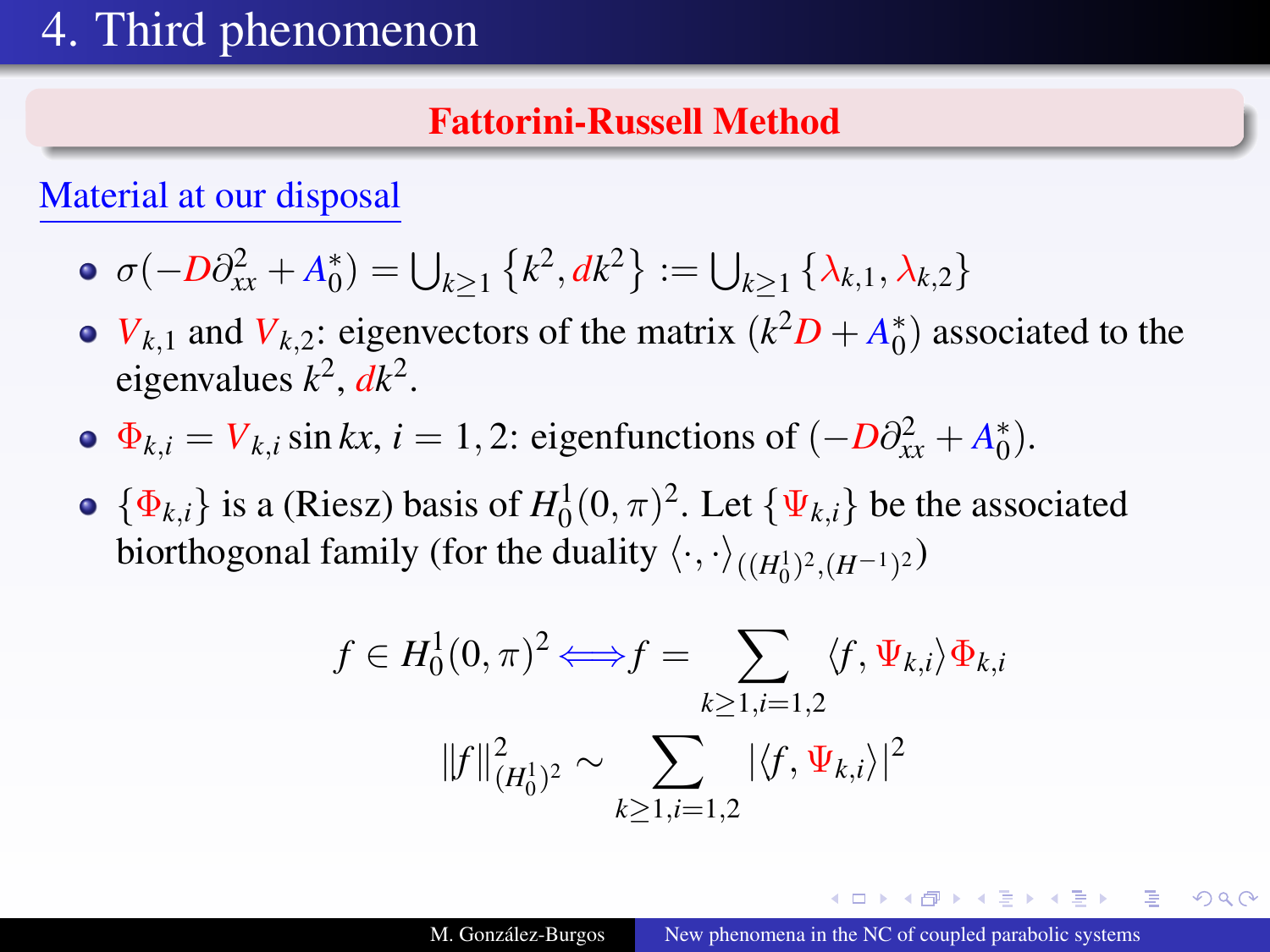[\(2\)](#page-4-2)

$$
\begin{cases}\ny_t - Dy_{xx} + A_0 y = 0 & \text{in } Q, \\
y(0, \cdot) = Bv, \quad y(\pi, \cdot) = 0 & \text{on } (0, T), \\
y(\cdot, 0) = y_0 & \text{in } (0, \pi),\n\end{cases}
$$

**Objective:** Existence of  $v \in L^2(0, T)$  s.t.

$$
\int_0^T v(t)B^*D\varphi_x(0,t) dt = - \langle y_0, \varphi(0) \rangle, \quad \forall \varphi_0 \in H_0^1(0,\pi)^2
$$

 $\leftarrow$   $\Box$ 

 $\mathcal{A}$ 

伊 ▶ 4 ヨ ▶ 4 ヨ

 $290$ 

∍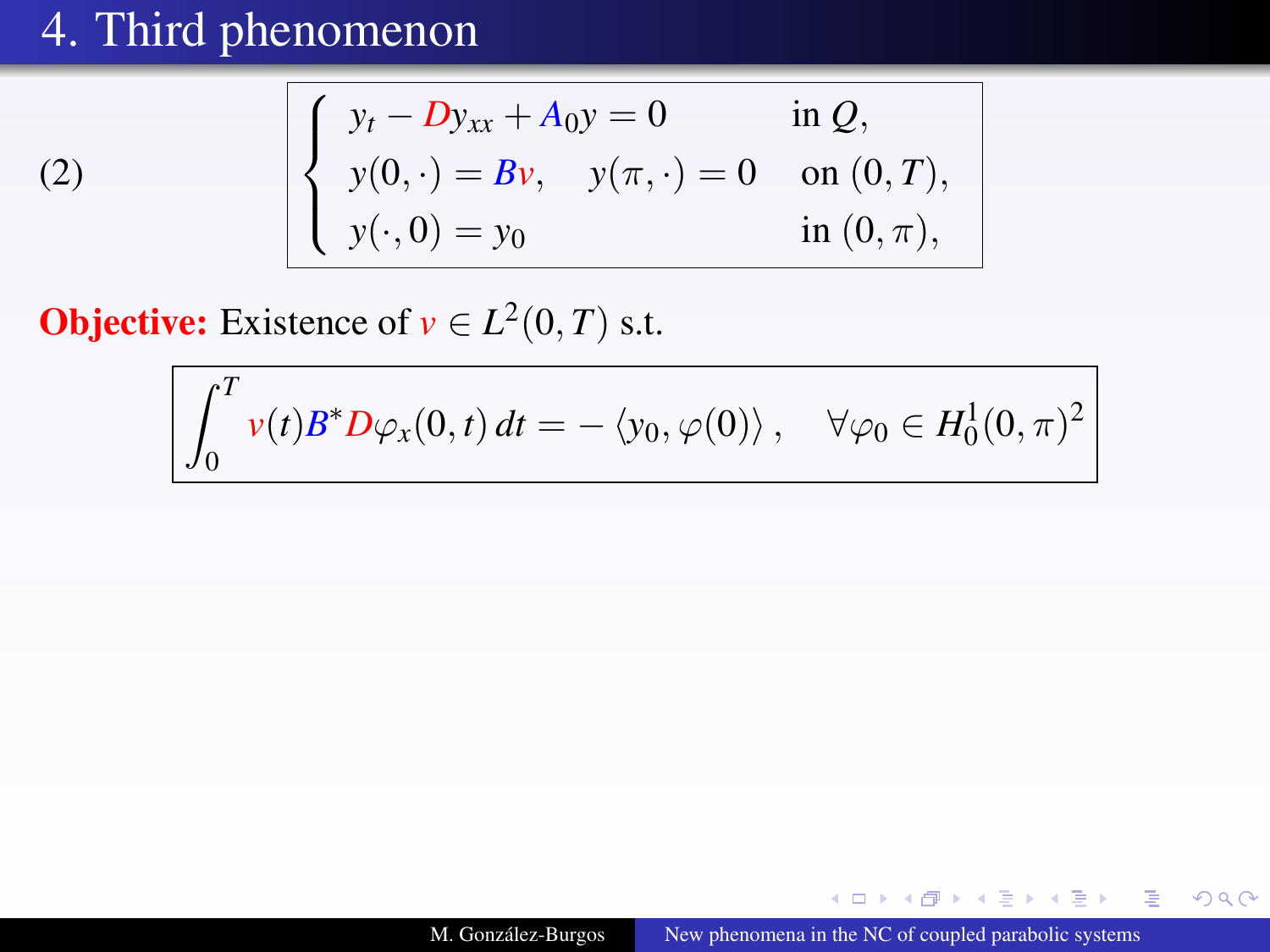[\(2\)](#page-4-2)

$$
\begin{cases}\ny_t - Dy_{xx} + A_0 y = 0 & \text{in } Q, \\
y(0, \cdot) = Bv, \quad y(\pi, \cdot) = 0 & \text{on } (0, T), \\
y(\cdot, 0) = y_0 & \text{in } (0, \pi),\n\end{cases}
$$

**Objective:** Existence of  $v \in L^2(0, T)$  s.t.

$$
\int_0^T v(t)B^*D\varphi_x(0,t) dt = - \langle y_0, \varphi(0) \rangle, \quad \forall \varphi_0 \in H_0^1(0,\pi)^2
$$

Choosing  $\varphi_0 = \Phi_{k,i}$ , we have  $\varphi(\cdot, t) = e^{-\lambda_{k,i}(T-t)} \Phi_{k,i}$  and

$$
\varphi(x,0) = e^{-\lambda_{k,i}T} \Phi_{k,i}(x), \quad \varphi_x(0,t) = k e^{-\lambda_{k,i}(T-t)} V_{k,i}
$$

• The identity connecting *y* and  $\varphi$  writes (**moment problem**)

$$
\overline{kB^*DV_{k,i}}\int_0^T v(T-t)e^{-\lambda_{k,i}t}\,dt=-e^{-\lambda_{k,i}T}\left\langle y_0,\Phi_{k,i}\right\rangle,\quad\forall (k,i)
$$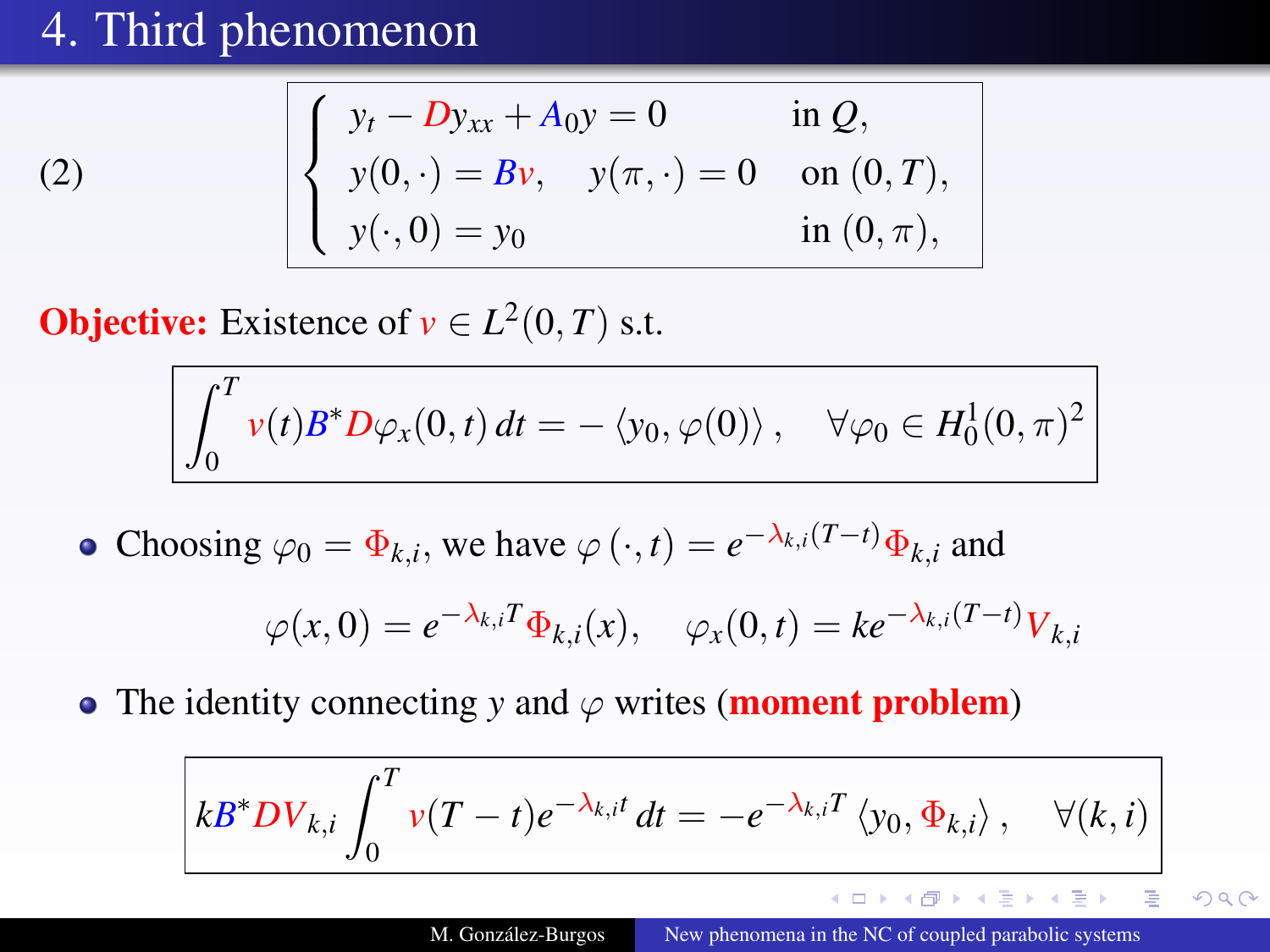[\(2\)](#page-4-2)

$$
\begin{cases}\ny_t - Dy_{xx} + A_0y = 0 & \text{in } Q, \\
y(0, \cdot) = Bv, \quad y(\pi, \cdot) = 0 & \text{on } (0, T), \\
y(\cdot, 0) = y_0 & \text{in } (0, \pi),\n\end{cases}
$$

Approximate controllability: a necessary condition (I)

$$
\bullet \left[ \overline{kB^*DV_{k,i}} \right] \int_0^T v(T-t)e^{-\lambda_{k,i}t} dt = -e^{-\lambda_{k,i}T} \left\langle y_0, \Phi_{k,i} \right\rangle, \quad \forall (k,i)
$$

 $\leftarrow$   $\Box$ × 有

★ 4 重 ★ 4 重

 $2Q$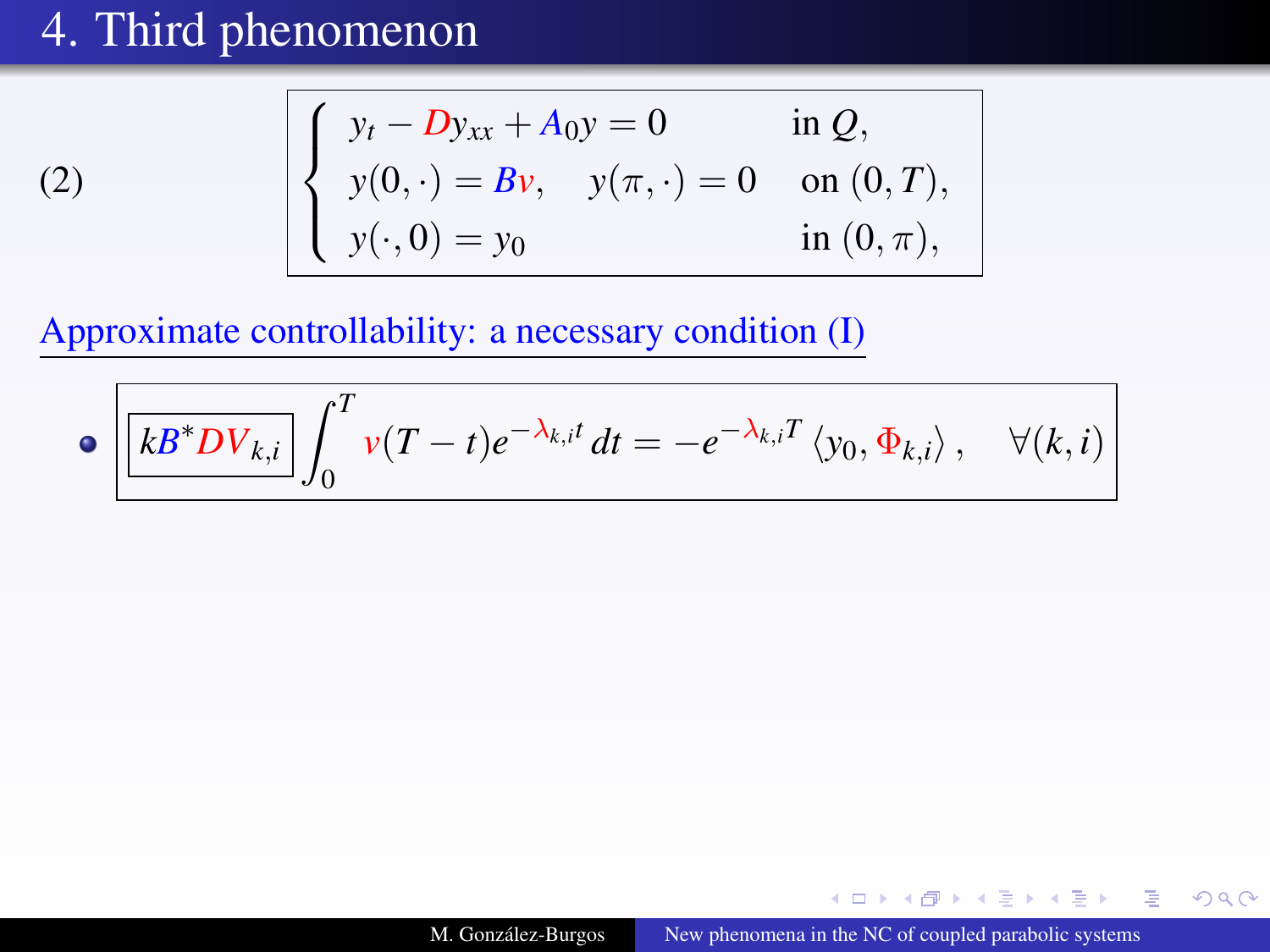[\(2\)](#page-4-2)

$$
\begin{cases}\ny_t - Dy_{xx} + A_0 y = 0 & \text{in } Q, \\
y(0, \cdot) = Bv, \quad y(\pi, \cdot) = 0 & \text{on } (0, T), \\
y(\cdot, 0) = y_0 & \text{in } (0, \pi),\n\end{cases}
$$

Approximate controllability: a necessary condition (I)

$$
\bullet \left[ \overline{kB^*DV_{k,i}} \right] \int_0^T v(T-t)e^{-\lambda_{k,i}t} dt = -e^{-\lambda_{k,i}T} \left\langle y_0, \Phi_{k,i} \right\rangle, \quad \forall (k,i)
$$

- A necessary condition:  $B^*DV_{k,i} \neq 0$  for all  $k \geq 1, i = 1, 2$  $\bullet$
- Recall  $d \neq 1$ ,

$$
B^* = (0,1), \quad V_{k,1} = \left(\begin{array}{c} 1 \\ \frac{1}{(d-1)k^2} \end{array}\right), \quad V_{k,2} = \left(\begin{array}{c} 0 \\ 1 \end{array}\right), \quad \forall k \ge 1.
$$

So, here  $B^*DV_{k,i}\neq 0$ ,  $\forall k\geq 1, i=1,2$ 

 $2Q$ 

化重新润滑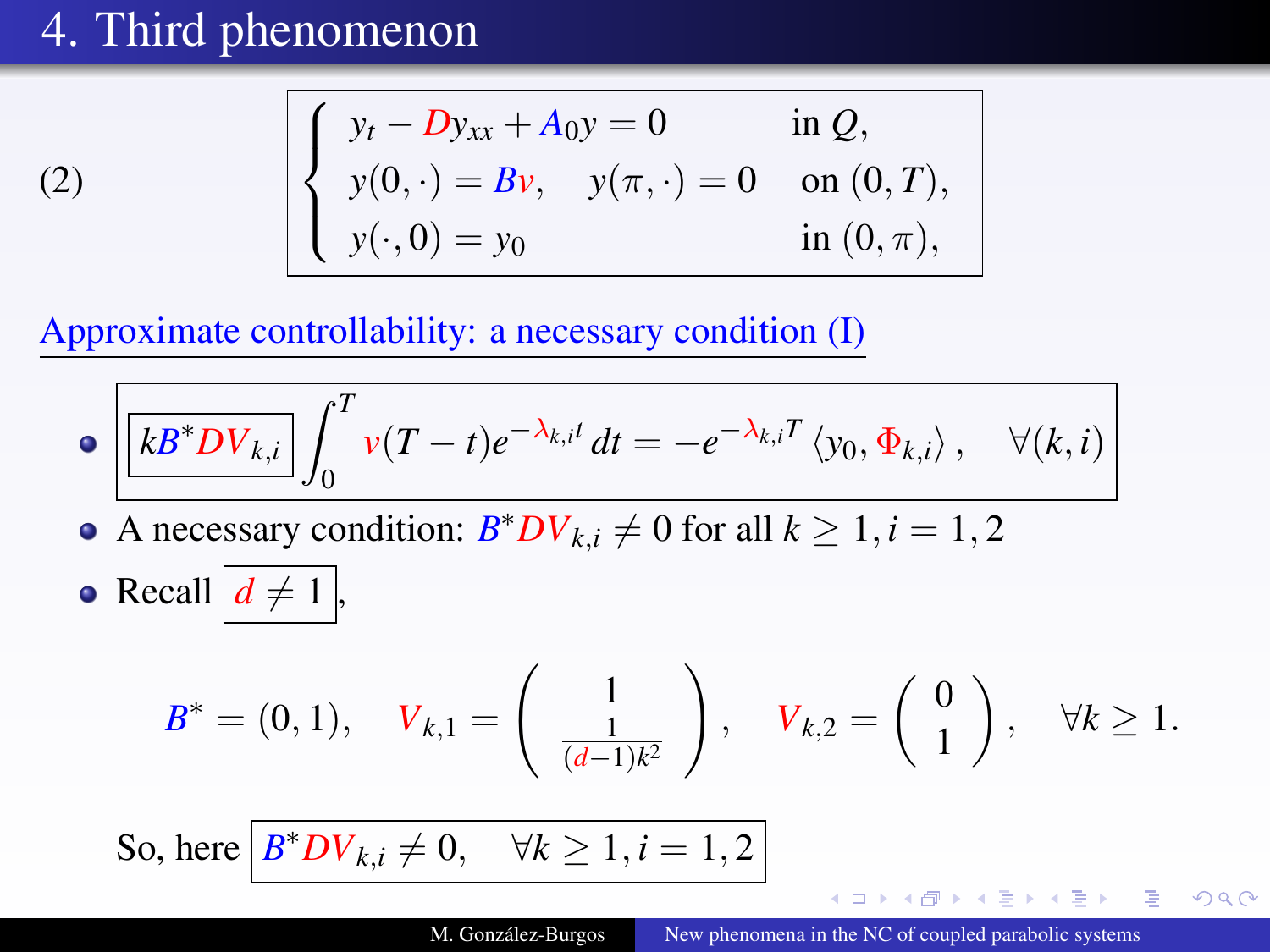(2) 
$$
\begin{cases} y_t - Dy_{xx} + A_0 y = 0 & \text{in } Q, \\ y(0, \cdot) = Bv, \quad y(\pi, \cdot) = 0 & \text{on } (0, T), \\ y(\cdot, 0) = y_0 & \text{in } (0, \pi), \end{cases}
$$

Approximate controllability: a necessary condition (II)

$$
\lambda_{k,1} = \lambda_{j,2} = \lambda \Rightarrow \begin{cases} k B^* D V_{k,1} \int_0^T v(T-t) e^{-\lambda t} dt = -e^{-\lambda T} \langle y_0, \Phi_{k,1} \rangle \\ j B^* D V_{j,2} \int_0^T v(T-t) e^{-\lambda t} dt = -e^{-\lambda T} \langle y_0, \Phi_{j,2} \rangle \end{cases}
$$

So it is necessary to have  $\lambda_{k,1} \neq \lambda_{i,2}$ . This leads to

$$
k^2 \neq dj^2
$$
,  $\forall k \neq j \geq 1 \Longleftrightarrow \boxed{\sqrt{d} \notin \mathbb{Q}}$ 

4 17 18

 $\sim$ 

**ARACTE**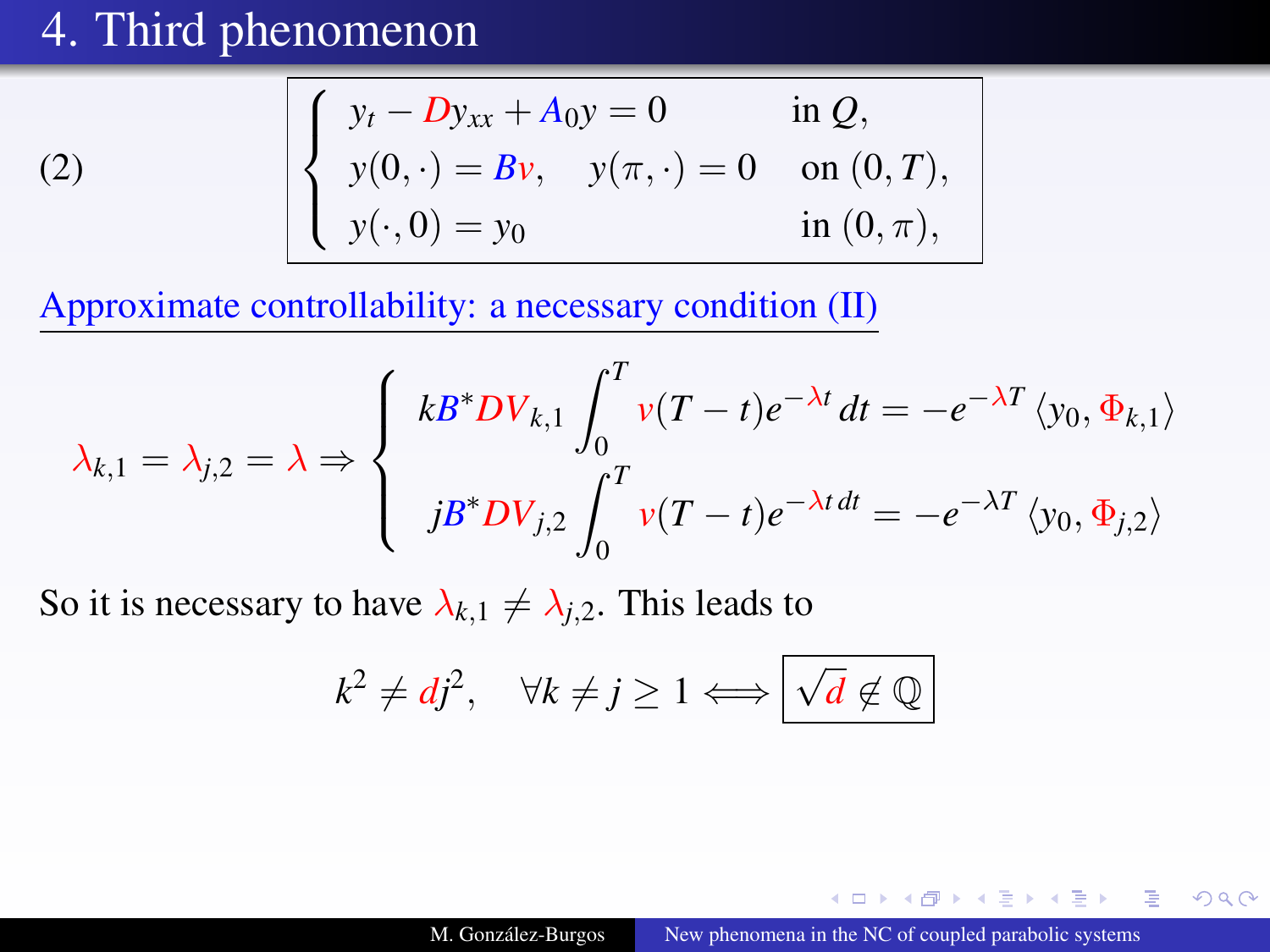(2) 
$$
\begin{cases} y_t - Dy_{xx} + A_0 y = 0 & \text{in } Q, \\ y(0, \cdot) = Bv, \quad y(\pi, \cdot) = 0 & \text{on } (0, T), \\ y(\cdot, 0) = y_0 & \text{in } (0, \pi), \end{cases}
$$

Approximate controllability: a necessary condition (II)

$$
\lambda_{k,1} = \lambda_{j,2} = \lambda \Rightarrow \begin{cases} k B^* D V_{k,1} \int_0^T v(T-t) e^{-\lambda t} dt = -e^{-\lambda T} \langle y_0, \Phi_{k,1} \rangle \\ j B^* D V_{j,2} \int_0^T v(T-t) e^{-\lambda t} dt = -e^{-\lambda T} \langle y_0, \Phi_{j,2} \rangle \end{cases}
$$

So it is necessary to have  $\lambda_{k,1} \neq \lambda_{j,2}$ . This leads to

$$
k^2 \neq dj^2, \quad \forall k \neq j \geq 1 \Longleftrightarrow \boxed{\sqrt{d} \notin \mathbb{Q}}
$$

In the sequel, we will assume  $\sqrt{d} \notin \mathbb{Q}$ , i.e., the eigenvalues of  $-D\partial_{xx}^2 + A_0^*$ with Dirichlet boundary conditions are pairwise distinct.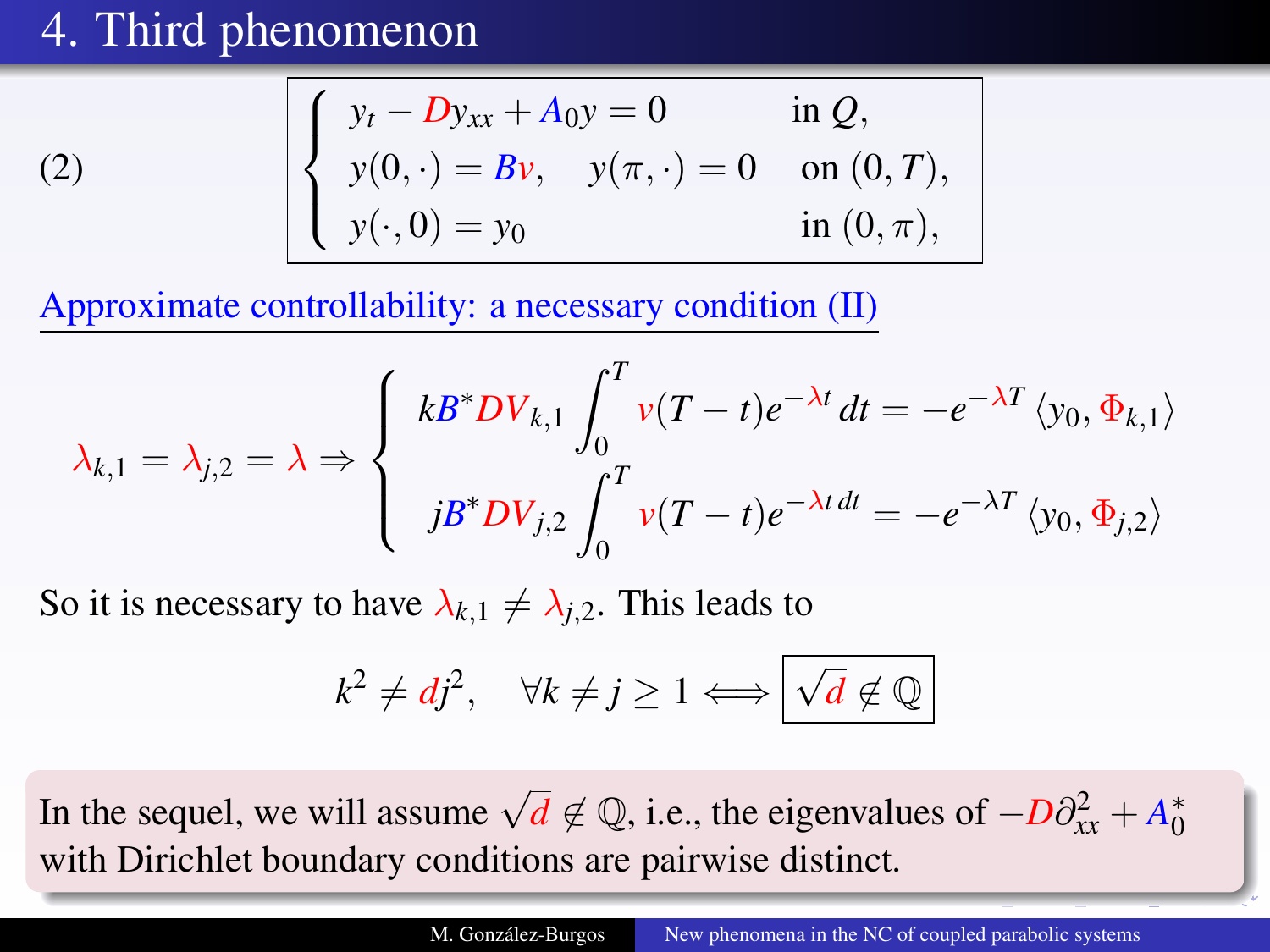$$
\begin{cases}\ny_t - Dy_{xx} + A_0 y = 0 & \text{in } Q, \\
y(0, \cdot) = Bv, \quad y(\pi, \cdot) = 0 & \text{on } (0, T), \\
y(\cdot, 0) = y_0 & \text{in } (0, \pi),\n\end{cases}
$$

$$
\left| kB^*DV_{k,i}\int_0^T v(T-t)e^{-\lambda_{k,i}t}\,dt=-e^{-\lambda_{k,i}T}\left\langle y_0,\Phi_{k,i}\right\rangle,\quad\forall (k,i)
$$

### **Summarizing**

[\(2\)](#page-4-2)

Let 
$$
m_{k,i} = -\langle y_0, \Phi_{k,i} \rangle
$$
,  $b_{k,i} = kB^*DV_{k,i}$  (for any  $\varepsilon > 0$ ,  $||m_{k,i}| \le C_{\varepsilon}e^{\varepsilon \lambda_{k,i}}|$  and  
\n
$$
||b_{k,i}| \ge C_{\varepsilon}e^{-\varepsilon \lambda_{k,i}}|,
$$
\n
$$
\exists ? \nu \in L^2(0, T) : \int_0^T \nu(T - t)e^{-\lambda_{k,i}t} dt = \frac{m_{k,i}}{b_{k,i}}e^{-\lambda_{k,i}T}, \quad \forall k \ge 1, i = 1, 2
$$

メロトメ 御 メスき メスきん

È

 $290$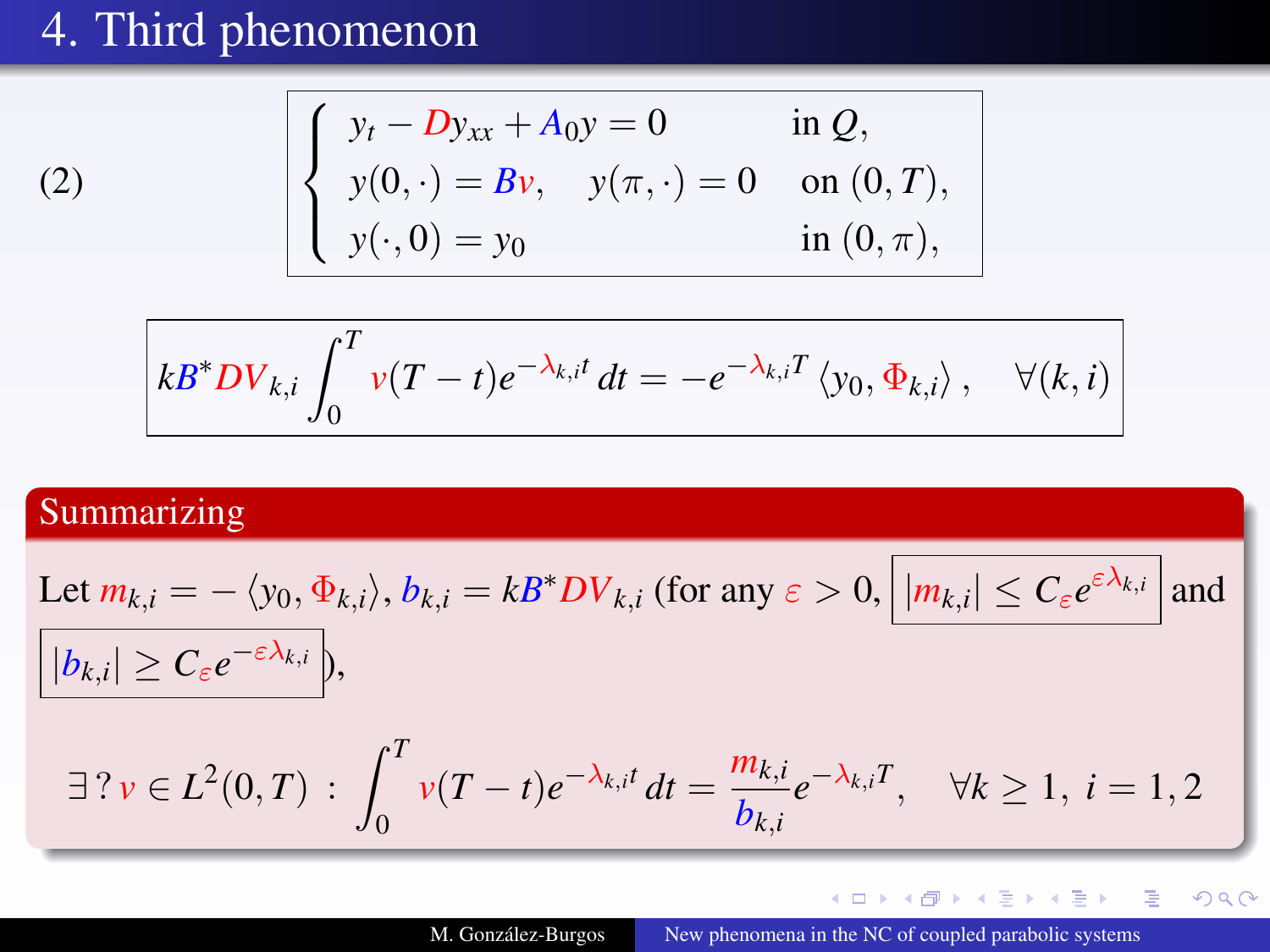The moment problem: Abstract setting

Let  $\Lambda = {\lambda_k}_{k>1} \subset (0,\infty)$  be a sequence with **pairwise distinct elements:** 

$$
\boxed{\sum_{k\geq 1} \frac{1}{|\lambda_k|} < \infty}
$$

**Goal:** Given 
$$
\{m_k\}_{k\geq 1}
$$
,  $\{b_k\}_{k\geq 1} \subset \mathbb{R}$  satisfying  $\boxed{|m_k| \leq C_{\varepsilon}e^{\varepsilon \lambda_k}}$  and  $\boxed{|b_k| \geq C_{\varepsilon}e^{-\varepsilon \lambda_k}}$ , find  $v \in L^2(0, T)$  s.t. 
$$
\int_0^T v(T-t)e^{-\lambda_k t} dt = \frac{m_k}{b_k}e^{-\lambda_k T}, \quad \forall k \geq 1.
$$

**ALCOHOL:** 

押 トメミ トメミ

つへへ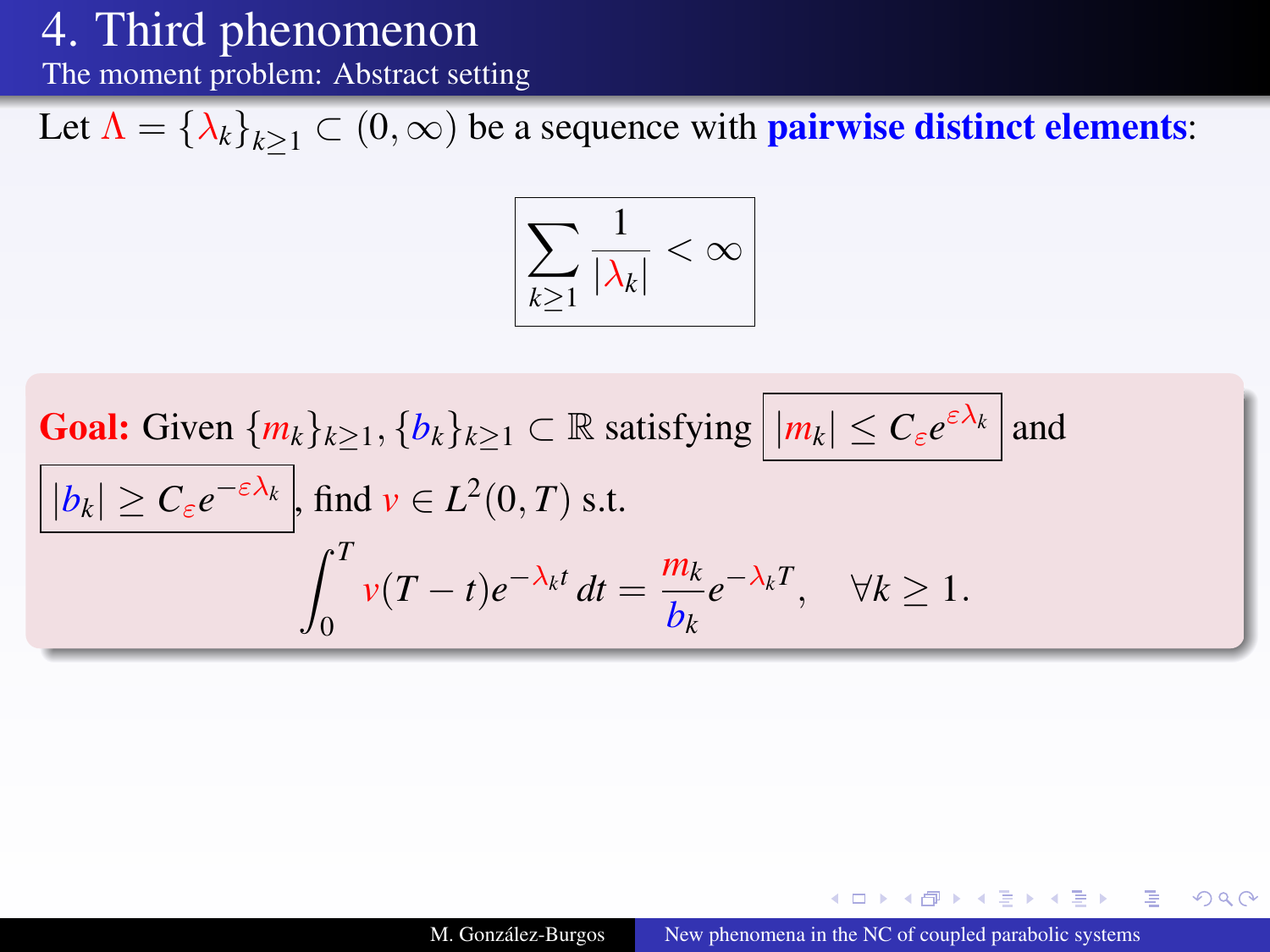The moment problem: Abstract setting

### Theorem

Under the previous assumptions,  $\{e^{-\lambda_k t}\}_{k\geq 1} \subset L^2(0,T)$  admits a  $\bm{b}$  *iorthogonal family*  $\left\{ q_{k} \right\}_{k \geq 1}$  *in*  $L^2(0,T)$ *, i.e.:* 

$$
\int_0^T e^{-\lambda_k t} q_l(t) dt = \delta_{kl}, \quad \forall k, l \ge 1
$$

 $2Q$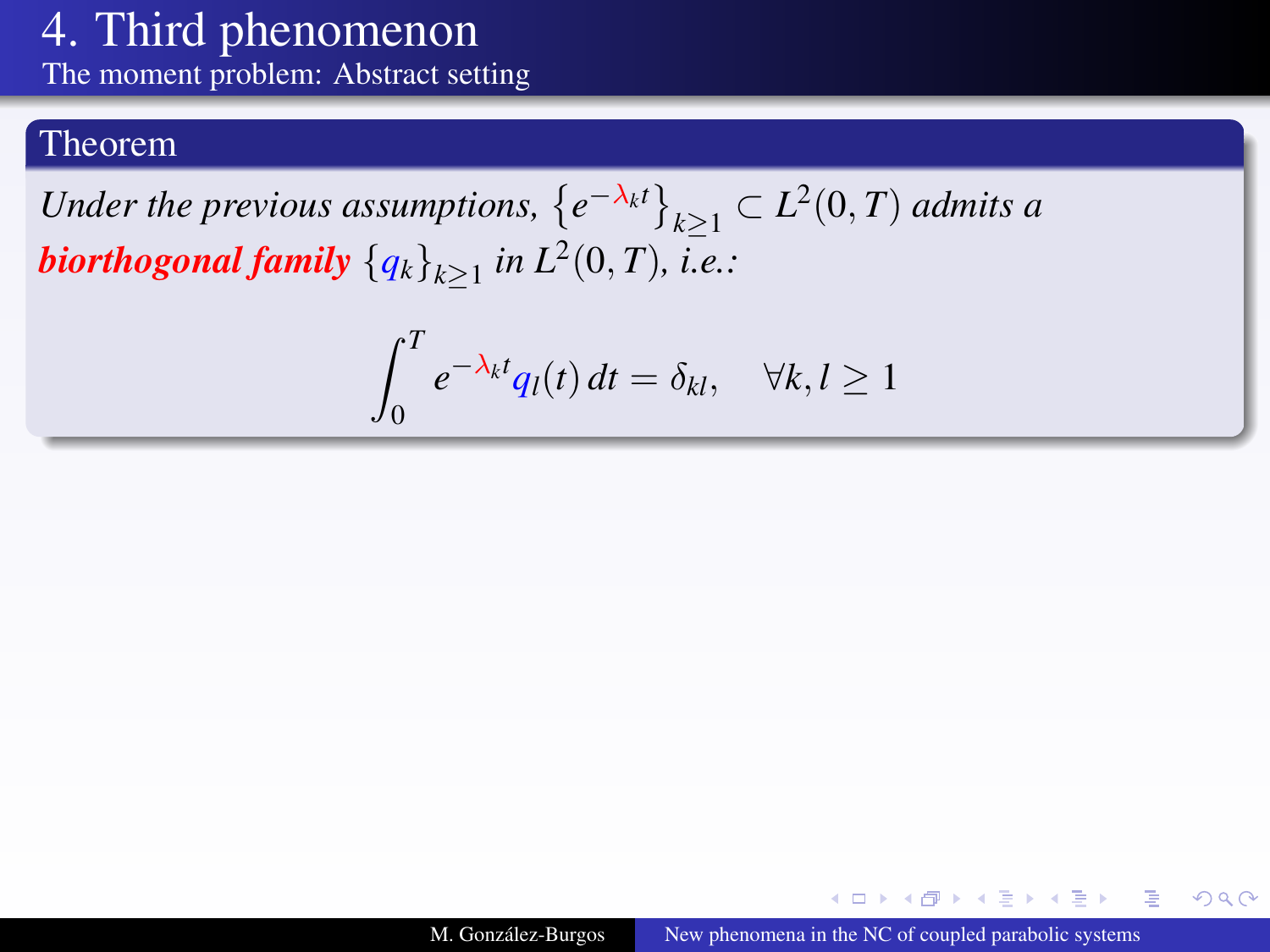The moment problem: Abstract setting

### A formal solution to

$$
\int_0^T v(T-t)e^{-\lambda_k t} dt = \frac{m_k}{b_k}e^{-\lambda_k T}, \quad \forall k \ge 1,
$$

is *v* given by: 
$$
v(T - t) = \sum_{k \ge 1} \frac{m_k}{b_k} e^{-\lambda_k T} q_k(t),
$$

 $\leftarrow$   $\Box$ × 有  $\sim$ **ALCOHOL:** - 4 - 三  $2Q$ 

∍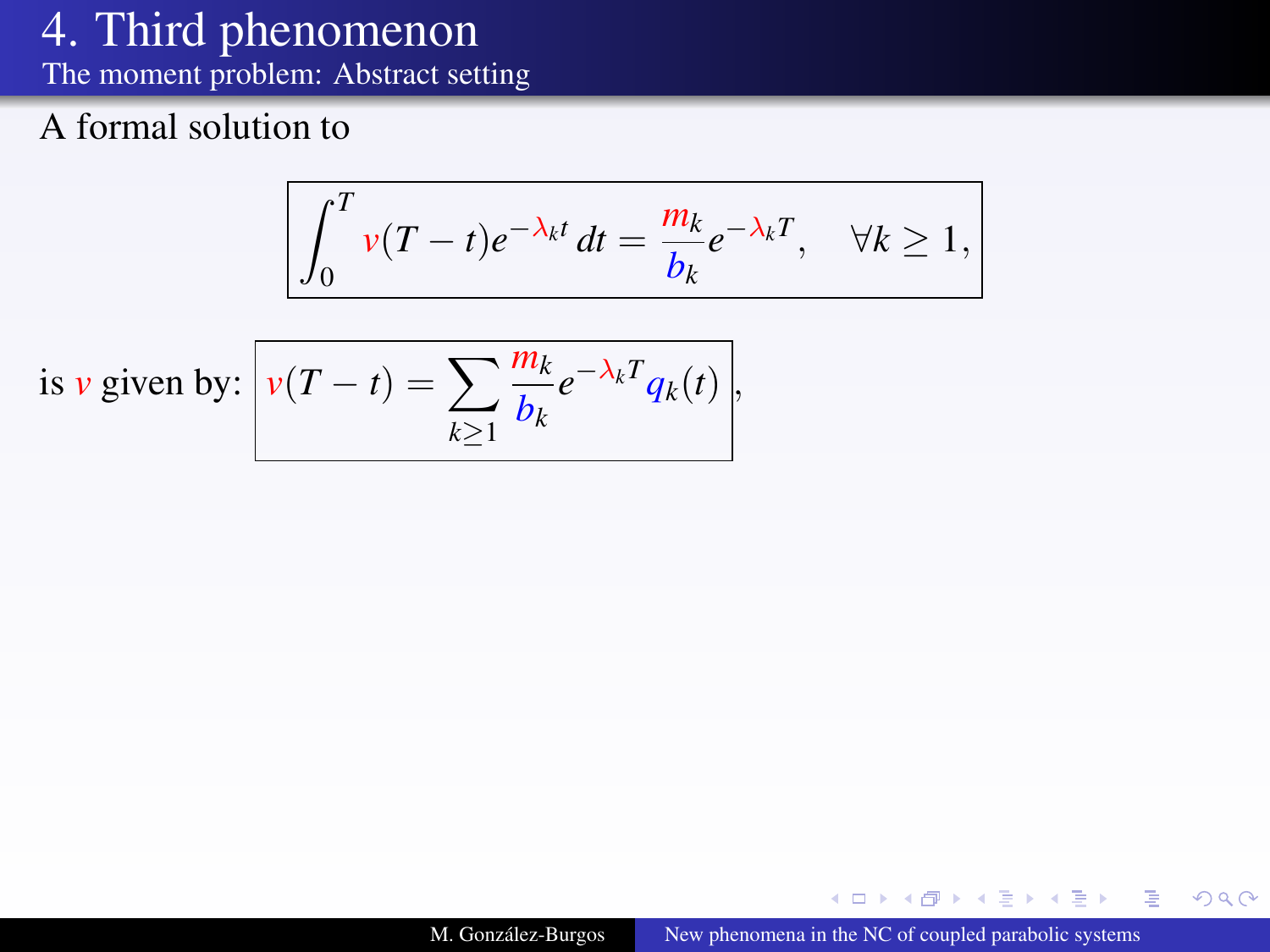The moment problem: Abstract setting

### A formal solution to

$$
\int_0^T v(T-t)e^{-\lambda_k t} dt = \frac{m_k}{b_k}e^{-\lambda_k T}, \quad \forall k \ge 1,
$$

is *v* given by: 
$$
v(T - t) = \sum_{k \ge 1} \frac{m_k}{b_k} e^{-\lambda_k T} q_k(t),
$$

**Question:** 
$$
v \in L^2(0, T)
$$
?, i.e., is the series  $\left[\sum_{k\geq 1} \frac{m_k}{b_k} e^{-\lambda_k T} q_k(t)\right]$  convergent in  $L^2(0, T)$ ?

But this question itself amounts to:

$$
||q_k||_{L^2(0,T)} \underset{k\to\infty}{\sim} ?
$$

 $4.171.6$ 

舌

舌

つへへ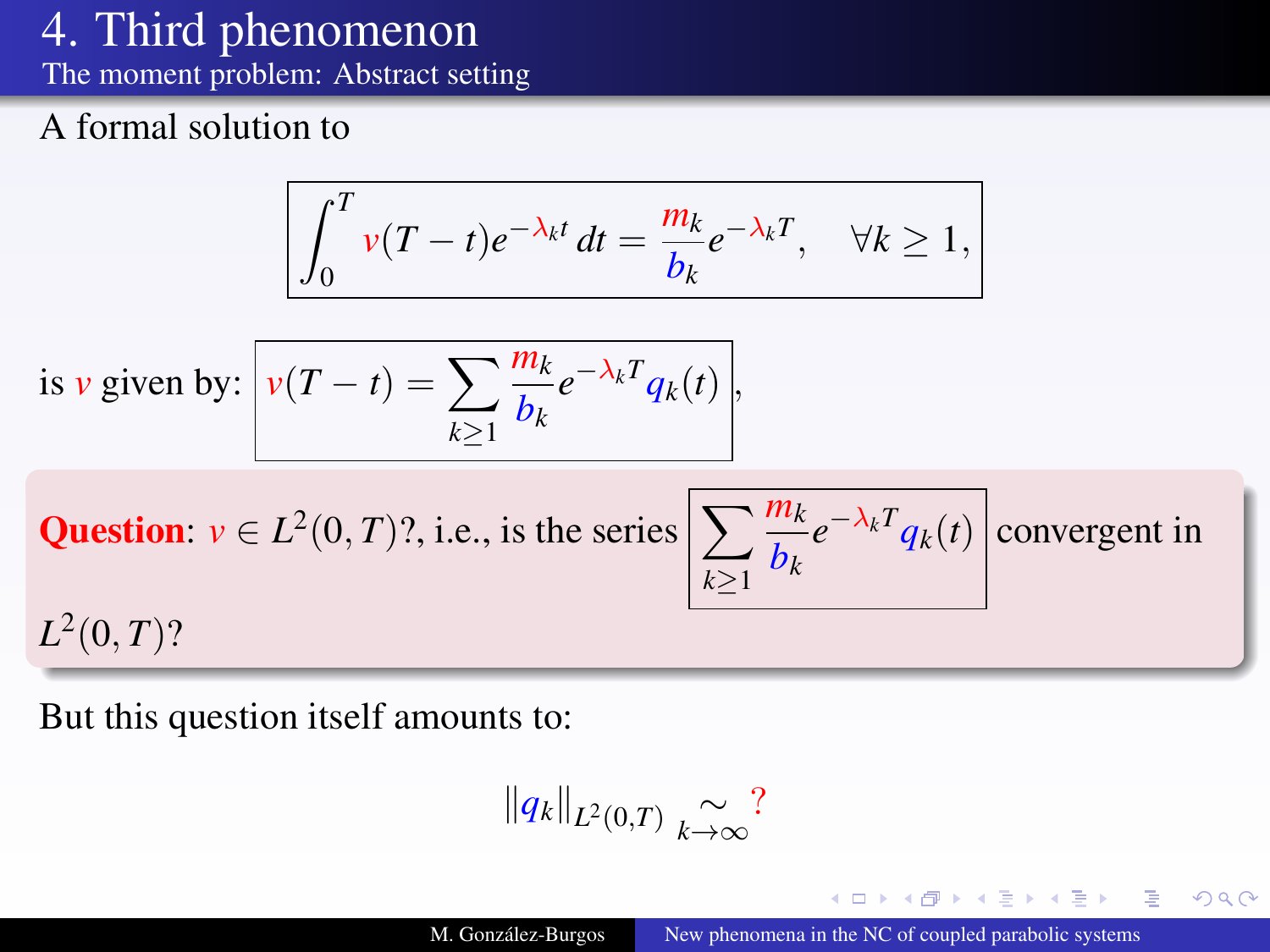The moment problem: Abstract setting

### Theorem

*Assume*

$$
\sum_{k\geq 1} \frac{1}{|\lambda_k|} < \infty.
$$

*Then, for any*  $\varepsilon > 0$  *one has* 

$$
C_{1,\varepsilon}\frac{e^{-\varepsilon\lambda_k}}{|E'(\lambda_k)|}\leq \|q_k\|_{L^2(0,T)}\leq C_{2,\varepsilon}\frac{e^{\varepsilon\lambda_k}}{|E'(\lambda_k)|},\quad \forall k\geq 1,
$$

*where*  $E(z)$  *is the interpolating function:* 

$$
E(z) = \prod_{k=1}^{\infty} (1 - \frac{z^2}{\lambda_k^2}), \quad E'(\lambda_k) = -\frac{2}{\lambda_k} \prod_{j \neq k}^{\infty} \left(1 - \frac{\lambda_k^2}{\lambda_j^2}\right)
$$

**ALCOHOL:** × 母 医间面的  $\mathcal{A}$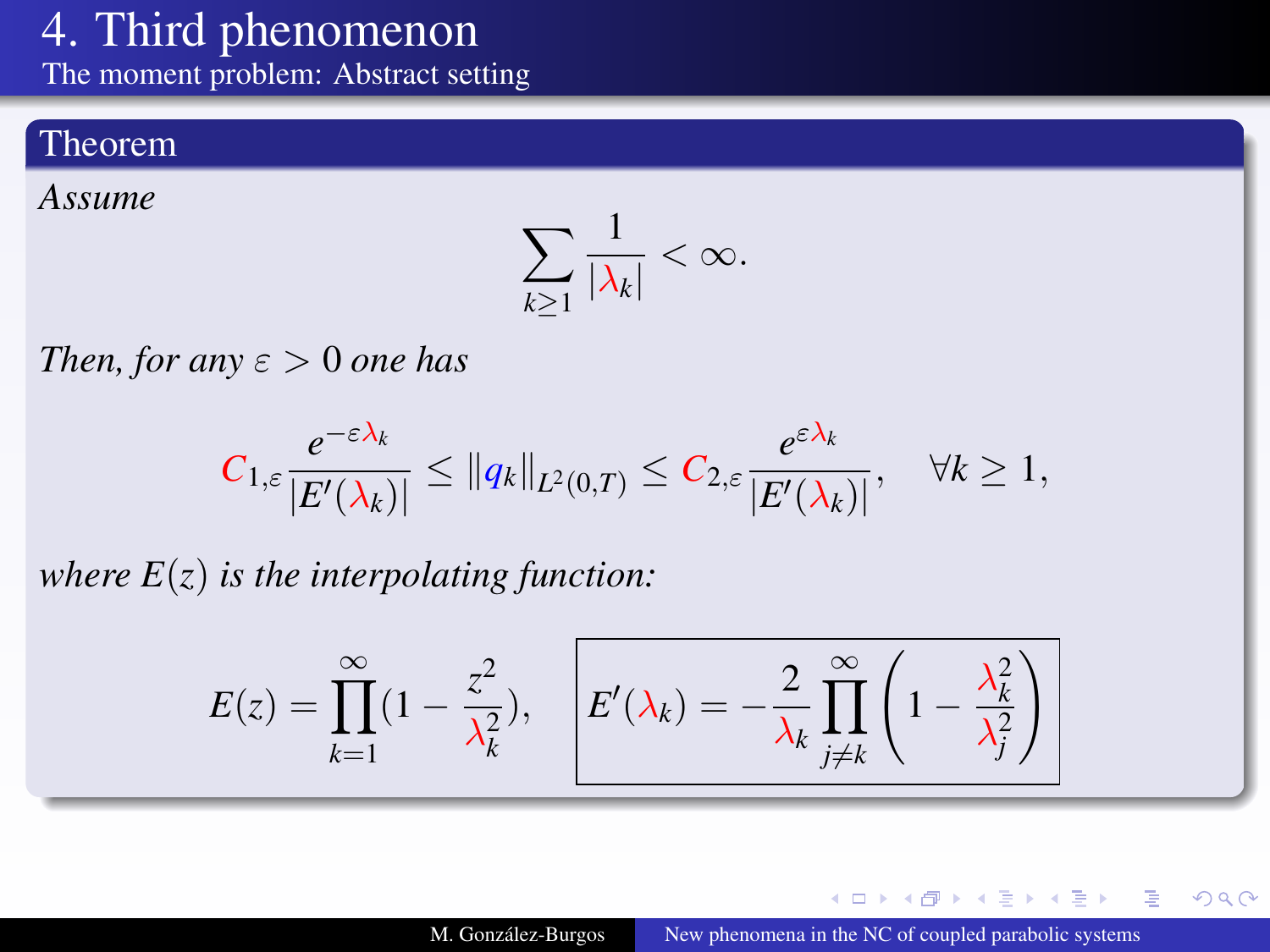The moment problem: Abstract setting

### Definition

The **condensation index** of  $\Lambda = {\lambda_k}_{k>1} \subset \mathbb{C}$  is:

$$
c(\Lambda) = \limsup_{k \to \infty} \frac{-\ln |E'(\lambda_k)|}{\Re(\lambda_k)} \in [0, +\infty].
$$

### Corollary

*For any*  $\varepsilon > 0$  *one has* 

$$
||q_k||_{L^2(0,T)} \leq C_{\varepsilon} e^{(c(\Lambda) + \varepsilon)\lambda_k}, \quad \forall k \geq 1.
$$

イロトス 伊 トス ミトス 手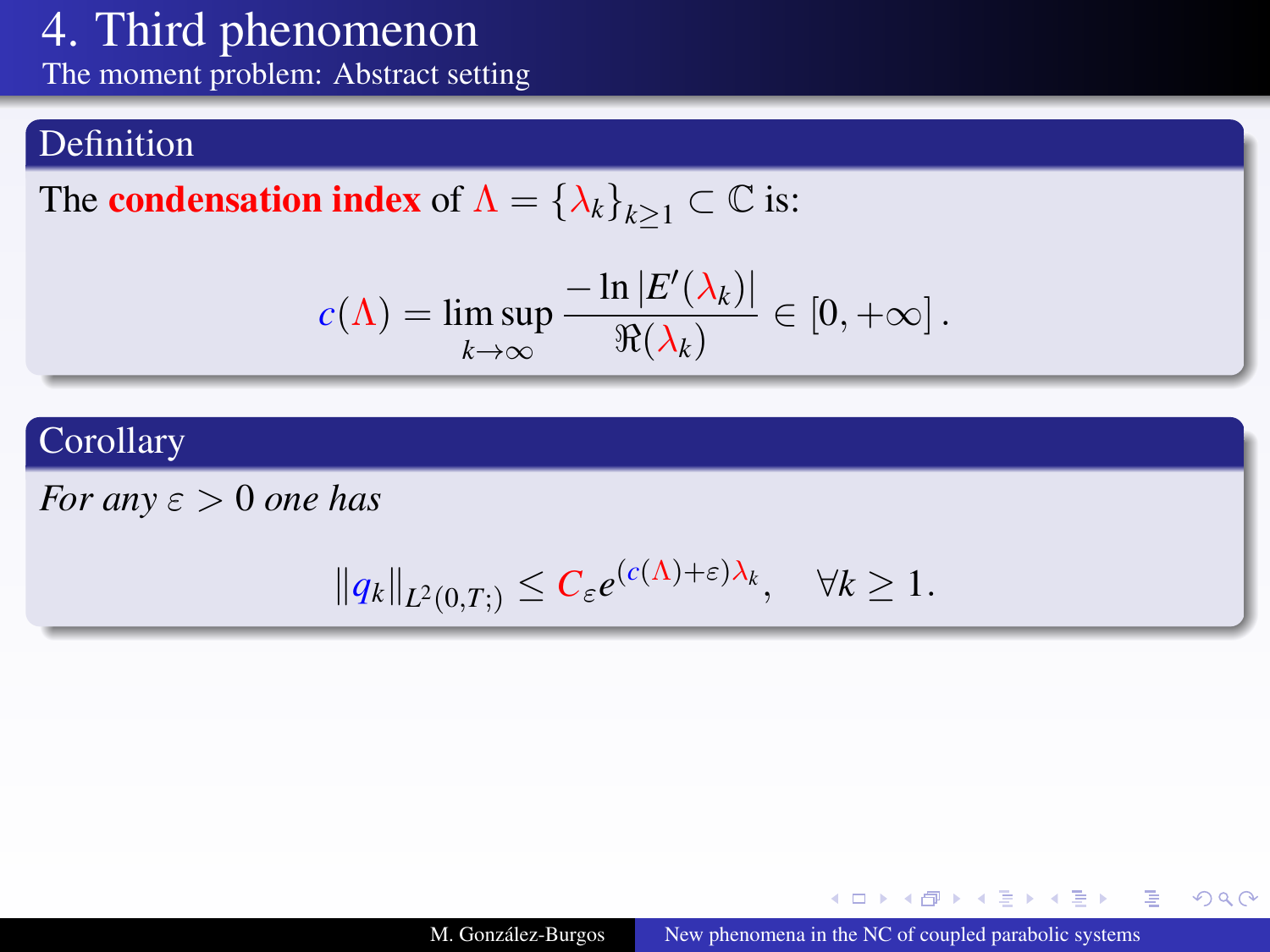The moment problem: Abstract setting

Recall that we had  $m_k$  s.t.  $|m_k| \leq C_{\varepsilon} e^{\varepsilon \lambda_k}$ ,  $|b_k| \geq C_{\varepsilon} e^{-\varepsilon \lambda_k}$ , for any  $\varepsilon > 0$ , and we wanted to solve:  $v \in L^2(0, T)$  and

$$
\int_0^T v(T-t)e^{-\lambda_k t} dt = \frac{m_k}{b_k}e^{-\lambda_k T}, \quad \forall k,
$$

We took 
$$
v(T - t) = \sum_{k \ge 1} \frac{m_k}{b_k} e^{-\lambda_k T} q_k(t)
$$
.

4 17 18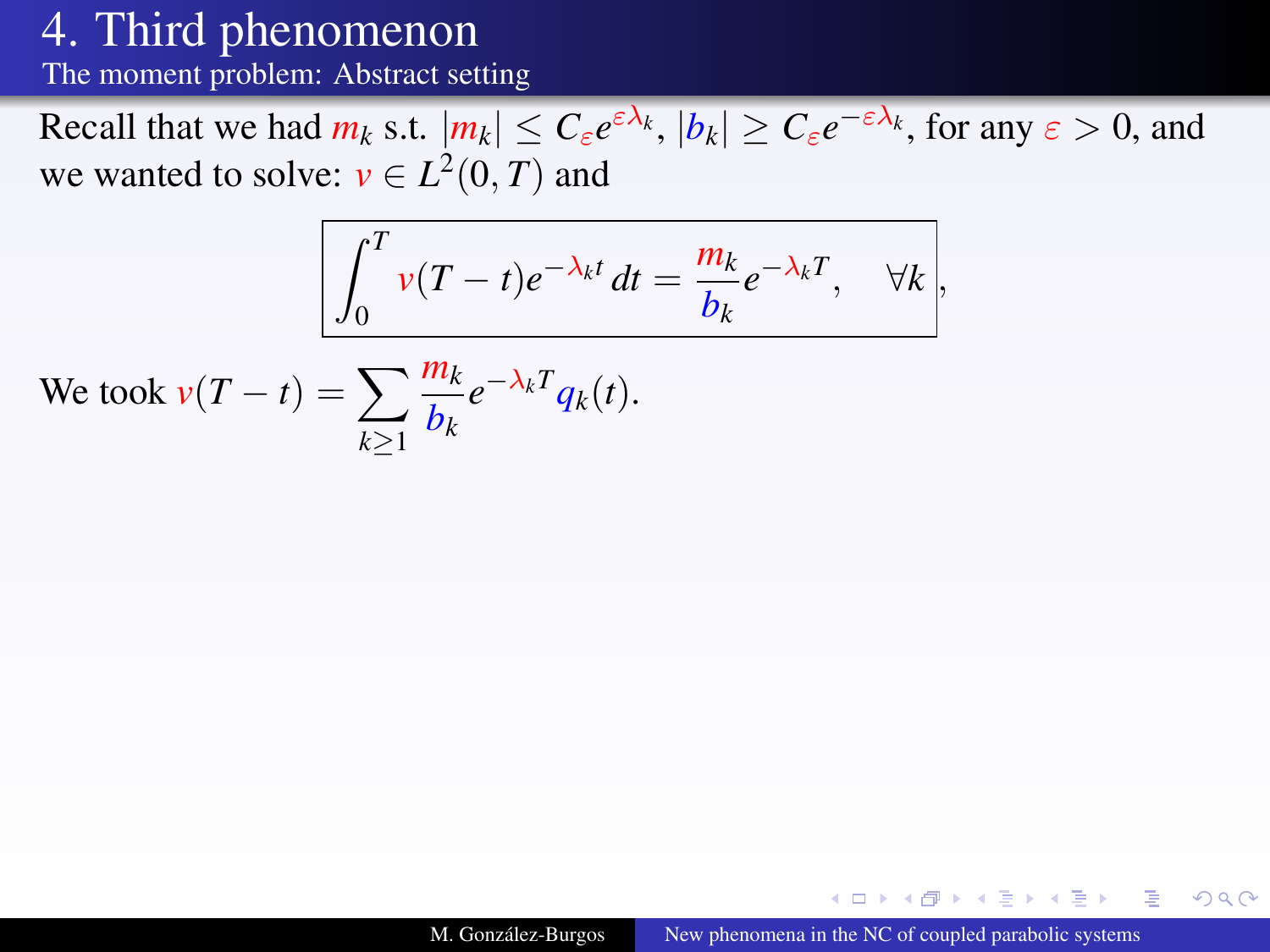The moment problem: Abstract setting

Recall that we had  $m_k$  s.t.  $|m_k| \leq C_{\varepsilon} e^{\varepsilon \lambda_k}$ ,  $|b_k| \geq C_{\varepsilon} e^{-\varepsilon \lambda_k}$ , for any  $\varepsilon > 0$ , and we wanted to solve:  $v \in L^2(0, T)$  and

$$
\int_0^T v(T-t)e^{-\lambda_k t} dt = \frac{m_k}{b_k}e^{-\lambda_k T}, \quad \forall k,
$$

We took 
$$
v(T - t) = \sum_{k \ge 1} \frac{m_k}{b_k} e^{-\lambda_k T} q_k(t)
$$
.

From the previous result: Given  $\varepsilon > 0$ :

$$
\left|\frac{m_k}{b_k}\right|e^{-\lambda_k T}\left\|q_k\right\|_{L^2(0,T)} \leq C_\varepsilon e^{-\lambda_{k,i}(T-c(\Lambda)-\varepsilon)}
$$

### Then

$$
T > c(\Lambda) \Longrightarrow v(T - t) = \sum_{k \ge 1} \frac{m_k}{b_k} e^{-\lambda_k T} q_k(t) \in L^2(0, T).
$$

4 17 18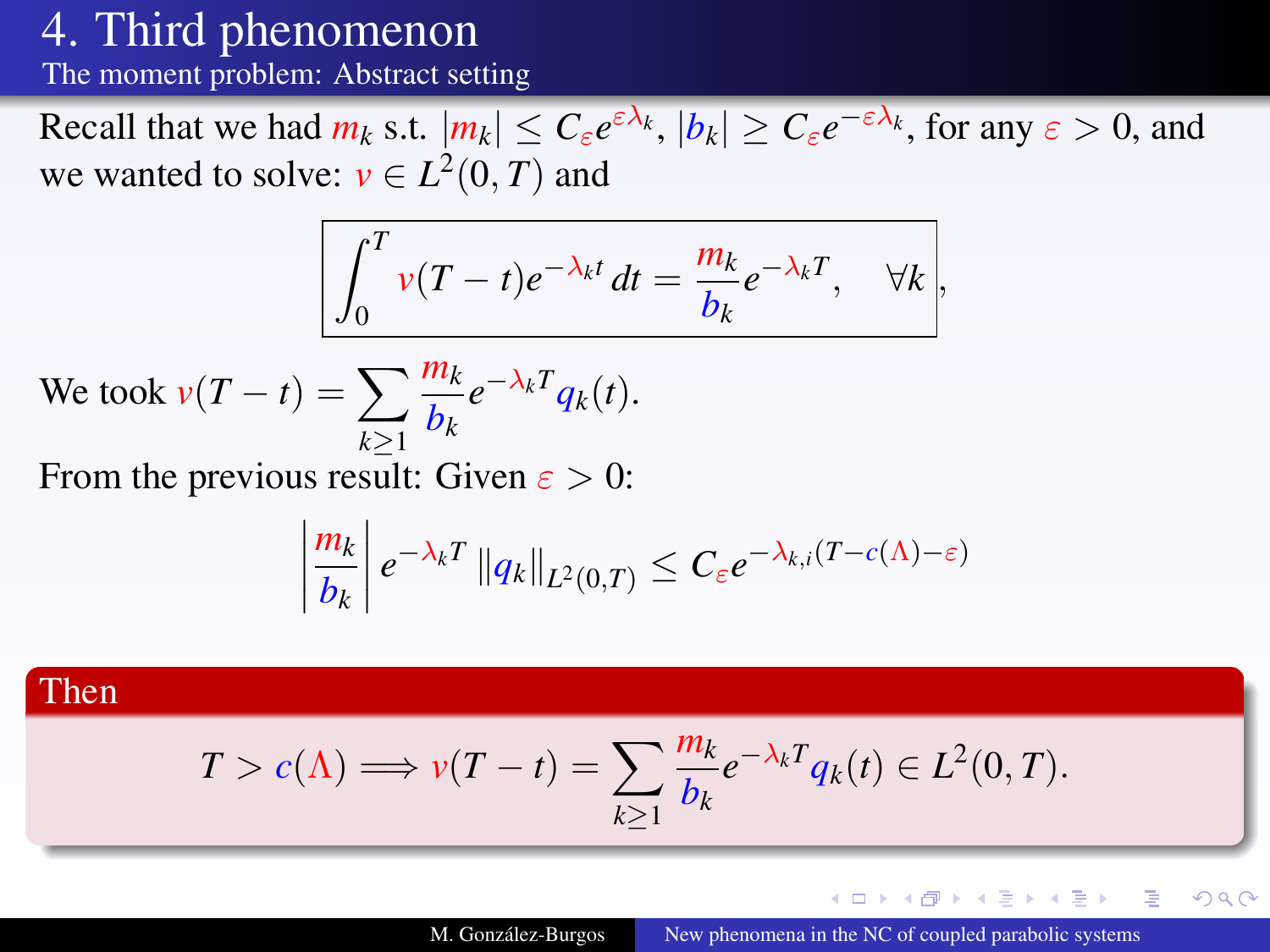$$
\begin{cases}\ny_t - Dy_{xx} + A_0 y = 0 & \text{in } Q, \\
y(0, \cdot) = Bv, \quad y(\pi, \cdot) = 0 & \text{on } (0, T), \\
y(\cdot, 0) = y_0 & \text{in } (0, \pi),\n\end{cases}
$$

In our case,

$$
\Lambda_d := \{\lambda_k\}_{k \geq 1} = \{j^2, dj^2\}_{j \geq 1}.
$$

### Then

[\(2\)](#page-4-2)

If  $T > c(\Lambda_d)$ , system [\(2\)](#page-4-2) is null controllable at time *T*, where  $c(\Lambda_d)$  is the condensation index of the sequence  $\Lambda_d$ .

4 17 18

 $\lambda$  =  $\lambda$ 

 $2Q$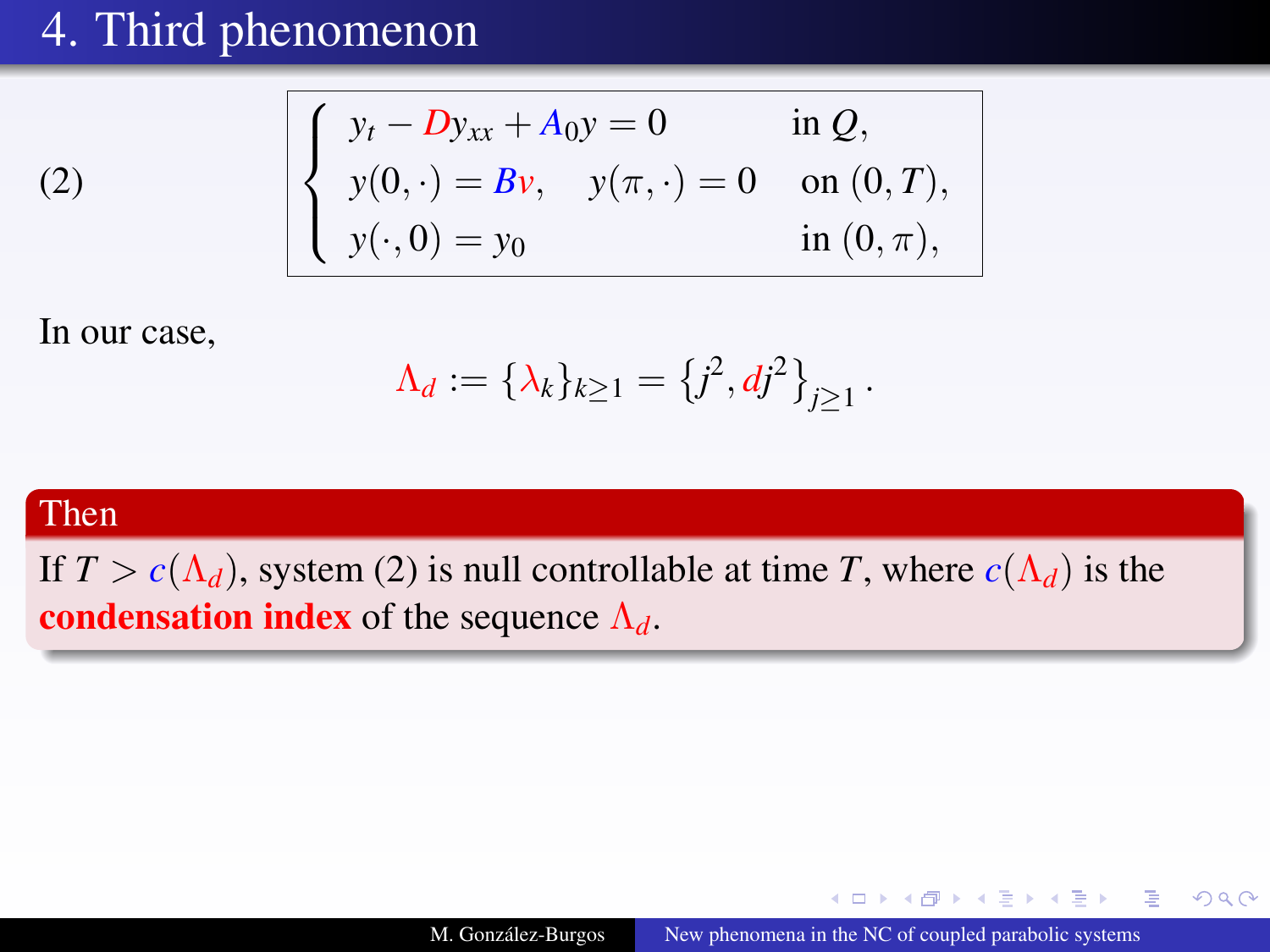The controllability result

$$
\left( 2\right)
$$

$$
\begin{cases}\ny_t - Dy_{xx} + A_0 y = 0 & \text{in } Q, \\
y(0, \cdot) = Bv, \quad y(\pi, \cdot) = 0 & \text{on } (0, T), \\
y(\cdot, 0) = y_0 & \text{in } (0, \pi),\n\end{cases}
$$

$$
\Lambda_d = \{k^2, dk^2\}_{k \ge 1}, \quad \sqrt{d} \notin \mathbb{Q}.
$$

We have proved:

#### Theorem

*There exists*  $T_0 = c(\Lambda_d) \in [0, +\infty]$  *such that if*  $\boxed{T > T_0}$  *then system* [\(2\)](#page-4-2) *is null controllable at time T*

4 17 18 有

**NATION** 

 $2Q$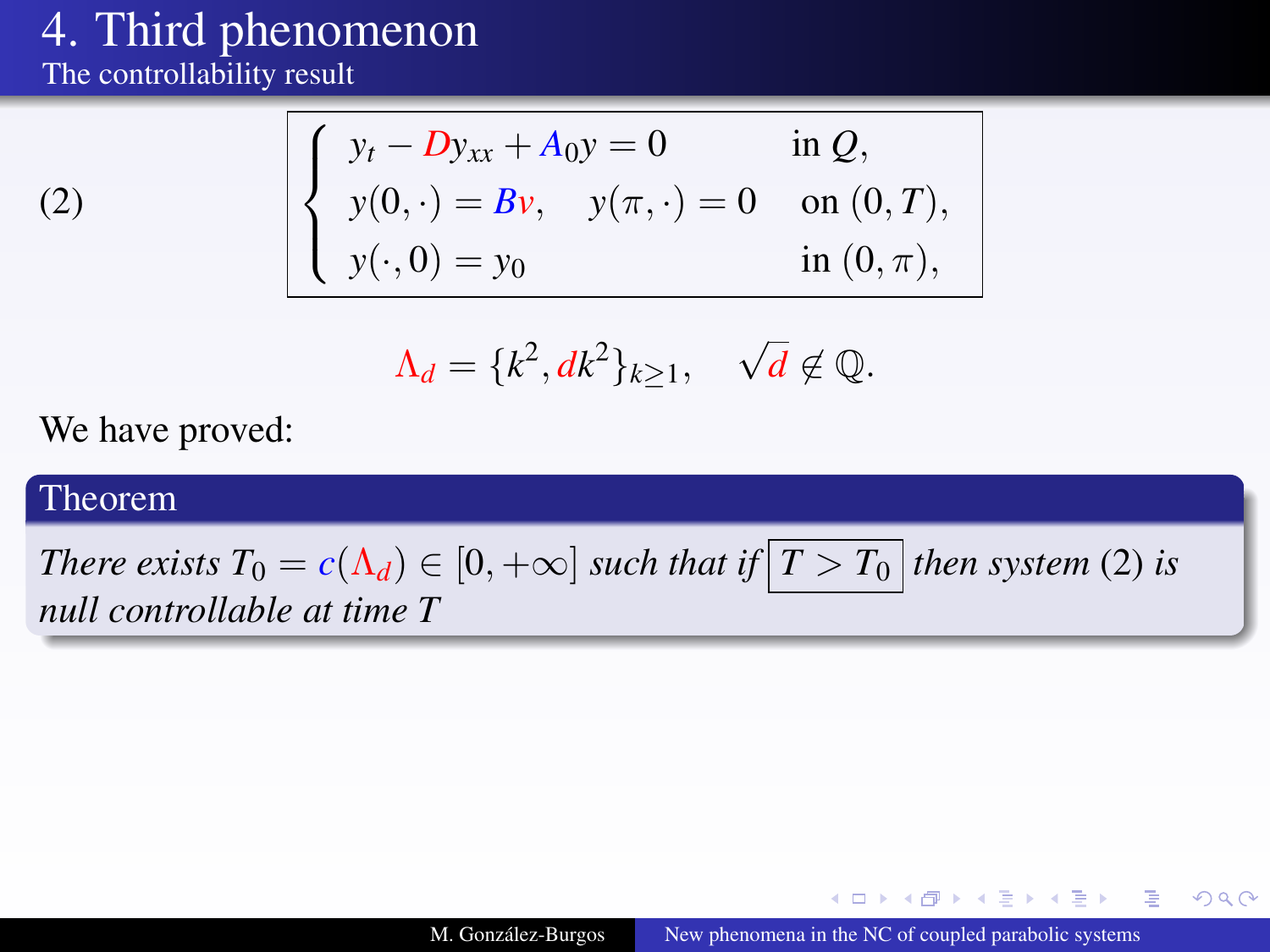The controllability result

$$
\left( 2\right)
$$

$$
\begin{cases}\ny_t - Dy_{xx} + A_0 y = 0 & \text{in } Q, \\
y(0, \cdot) = Bv, \quad y(\pi, \cdot) = 0 & \text{on } (0, T), \\
y(\cdot, 0) = y_0 & \text{in } (0, \pi),\n\end{cases}
$$

$$
\Lambda_d = \{k^2, dk^2\}_{k \ge 1}, \quad \sqrt{d} \notin \mathbb{Q}.
$$

We have proved:

#### Theorem

*There exists*  $T_0 = c(\Lambda_d) \in [0, +\infty]$  *such that if*  $T > T_0$  *then system* [\(2\)](#page-4-2) *is null controllable at time T*

 $|T > c(\Lambda_d)|$  is a sufficient condition for the null controllability of system [\(2\)](#page-4-2) at time *T*. But,

what happens if 
$$
|T < c(\Lambda_d)|
$$
?

M. González-Burgos [New phenomena in the NC of coupled parabolic systems](#page-0-0)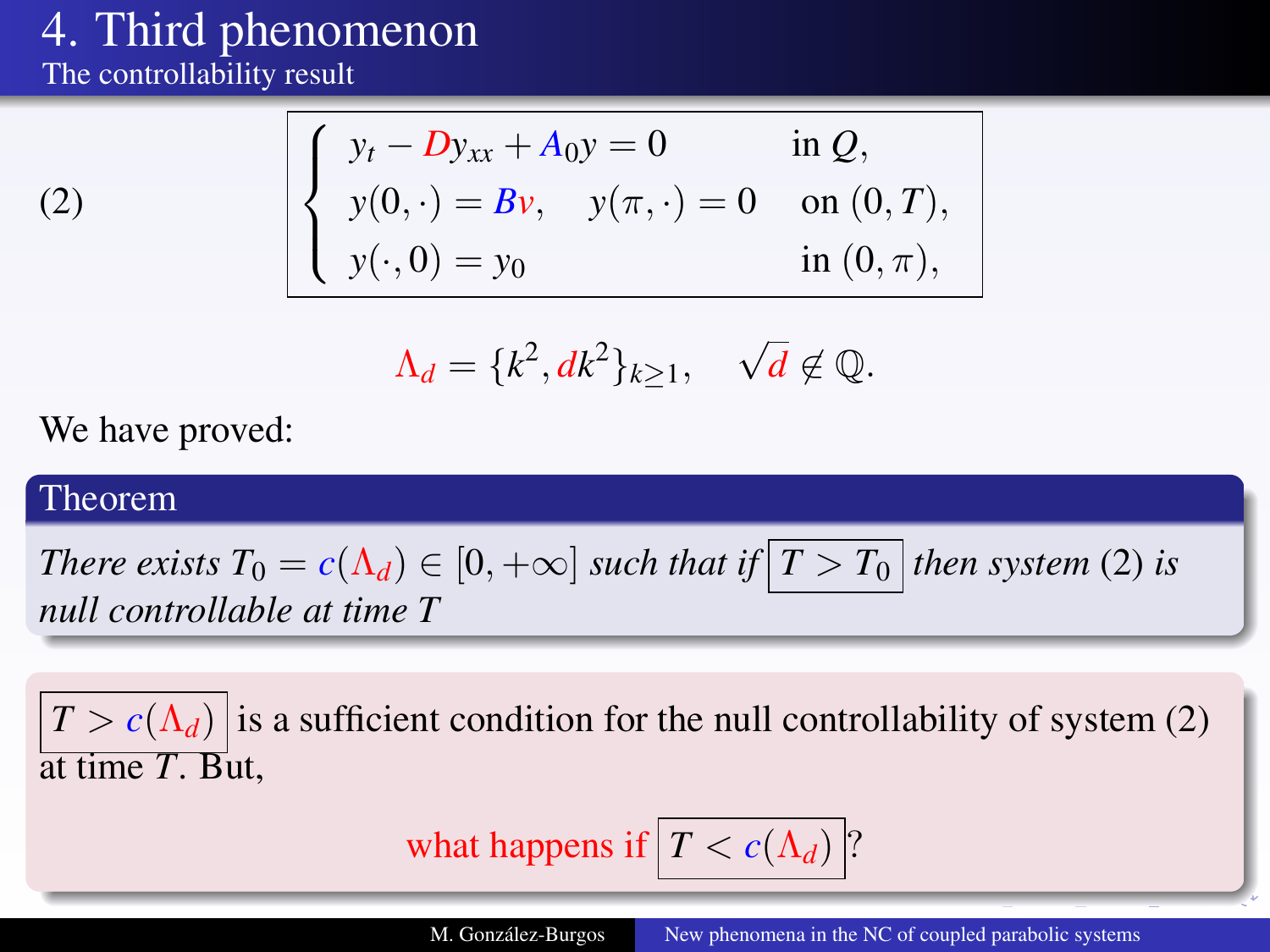The non-controllability result

$$
(2)
$$

$$
\begin{cases}\ny_t - Dy_{xx} + A_0 y = 0 & \text{in } Q, \\
y(0, \cdot) = Bv, \quad y(\pi, \cdot) = 0 & \text{on } (0, T), \\
y(\cdot, 0) = y_0 & \text{in } (0, \pi),\n\end{cases}
$$

The null controllability property at time *T* of system [\(2\)](#page-4-2) is equivalent to the observability inequality:

$$
\|\varphi(\cdot,0)\|_{(H_0^1)^2}^2 \leq C_T \int_0^T |B^*D\partial_x\varphi(0,t)|^2 dt,
$$

for the solutions to the adjoint problem

$$
\begin{cases}\n-\varphi_t - D\varphi_{xx} + A_0^*\varphi = 0 & \text{in } Q, \\
\varphi(0, \cdot) = \varphi(\pi, \cdot) = 0 & \text{on } (0, T),\n\end{cases}
$$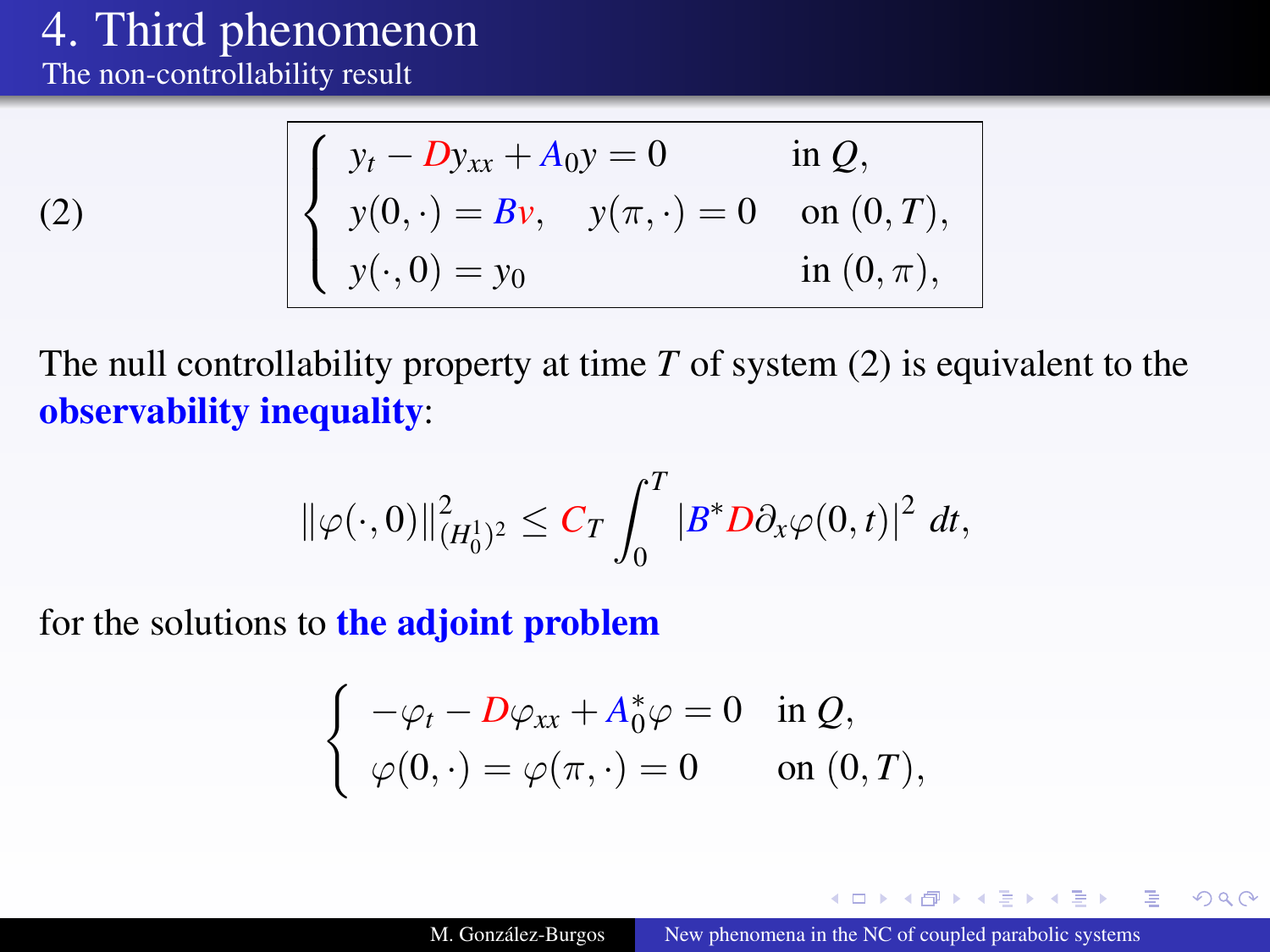The non-controllability result

$$
\begin{cases}\n-\varphi_t - D\varphi_{xx} + A_0^* \varphi = 0 & \text{in } Q, \\
\varphi(0, \cdot) = \varphi(\pi, \cdot) = 0 & \text{on } (0, T),\n\end{cases}
$$

• 
$$
\sigma(-D\partial_{xx}^2 + A_0^*) = \bigcup_{k \ge 1} \{k^2, dk^2\} := \bigcup_{k \ge 1} \{\lambda_{k,1}, \lambda_{k,2}\}
$$

- *V*<sub>*k*</sub>,1 and *V*<sub>*k*</sub>,2: eigenvectors of the matrix  $(k^2D + A_0^*)$  associated to the eigenvalues  $k^2$ ,  $dk^2$ .
- $\Phi_{k,i} = V_{k,i} \sin kx, i = 1, 2$ : eigenfunctions of  $(-D\partial_{xx}^2 + A_0^*)$ .
- $\{\Phi_{k,i}\}\$ is a (Riesz) basis of  $H_0^1(0,\pi)^2$ . Let  $\{\Psi_{k,i}\}\$ be the associated biorthogonal family (for the duality  $\langle \cdot, \cdot \rangle_{((H_0^1)^2, (H^{-1})^2})$

$$
f \in H_0^1(0, \pi)^2 \Longleftrightarrow f = \sum_{k \ge 1, i=1,2} \langle f, \Psi_{k,i} \rangle \Phi_{k,i}
$$

$$
||f||_{(H_0^1)^2}^2 = \sum_{k \ge 1, i=1,2} |\langle f, \Psi_{k,i} \rangle|^2
$$

 $2Q$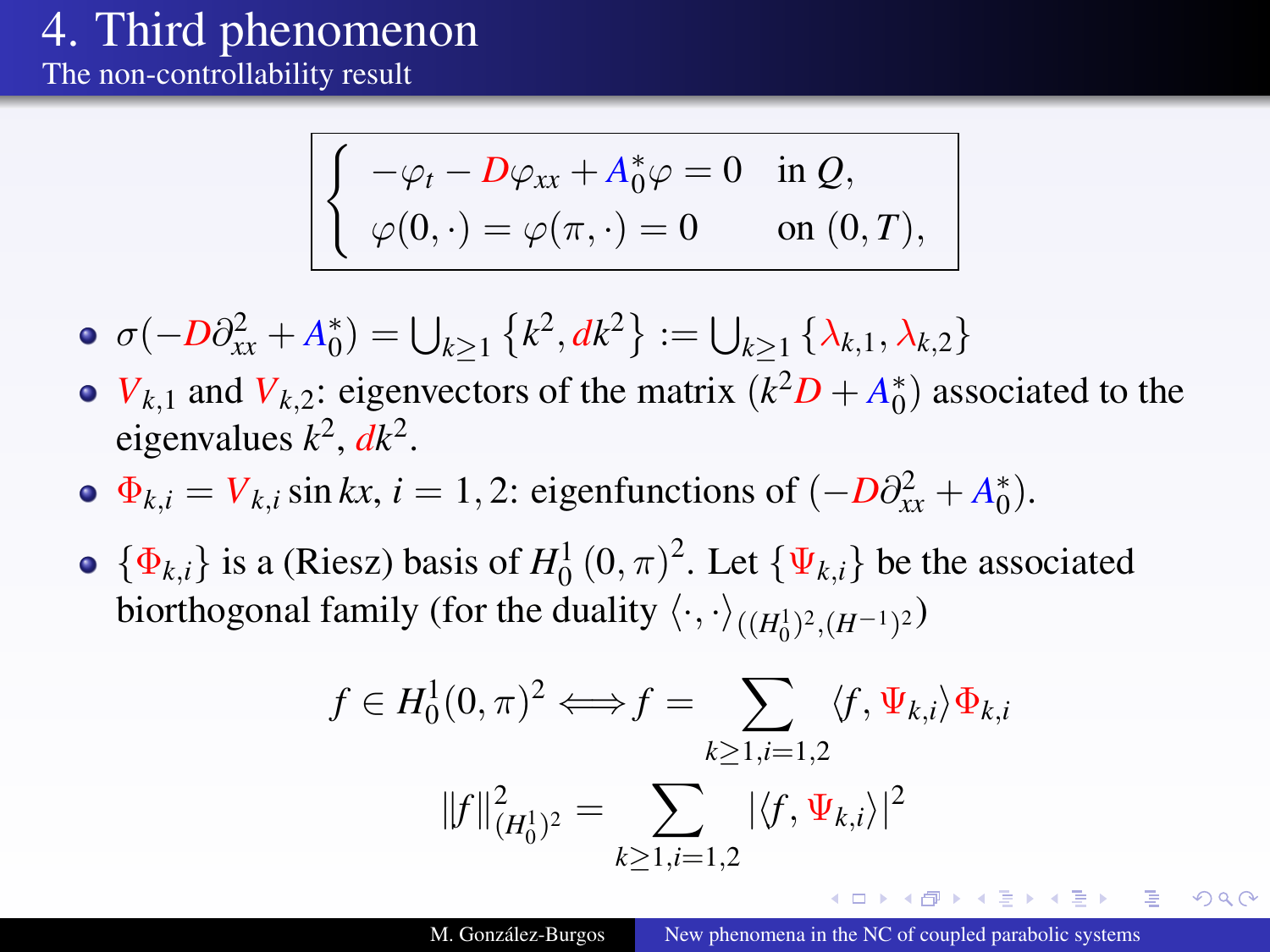The non-controllability result

$$
\begin{cases}\n-\varphi_t - D\varphi_{xx} + A_0^* \varphi = 0 & \text{in } Q, \\
\varphi(0, \cdot) = \varphi(\pi, \cdot) = 0 & \text{on } (0, T),\n\end{cases}
$$

Thus, the **observability inequality** for the adjoint system writes

$$
\sum_{n,i}e^{-2\lambda_{n,i}T}|a_{n,i}|^2\leq C_T\int_0^T\left|\sum_{n,i}nB^*DV_{n,i}e^{-\lambda_{n,i}t}a_{n,i}\right|^2dt,
$$

 $\forall \{\mathbf{a}_{n,i}\}_{n,i} \in \ell^2.$ 

 $4.171.6$ 

**TELE** 

つへへ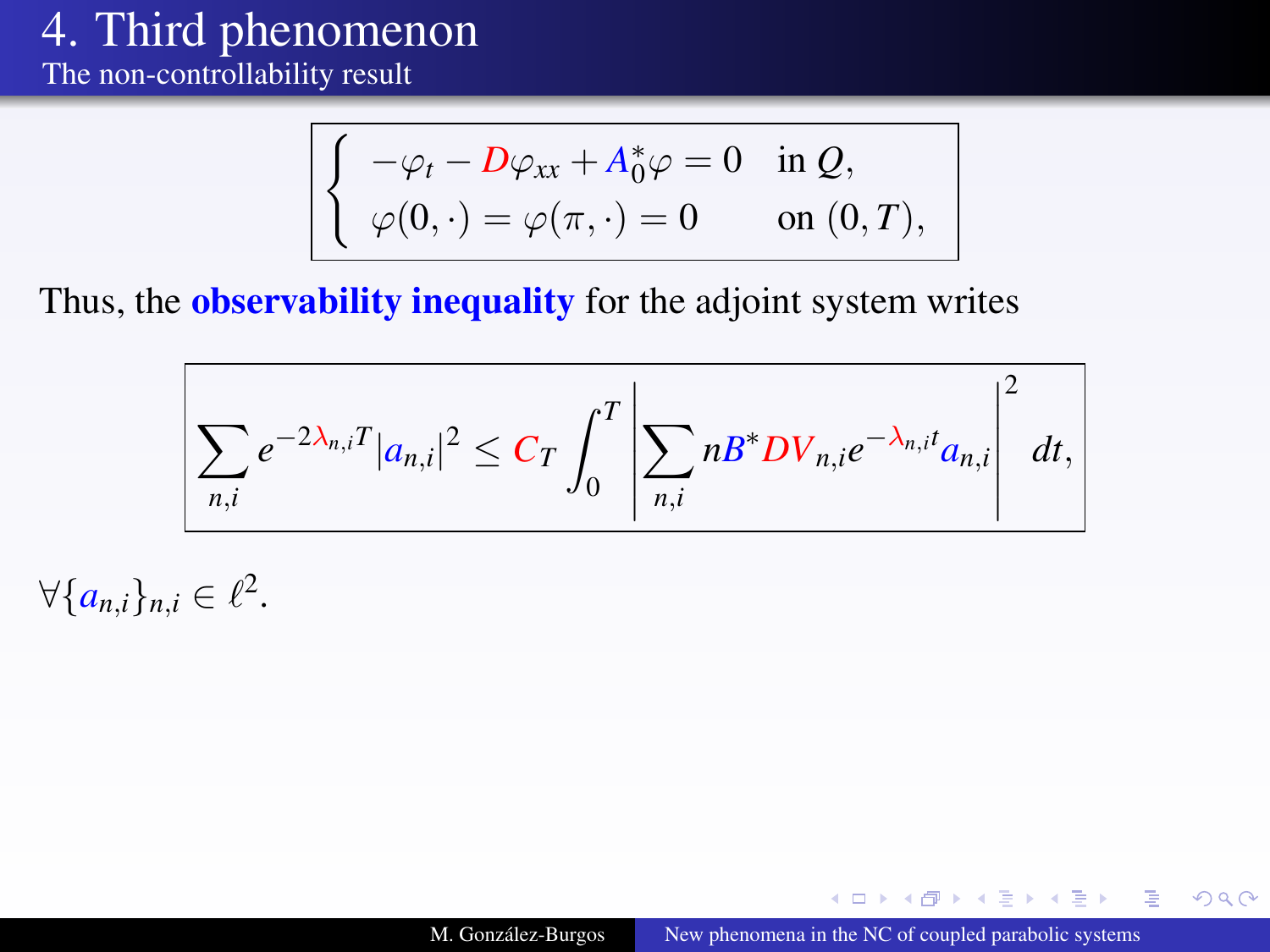The non-controllability result

$$
\sum_{n,i}e^{-2\lambda_{n,i}T}|a_{n,i}|^2\leq C_T\int_0^T\left|\sum_{n,i}nB^*DV_{n,i}e^{-\lambda_{n,i}t}a_{n,i}\right|^2dt,
$$

Assume  $T \in (0, c(\Lambda_d)).$ 

By contradiction: Assume the observability inequality holds for  $C_T > 0$ 

Construction of a suitable sequence of initial data

The idea is to construct sequences  $\{a_{n,i}^{(k)}\}$  ${k \choose n,i}_{n,i}$ ,  $i \in \ell^2$  such that

$$
\int_0^T \left| \sum_{n,i} n B^* D V_{n,i} e^{-\lambda_{n,i} t} a_{n,i}^{(k)} \right|^2 \to 0, \quad \sum_{n,i} e^{-2\lambda_{n,i} T} |a_{n,i}^{(k)}|^2 \ge \delta > 0.
$$

イロト (何) イヨト (ヨ)

 $2Q$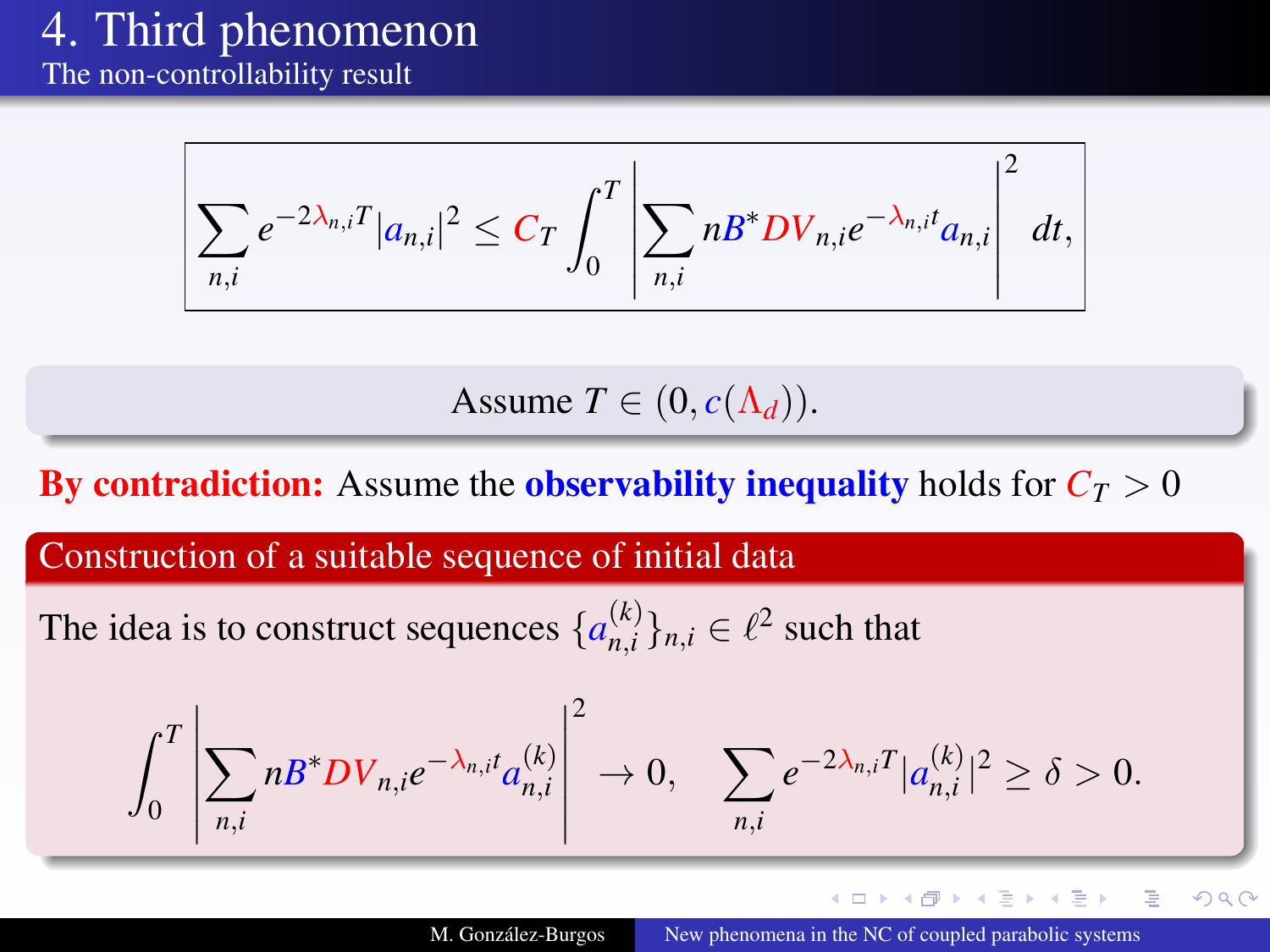### Argument: Use the overconvergence of Dirichlet series

#### Theorem

*Suppose that the sequence*  $\Lambda = {\lambda_n}_{n \geq 1}$  *has condensation index c*( $\Lambda$ ). We *can choose a sequence of finite sets*  $N_k \subset \mathbb{N}$ *, a sequence*  $\{\alpha_n\}_{n\geq 1} \subset \mathbb{C}$ *, such that there exists*  $R > 0$  *such that* 

- **1** the series  $\sum_{n\geq 1} \alpha_n e^{-\lambda_n z}$  converges in the region  $\Re z > R$
- **2** the series  $\sum_{n\geq 1} \alpha_n e^{-\lambda_n z}$  diverges in the region  $\Re z < R$
- **3** the series  $\sum_{k\geq 1} (\sum_{n\in N_k} \alpha_n e^{-\lambda_n z})$  converges in the region  $\Re z > R c(\Lambda)$
- **o** One can construct  $\{\alpha_n\}_{n>1}$  such that  $R = c(\Lambda)$ .
- The construction of the sequence  $\{\alpha_n\}_{n>1}$  is explicit.

イロト (何) イヨト (ヨ)

 $2Q$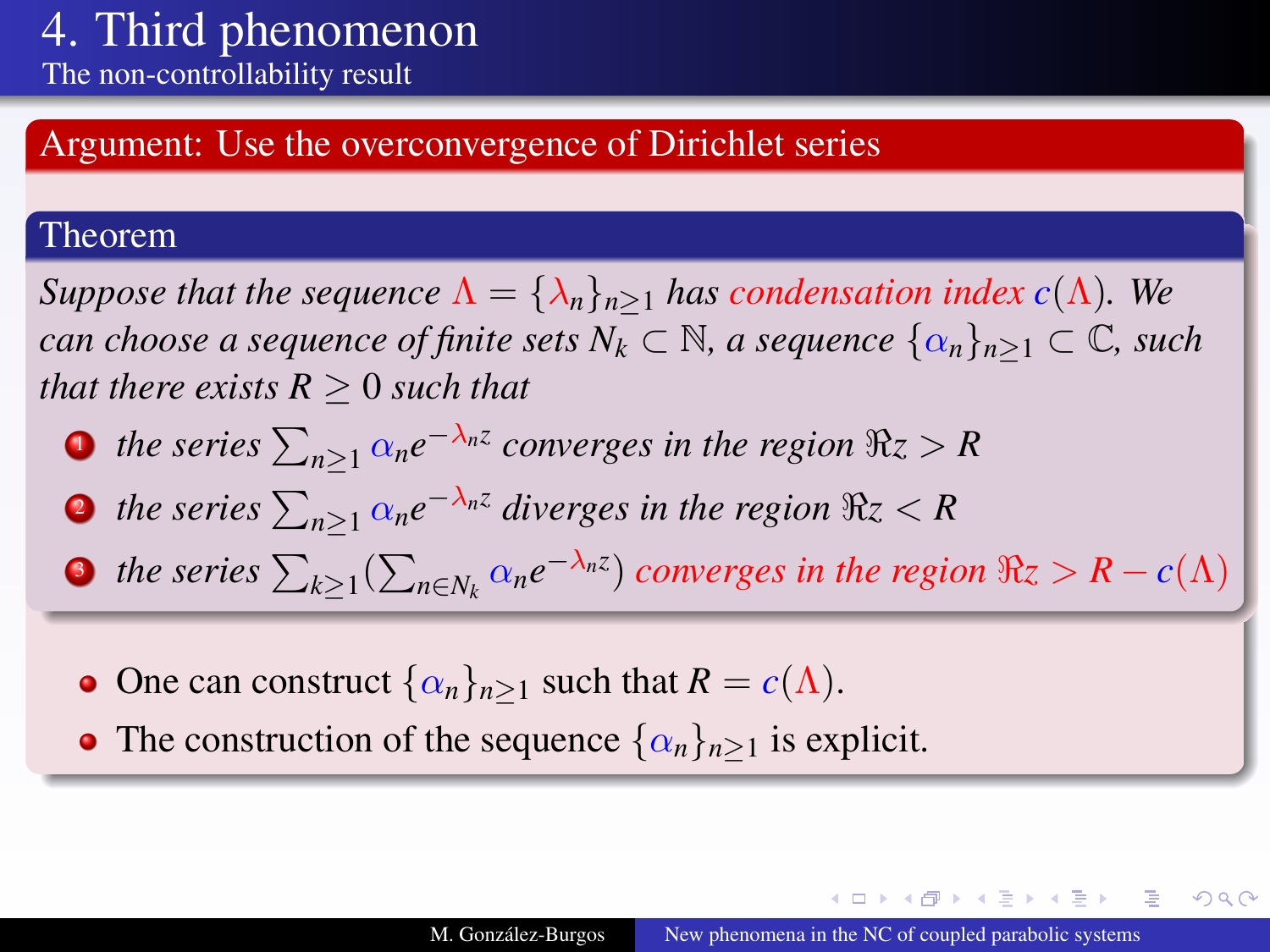The non-controllability result

• 
$$
\Lambda_d = {\lambda_n}_{n \ge 1} = {k^2, dk^2}_{k \ge 1}
$$
. We construct  ${a_n^{(k)}}_{n \ge 1} \in \ell^2$ :

$$
a_n^{(k)} = \begin{cases} \frac{\alpha_n}{b_n} & n \in N_k \\ 0 & n \notin N_k \end{cases}
$$

 $b_n = n |B^*DV_n|$ 

- ${a_n^{(k)}}_{n \geq 1} \in \ell^2$  (recall that the sets  $N_k$  are finite).
- The observability inequality is

$$
\sum_{n\in N_k}e^{-2\lambda_nT}|a_n^{(k)}|^2\leq C_T\int_0^T\left|\sum_{n\in N_k}e^{-\lambda_n t}\alpha_n\right|^2 dt,
$$

4 17 18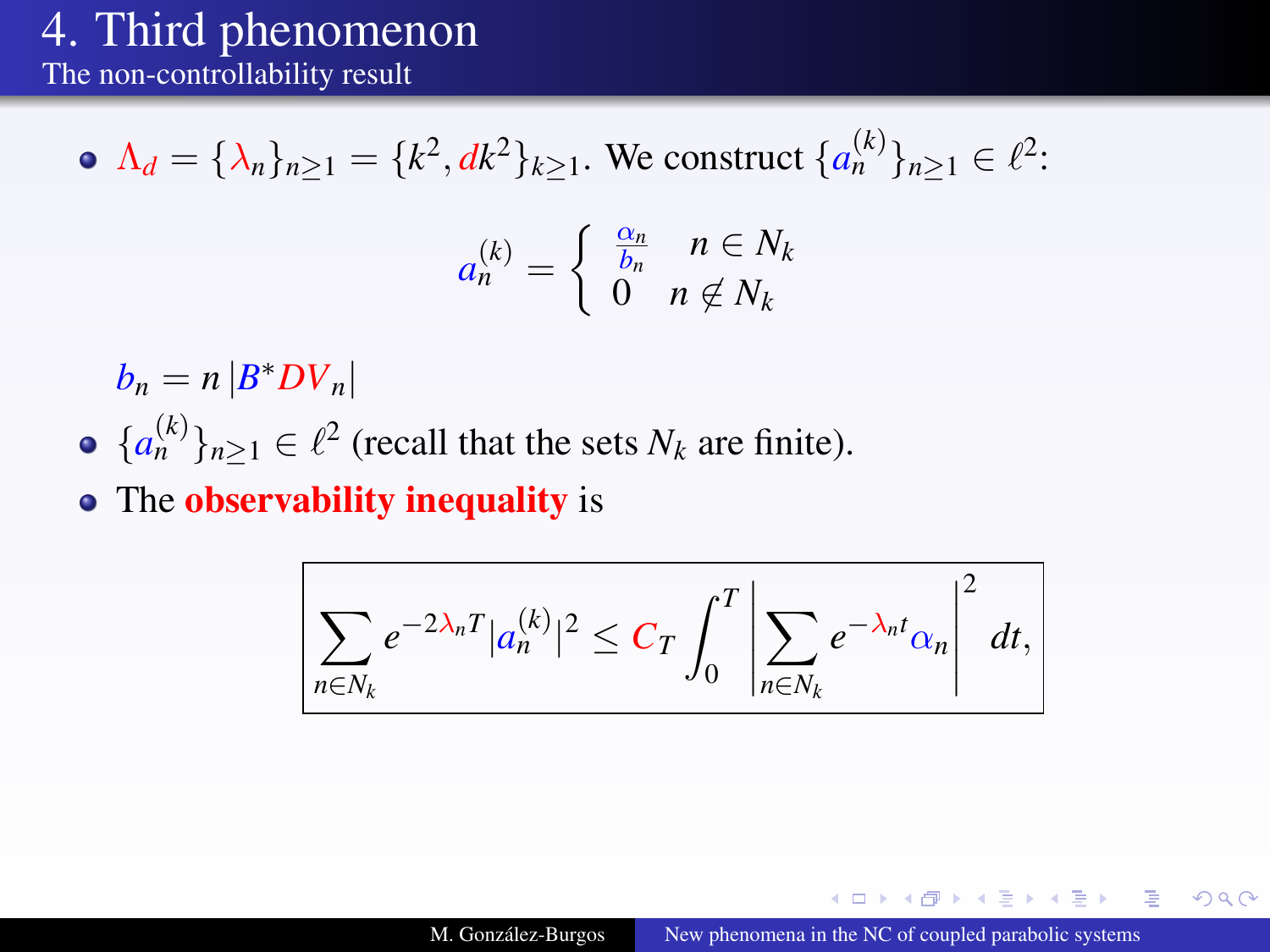The non-controllability result

$$
\sigma_1^{(k)} := \sum_{n \in N_k} e^{-2\lambda_n T} |a_n^{(k)}|^2 \leq C_T \int_0^T \left| \sum_{n \in N_k} e^{-\lambda_n t} \alpha_n \right|^2 dt := \sigma_2^{(k)},
$$

The convergence of the series  $\sum_{k\geq 1} (\sum_{n\in N_k} \alpha_n e^{-\lambda_n t})$  for all  $t > 0$  (recall that  $R = c(\Lambda_d)$  and then  $R - c(\Lambda_d) = 0$ ) implies:

$$
\lim_{k \to +\infty} \sum_{n \in N_k} \alpha_n e^{-\lambda_n t} = 0, \quad \forall t > 0
$$

**ALCOHOL:**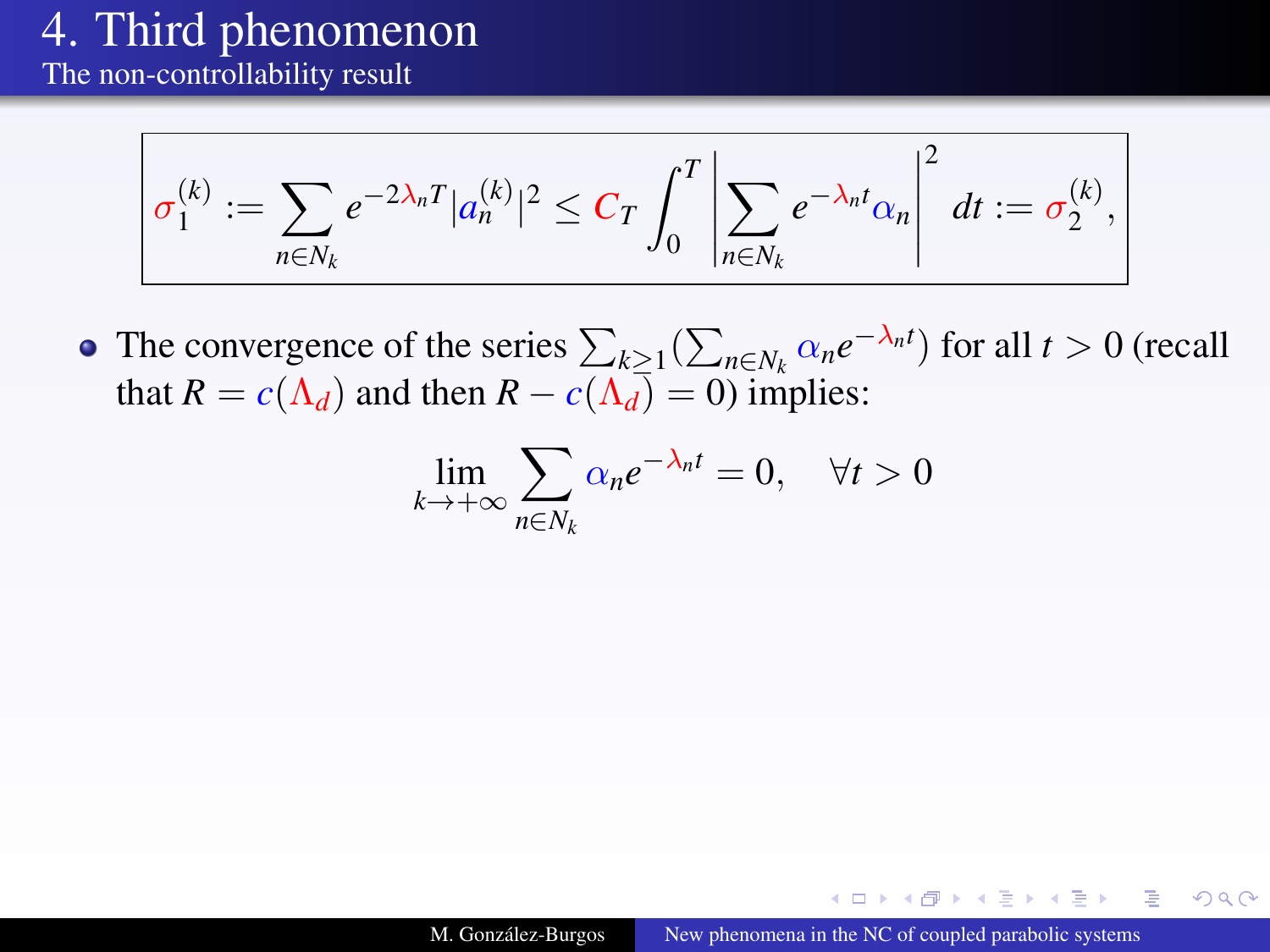The non-controllability result

$$
\sigma_1^{(k)} := \sum_{n \in N_k} e^{-2\lambda_n T} |a_n^{(k)}|^2 \leq C_T \int_0^T \left| \sum_{n \in N_k} e^{-\lambda_n t} \alpha_n \right|^2 dt := \sigma_2^{(k)},
$$

The convergence of the series  $\sum_{k\geq 1} (\sum_{n\in N_k} \alpha_n e^{-\lambda_n t})$  for all  $t > 0$  (recall that  $R = c(\Lambda_d)$  and then  $R - c(\Lambda_d) = 0$ ) implies:

$$
\lim_{k \to +\infty} \sum_{n \in N_k} \alpha_n e^{-\lambda_n t} = 0, \quad \forall t > 0
$$

• Moreover, one can prove there exist  $C_1, C_2 > 0$  such that

 $\overline{\phantom{a}}$ I  $\overline{\phantom{a}}$  $\overline{\phantom{a}}$  $\overline{\phantom{a}}$ 

$$
\left|\sum_{n\in N_k}\alpha_ne^{-\lambda_nt}\right|\leq C_1e^{-C_2t}.
$$

Thus, from Lebesgue's dominated convergence theorem, we obtain  $\sigma_2^{(k)} \to 0.$ 

 $\Omega$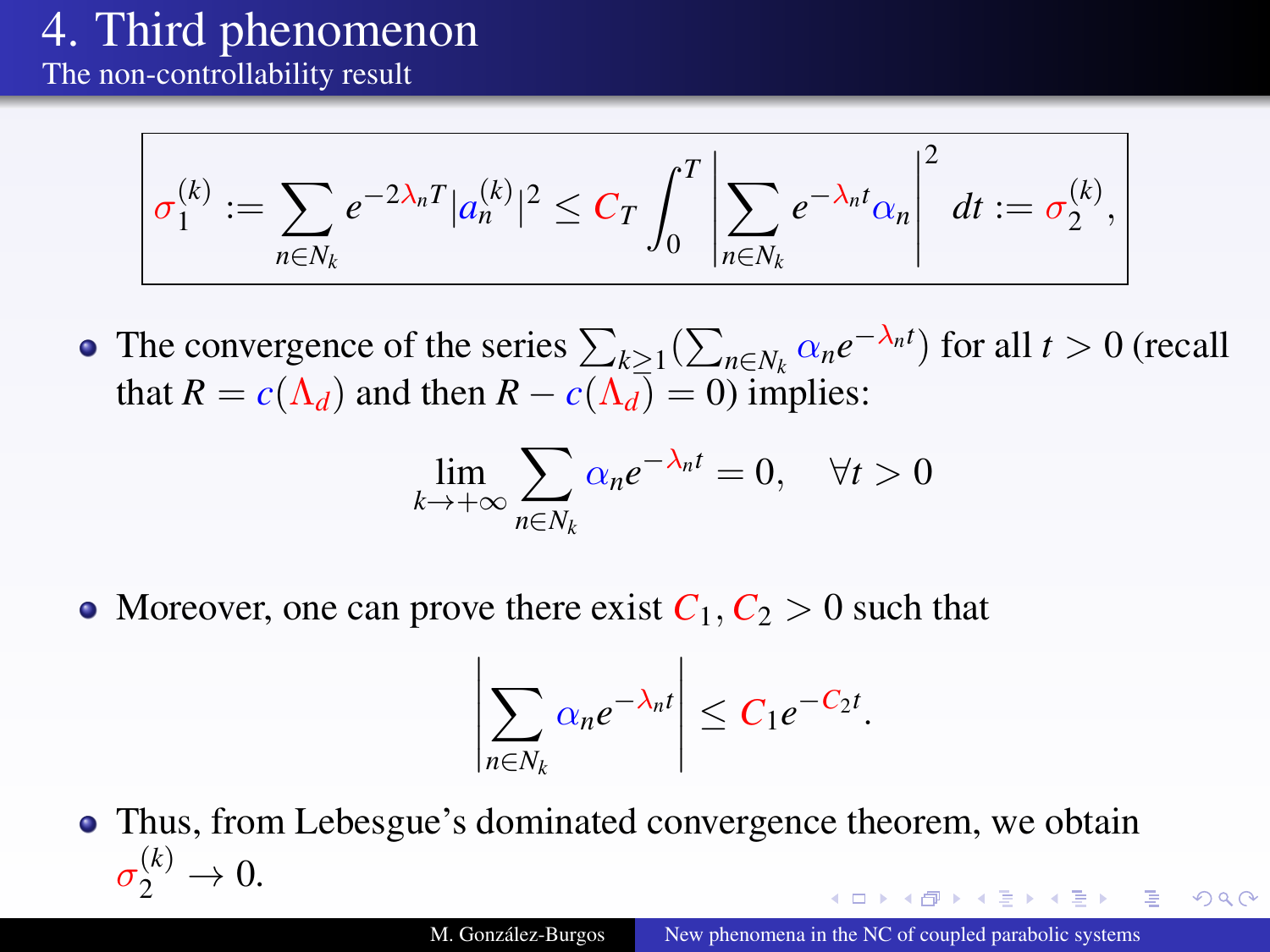The non-controllability result

$$
\sigma_1^{(k)} := \sum_{n \in N_k} e^{-2\lambda_n T} |a_n^{(k)}|^2 \leq C_T \int_0^T \left| \sum_{n \in N_k} e^{-\lambda_n t} \alpha_n \right|^2 dt := \sigma_2^{(k)},
$$

• By construction the sequence  $\{\alpha_n\}_{n>1}$  satisfies that for all  $k \ge 1$  there exists  $n_k \in N_k$  such that

$$
\left| a_{n_k}^{(k)} \right| = \left| \frac{\alpha_{n_k}}{b_{n_k}} \right| \geq C_{\varepsilon} e^{\Re(\lambda_{n_k}) (c(\Lambda_d) - \varepsilon)}
$$

• One gets:

$$
\sigma_1^{(k)} \geq e^{-2\lambda_{n_k}T}\left|a_{n_k}^{(k)}\right|^2 \geq C_\varepsilon e^{2\Re(\lambda_{n_k})(c(\Lambda_d)-T-\varepsilon)}\underset{T
$$

• So, one has proved

$$
\sigma_1^{(k)} \to +\infty, \quad \sigma_2^{(k)} \to 0
$$

 $\sim$  m.

 $2Q$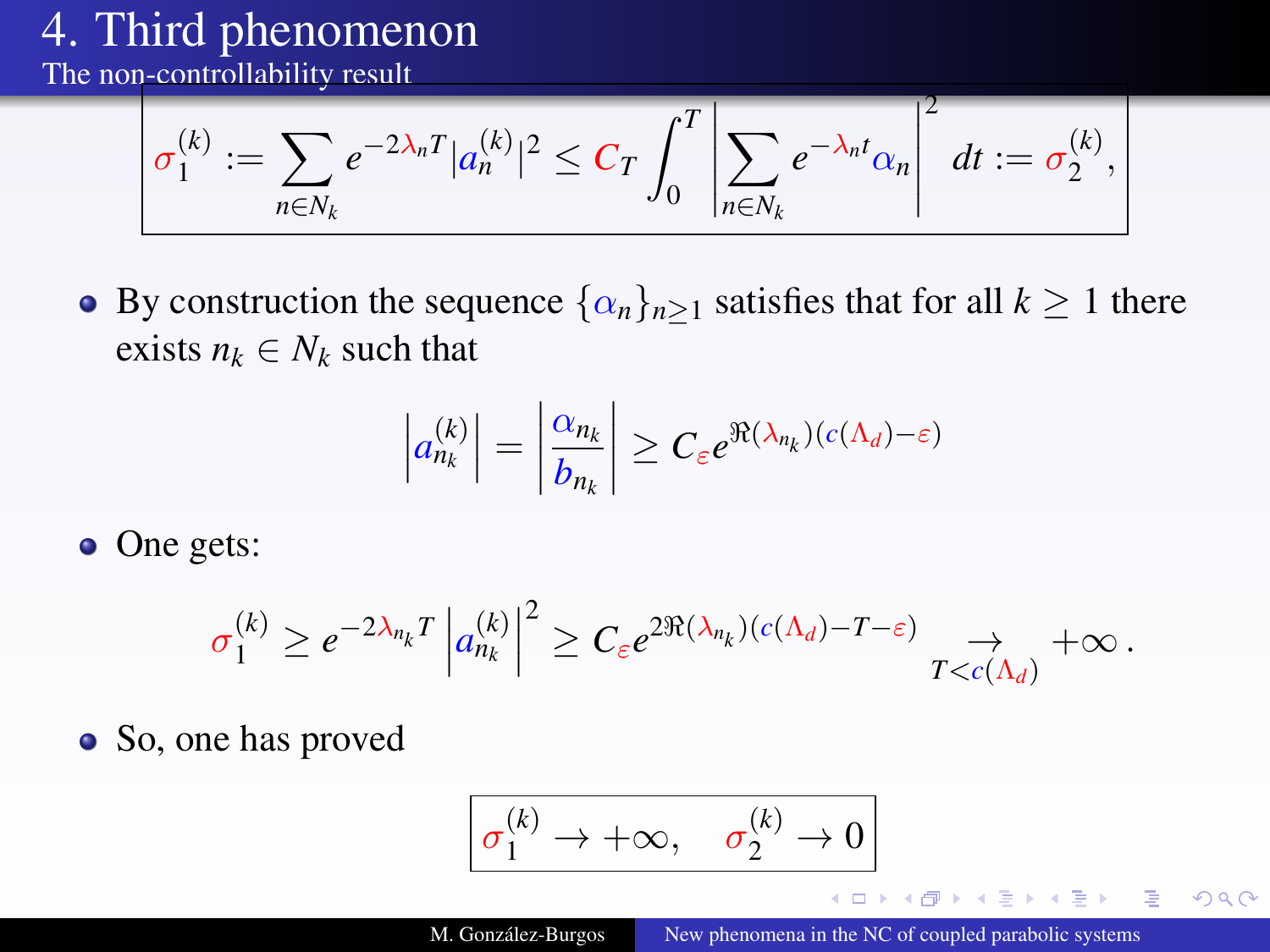The controllability result

$$
(2)
$$

$$
\begin{cases}\ny_t - Dy_{xx} + A_0 y = 0 & \text{in } Q, \\
y(0, \cdot) = Bv, \quad y(\pi, \cdot) = 0 & \text{on } (0, T), \\
y(\cdot, 0) = y_0 & \text{in } (0, \pi),\n\end{cases}
$$

### The controllability result

**1**  $\forall T > 0$  : Approximate controllability if and only if  $\sqrt{d} \notin \mathbb{Q}$ 

**2** Assume  $\sqrt{d} \notin \mathbb{Q}$ ,  $\exists T_0 = c(\Lambda_d) \in [0, +\infty]$  such that

the system is null controllable at time *T* if  $|T > T_0|$ 

**2** Even if  $\sqrt{d} \notin \mathbb{Q}$ , if  $\boxed{T \leq T_0}$  the system is **not null controllable** at time *T*!

**≮ロト ⊀伊ト ⊀ ヨト ⊀ ヨト** 

 $200$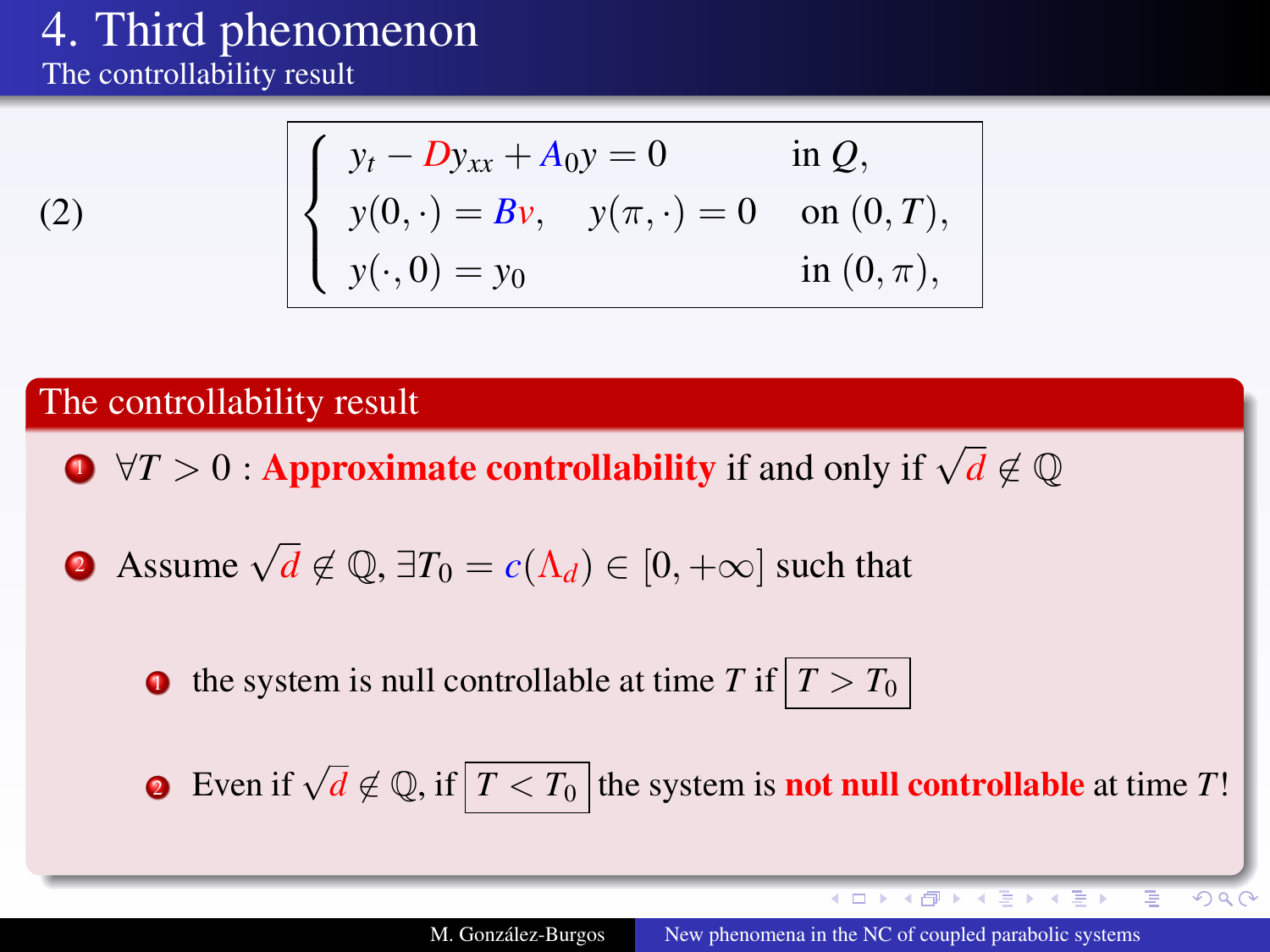### [4.](#page-29-1) Third phenomenon The controllability result

[\(2\)](#page-4-2)

$$
\begin{cases}\ny_t - Dy_{xx} + A_0y = 0 & \text{in } Q, \\
y(0, \cdot) = Bv, \quad y(\pi, \cdot) = 0 & \text{on } (0, T), \\
y(\cdot, 0) = y_0 & \text{in } (0, \pi),\n\end{cases}
$$

In fact, the good minimal time is

$$
T_0 = \limsup_{k \to \infty} \frac{-\left(\ln |b_k| + \ln |E'(\lambda_k)|\right)}{\Re(\lambda_k)} \in [0, \infty]
$$

 $\leftarrow$   $\Box$ × 有 医间面的  $2Q$ 

∍

-4- 三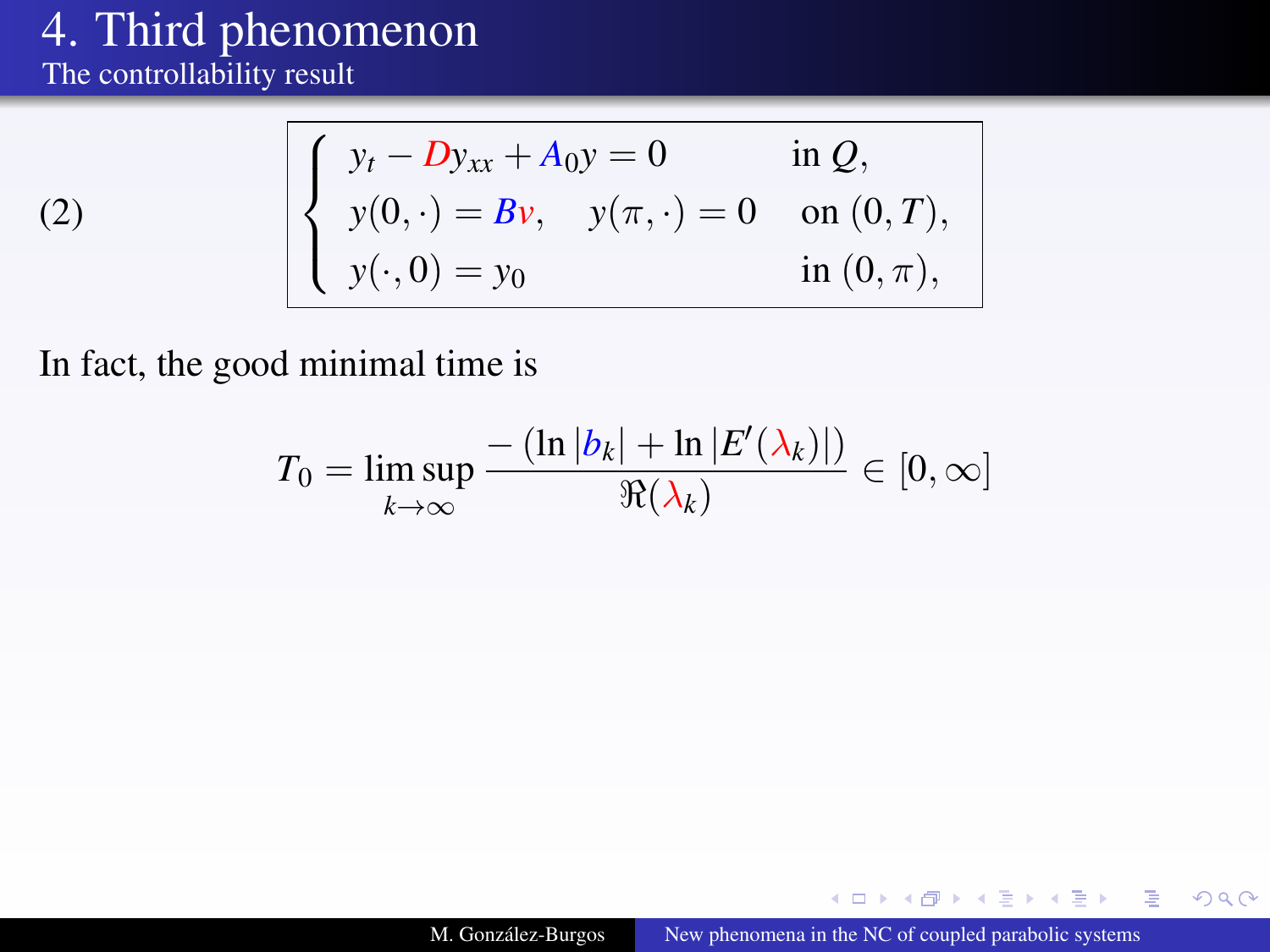$$
\begin{cases}\ny_t - Dy_{xx} + A_0 y = 0 & \text{in } Q, \\
y(0, \cdot) = Bv, \quad y(\pi, \cdot) = 0 & \text{on } (0, T), \\
y(\cdot, 0) = y_0 & \text{in } (0, \pi),\n\end{cases}
$$

### $T_0 > 0?$

[\(2\)](#page-4-2)

Is it possible to have a minimal time of control  $> 0$ ? I.e., for **A**<sub>*d*</sub> = { $k^2$ ,  $dk^2$ }<sub> $k \ge 1$ </sub> with  $\sqrt{d} \notin \mathbb{Q}$ , is it possible that  $c(\Lambda_d) > 0$ ?

 $2Q$ 

 $\lambda$  =  $\lambda$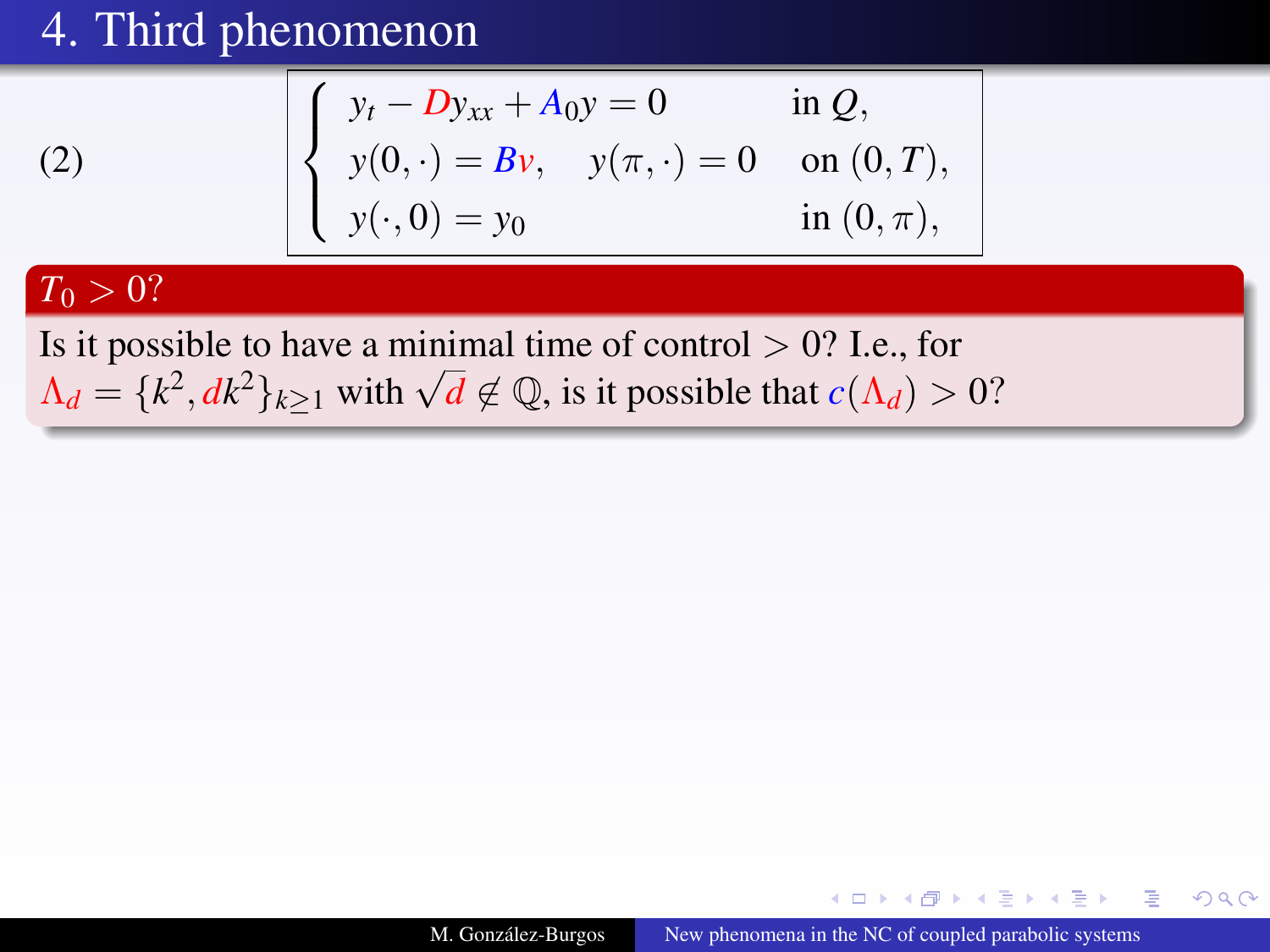$$
\begin{cases}\ny_t - Dy_{xx} + A_0 y = 0 & \text{in } Q, \\
y(0, \cdot) = Bv, \quad y(\pi, \cdot) = 0 & \text{on } (0, T), \\
y(\cdot, 0) = y_0 & \text{in } (0, \pi),\n\end{cases}
$$

### $T_0 > 0?$

[\(2\)](#page-4-2)

Is it possible to have a minimal time of control  $> 0$ ? I.e., for **A**<sub>*d*</sub> = { $k^2$ ,  $dk^2$ }<sub> $k \ge 1$ </sub> with  $\sqrt{d} \notin \mathbb{Q}$ , is it possible that  $c(\Lambda_d) > 0$ ?

#### Theorem

For any 
$$
\tau \in [0, +\infty]
$$
, there exists  $\sqrt{d} \notin \mathbb{Q}$  such that  $c(\Lambda_d) = \tau$ .

### Remark

- There exists  $\sqrt{d} \notin \mathbb{Q}$  such that  $c(\Lambda_d) = +\infty$  (LUCA, DE TERESA).
- *c*( $\Lambda_d$ ) = 0 for almost *d* ∈ (0, ∞) such that  $\sqrt{d} \notin \mathbb{Q}$ .
- For any  $\tau \in [0, +\infty]$ , the set  $\{d \in (0, \infty) : c(\Lambda_d) = \tau\}$  is dense in  $(0, +\infty).$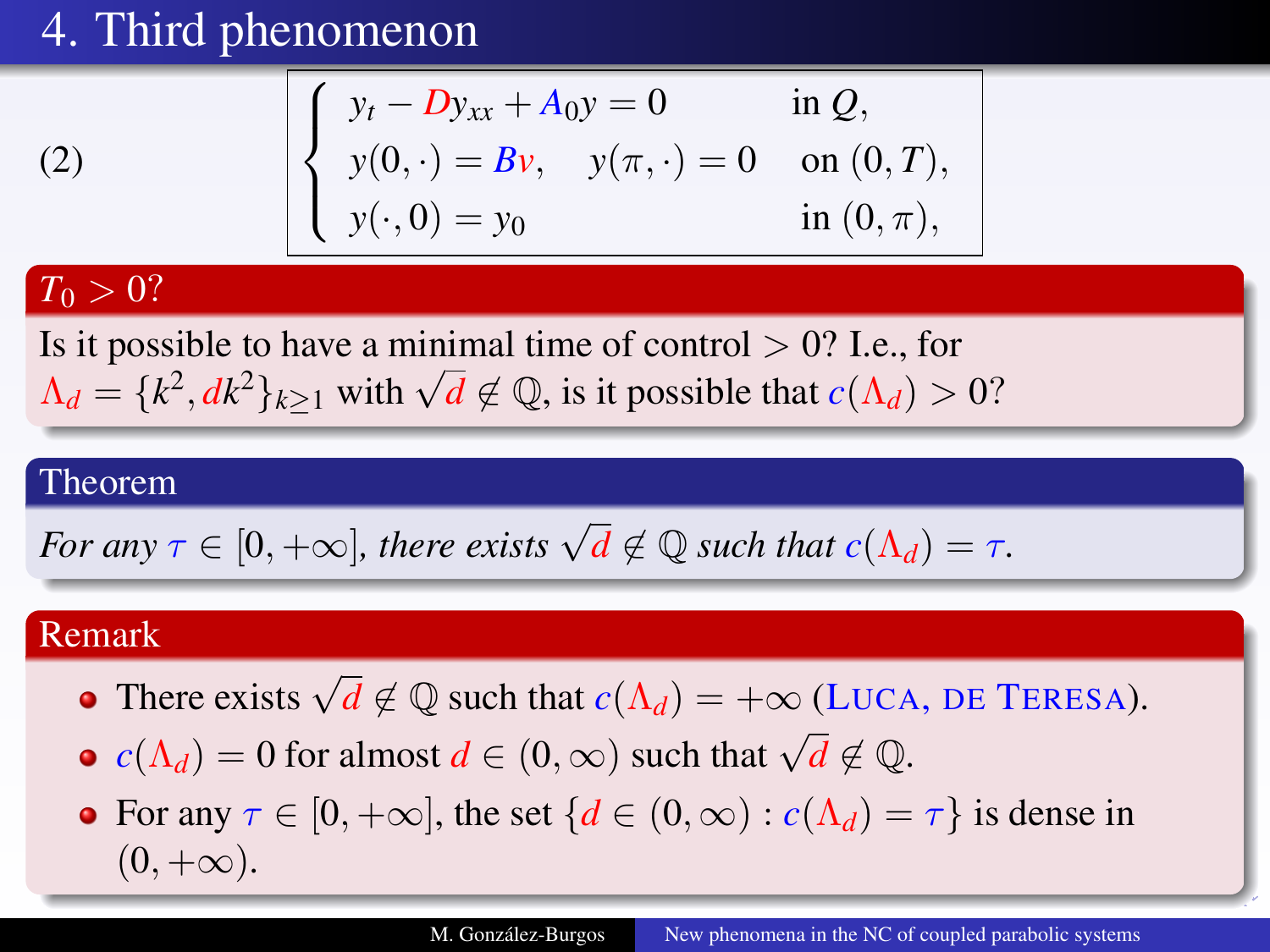### Remark

*This minimal time also arises in other parabolic problems (degenerated problems):*

BEAUCHARD, CANNARSA, GUGLIELMI, *Null controllability of Grushin-type operators in dimension two. J. Eur. Math. Soc. (JEMS) (2014).*

#### Reference

F. AMMAR KHODJA, A. BENABDALLAH, M.G.-B., L. DE TERESA, *Minimal time for the null controllability of parabolic systems: the effect of the condensation index of complex sequences*, J. Funct. Anal. 267 (2014).

http://personal.us.es/manoloburgos

A + + = + + =

 $2Q$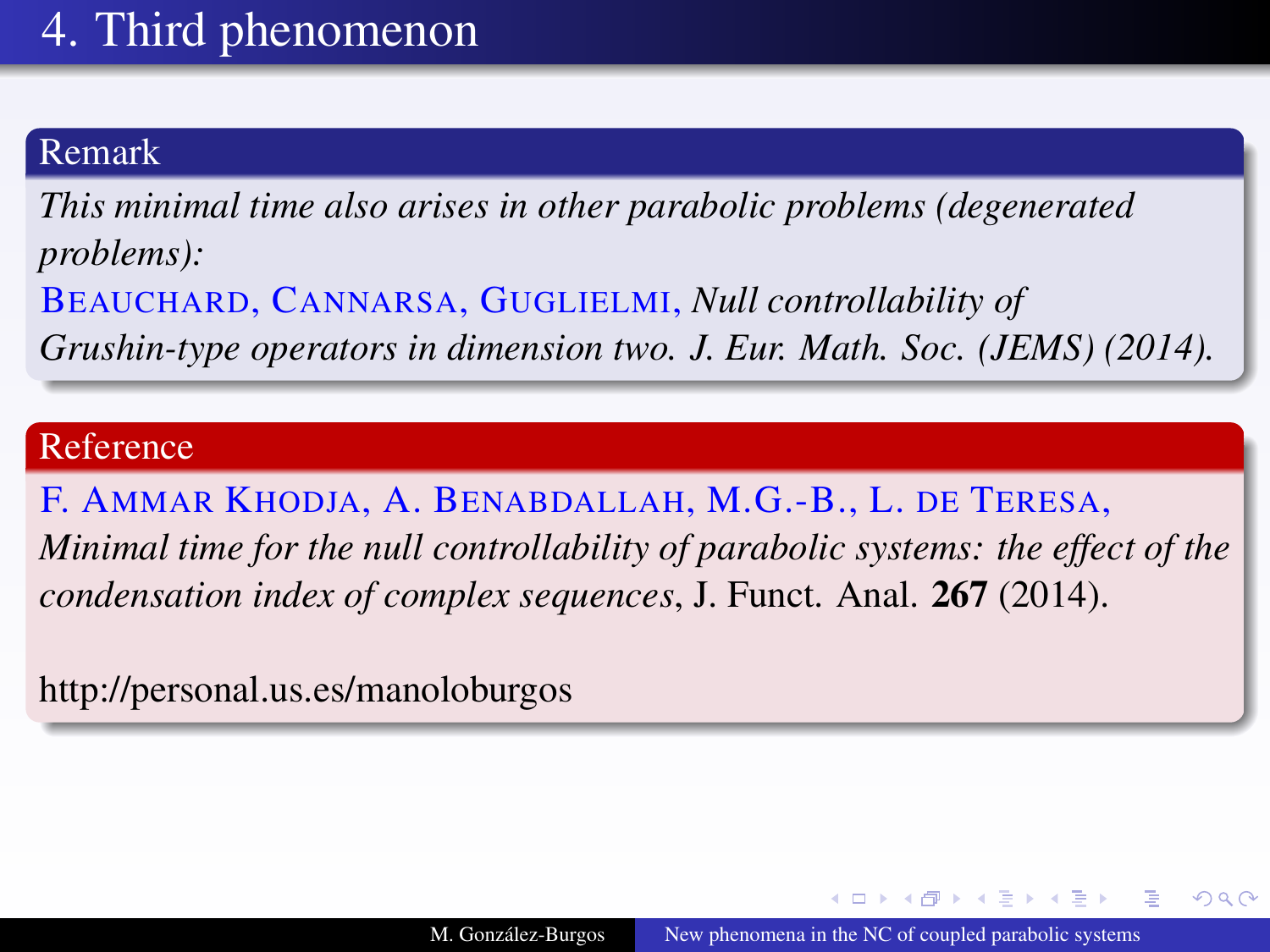### Scalar case versus systems (parabolic problems)

| <b>SCALAR CASE</b> | <b>SYSTEMS</b> |
|--------------------|----------------|
|                    |                |

| boundary $\Leftrightarrow$ distributed control     | Yes | No  |
|----------------------------------------------------|-----|-----|
|                                                    |     |     |
| approximate $\Leftrightarrow$ null controllability | Yes | No. |
|                                                    |     |     |
| minimal time for controling                        | No  | Yes |
|                                                    |     |     |
| geometrical conditions                             | Nο  | Yes |

イロト (何) イヨト (ヨ)

目

 $299$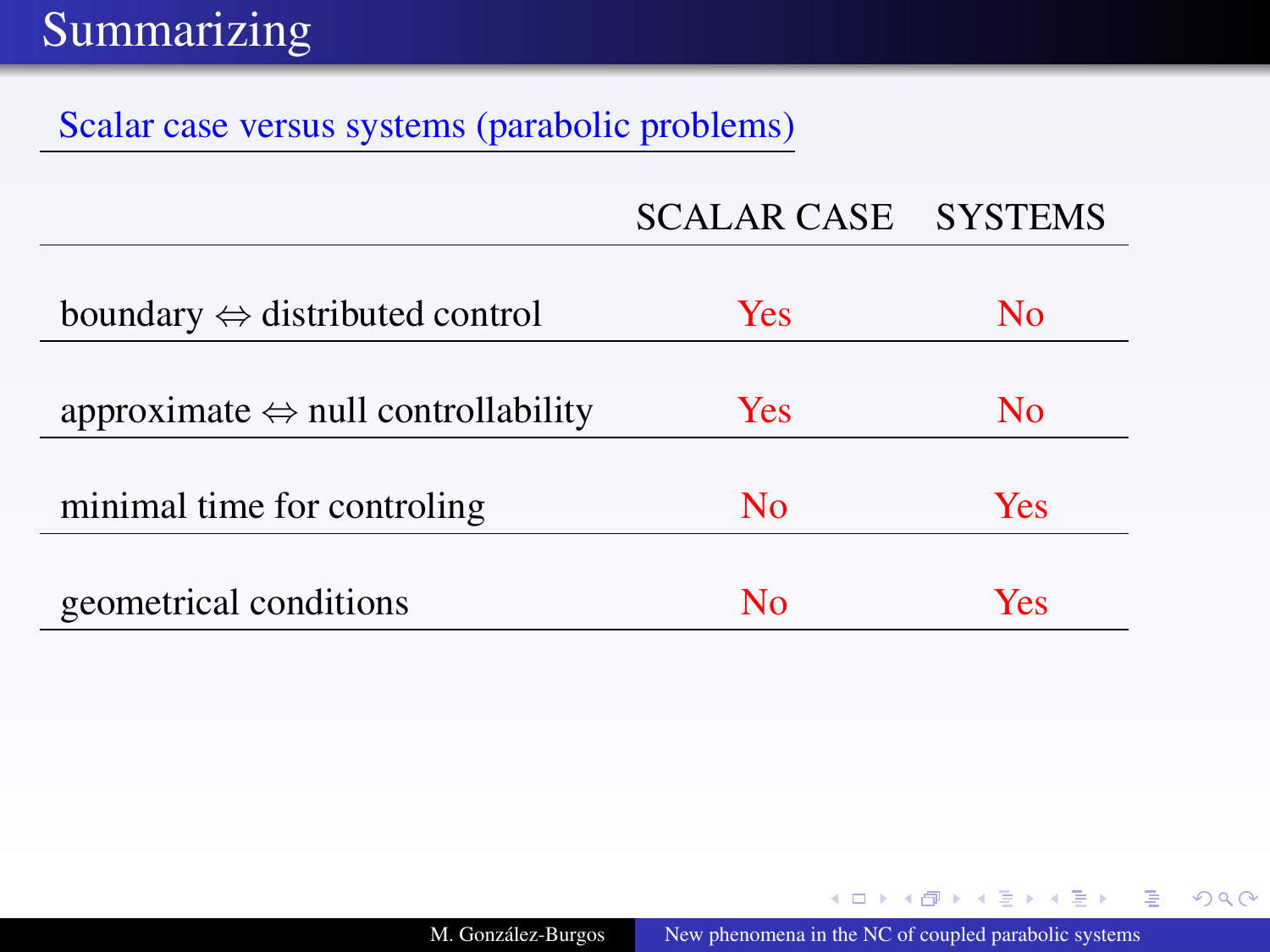### Some references

[\(2\)](#page-4-2)

$$
\begin{cases}\ny_t - Dy_{xx} + A_0 y = 0 & \text{in } Q, \\
y(0, \cdot) = Bv, \quad y(\pi, \cdot) = 0 & \text{on } (0, T), \\
y(\cdot, 0) = y_0 & \text{in } (0, \pi),\n\end{cases}
$$

**Existing results:**  $d_1 = d_2$  : Approximate and null controllability.

- $\bullet$  L. ROSIER, L. DE TERESA, C. R. Math. Acad. Sci. Paris (2011),  $2 \times 2$ systems, 1-d, cascade systems, sing conditions, sufficient conditions.
- F. ALABAU-BOUSSOUIRA, M. LÉAUTAUD, J. Math. Pures Appl. (2012):  $2 \times 2$  systems, *N*-d, particular matrices depending on *x*, sing conditions, sufficient conditions, geometric control condition.
- F. ALABAU-BOUSSOUIRA, Math. Control Signals Systems (2014):  $2 \times 2$  systems, *N*-d, cascade systems, sing conditions, sufficient conditions, geometric control condition.

つくい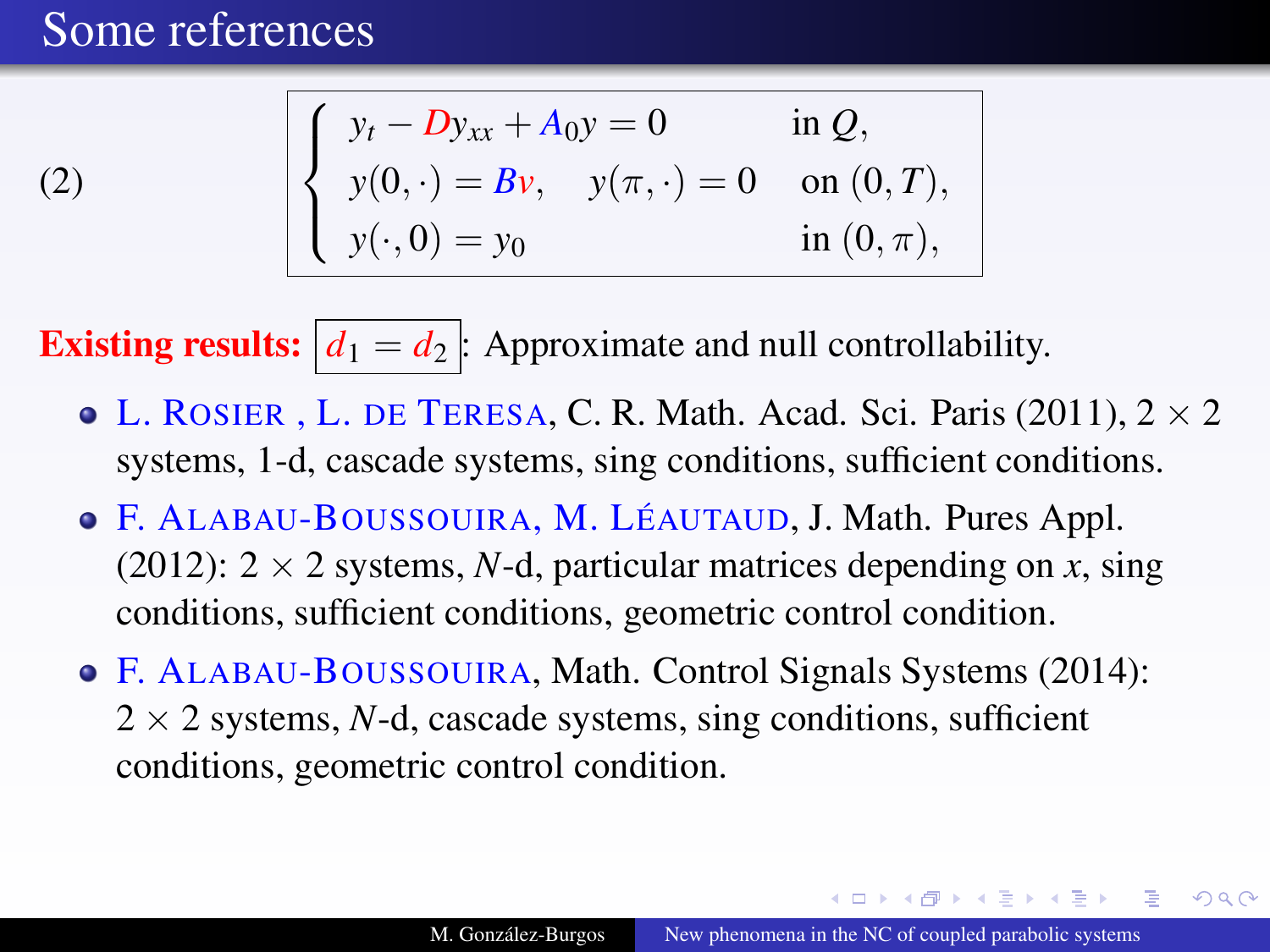### Some references

[\(2\)](#page-4-2)

$$
\begin{cases}\ny_t - Dy_{xx} + A_0 y = 0 & \text{in } Q, \\
y(0, \cdot) = Bv, \quad y(\pi, \cdot) = 0 & \text{on } (0, T), \\
y(\cdot, 0) = y_0 & \text{in } (0, \pi),\n\end{cases}
$$

**Existing results:**  $d_1 = d_2$  : Approximate and null controllability.

A. BENABDALLAH, F. BOYER, M.G.-B., G. OLIVE, *Sharp estimates of the one-dimensional boundary control cost for parabolic systems and application to the N-dimensional boundary null-controllability in cylindrical domains*, SIAM J. Control and Optim. (2014).

つくい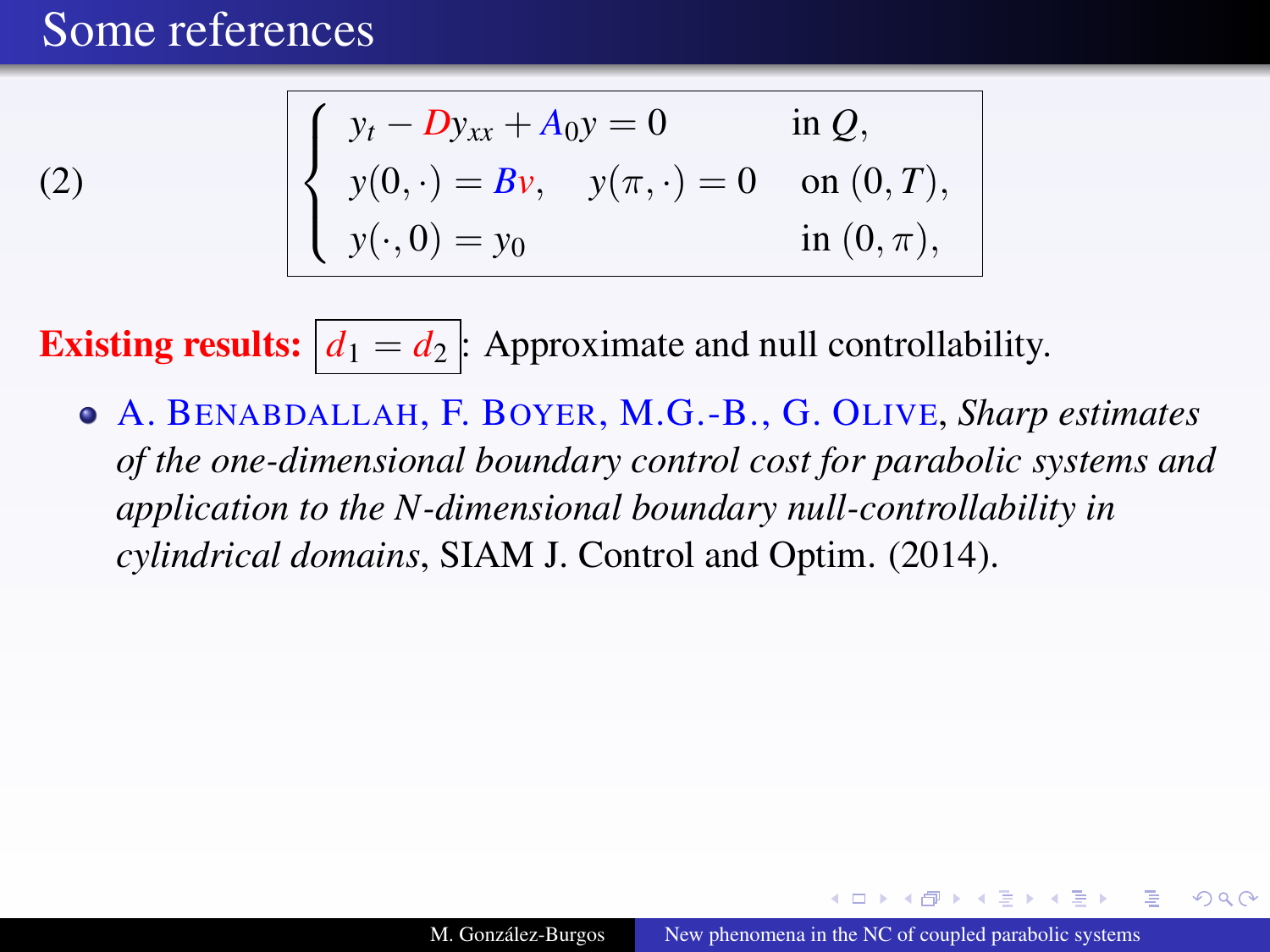### Some references

$$
\begin{cases}\n\partial_t y_1 - d_1 \partial_x^2 y_1 + a_{11} y_1 + a_{12} y_2 = 0 & \text{in } Q, \\
\partial_t y_2 - d_2 \partial_x^2 y_2 + a_{22} y_2 + a_{21} y_1 = u \mathbf{1}_{\omega} & \text{in } Q, \\
y(0, \cdot) = 0, \quad y(\pi, \cdot) = 0 & \text{on } (0, T), \\
y(\cdot, 0) = y_0, & \text{in } (0, \pi),\n\end{cases}
$$

**Existing results:**  $a_{12}$  is a PD operator of order  $\leq 2$  with  $\omega \cap \text{Supp } a_{12} \neq \emptyset$ and  $a_{12}$  is "invertible": Approximate and null controllability.

- S. GUERRERO, SIAM J. Control Optim. 25 (2007).
- A. BENABDALLAH, M. CRISTOFOL, P. GAITAN, L. DE TERESA, Math. Control Relat. Fields (2014).
- K. MAUFFREY, J. Math. Pures Appl. (2013).

Different diffusion coefficients, any space dimension.

 $\Omega$